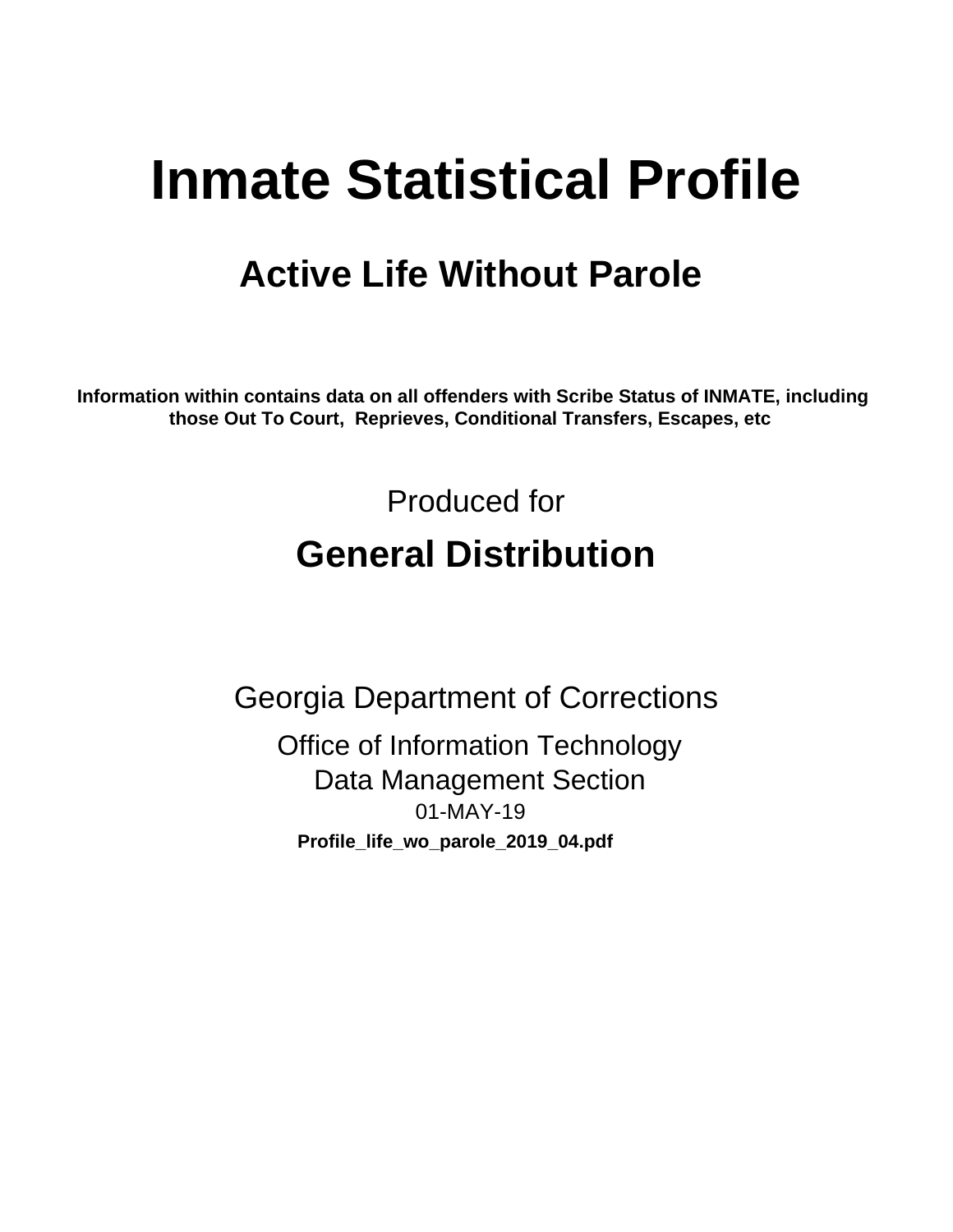#### **Inmate Statistical Profile 01-MAY-19** Contents

**Active Life Without Parole** 

Produced for General Distribution

## **Table of Contents**

|    | <b>Demographic information</b>                                        |
|----|-----------------------------------------------------------------------|
|    | 4 Current age, broken out in ten year age groups                      |
|    | 5 Race group                                                          |
|    | 6 Marital status, self-reported at entry to prison                    |
|    | 7 Number of Inmates with Dependents, self-reported at entry to prison |
|    | 8 Religious affiliation, self-reported at entry to prison             |
|    | 9 Home county - self-reported at entry to prison                      |
|    | 13 Employment status before prison, self-reported at entry to prison  |
|    | 14 Age at admission                                                   |
|    | 16 Height, measured at entry to prison                                |
|    | 17 Weight, measured at entry to prison                                |
|    | 18 Military service                                                   |
|    | <b>Correctional information</b>                                       |
|    | 19 Type of admission to prison                                        |
|    | 20 Current / last supervision level                                   |
|    | 21 Current / last institution type                                    |
|    | 22 Institution type - transitional centers                            |
|    | 23 Institution type - county prisons                                  |
|    | 24 Institution type - state prisons                                   |
|    | 25 Institution type - private prisons                                 |
|    | 26 Institution type - inmate boot camp                                |
|    | 27 Number of disciplinary reports                                     |
|    | 28 Number of transfers                                                |
|    | 29 Number of escapes                                                  |
|    | 30 Time served in current (or last) institution                       |
|    | Educational, psychological and physical information                   |
| 31 | Highest grade level attained                                          |
|    | 32 Culture fair IQ scores                                             |
|    | 33 Wide Range Achievement Test (WRAT) reading score                   |
|    | 34 Wide Range Achievement Test (WRAT) math score                      |
|    | 35 Wide Range Achievement Test (WRAT) spelling score                  |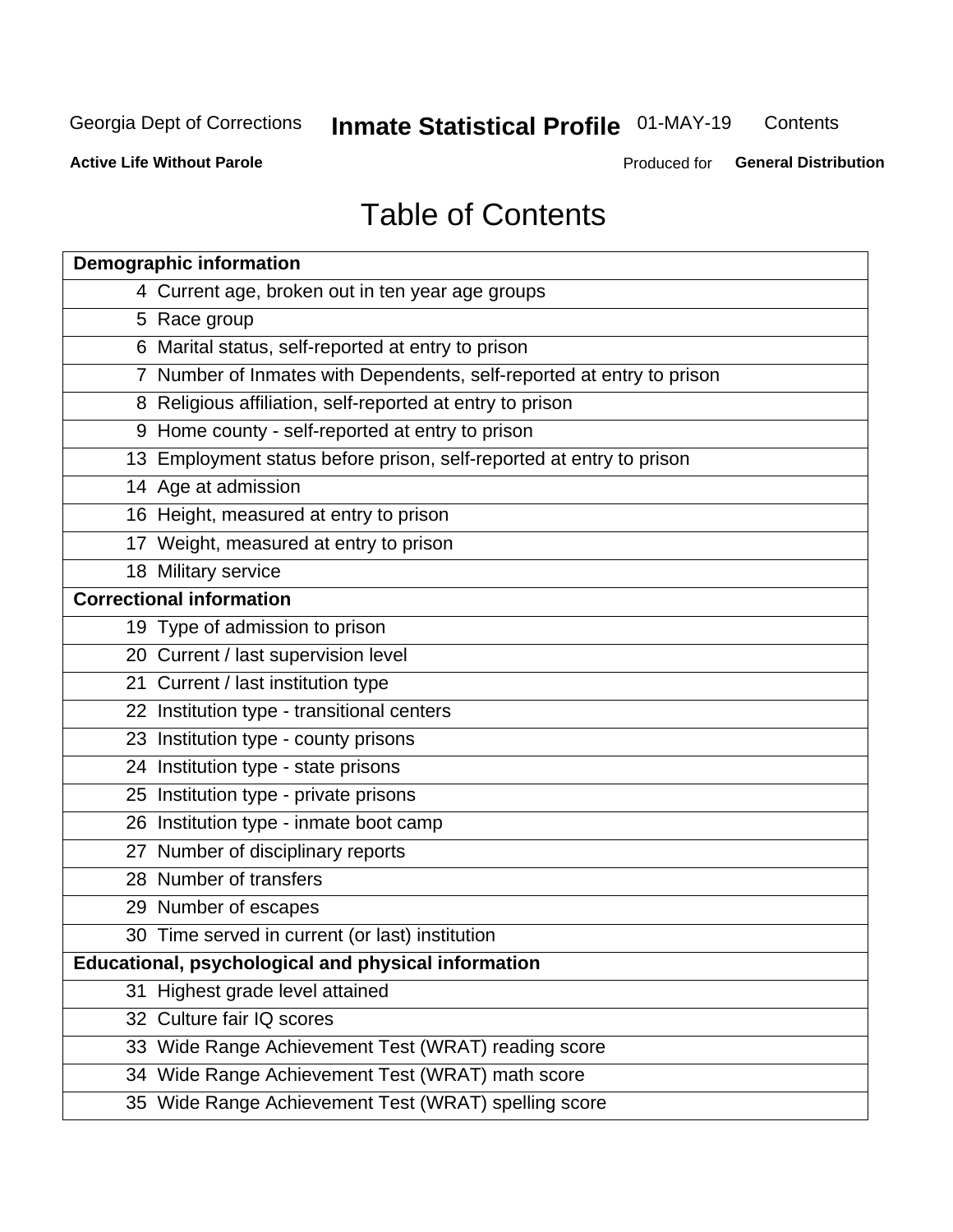## **Inmate Statistical Profile 01-MAY-19**

Contents

**Active Life Without Parole** 

Produced for General Distribution

## **Table of Contents**

| Educational, psychological and physical information              |
|------------------------------------------------------------------|
| 36 Current / last mental health treatment level                  |
| 37 PULHESDWIT medical scale - 'P' overall condition ('P'hysical) |
| 38 PULHESDWIT medical scale - 'U' upper body                     |
| 39 PULHESDWIT medical scale - 'L' lower body                     |
| 40 PULHESDWIT medical scale - 'H' hearing                        |
| 41 PULHESDWIT medical scale - 'E' vision                         |
| 42 PULHESDWIT medical scale -'S' psychiatric                     |
| 43 PULHESDWIT medical scale - 'D' dental                         |
| 44 PULHESDWIT medical scale - 'W' work ability                   |
| 45 PULHESDWIT medical scale - 'I' impairment                     |
| 46 PULHESDWIT medical scale - 'T' transportability               |
| <b>Crimes and criminal history information</b>                   |
| 47 Number of prior Georgia incarcerations                        |
| 48 Prison sentence in years                                      |
| 49 Primary offense, broken out into felonies vs misdemeanors     |
| 50 Primary offense, broken out into six broad crime categories   |
| 51 Primary offense, detailed offense code                        |
| 52 County of conviction of primary offense                       |
| 56 Circuit of conviction of primary offense                      |
| 58 Years served (jail + prison) in this incarceration            |
| <b>Medical information</b>                                       |
| 59 Results of most recent HIV test                               |
| 60 Results of most recent tuberculosis test                      |
| 61 Results of most recent syphilis test                          |
| 62 Results of most recent Hepatitis-C test                       |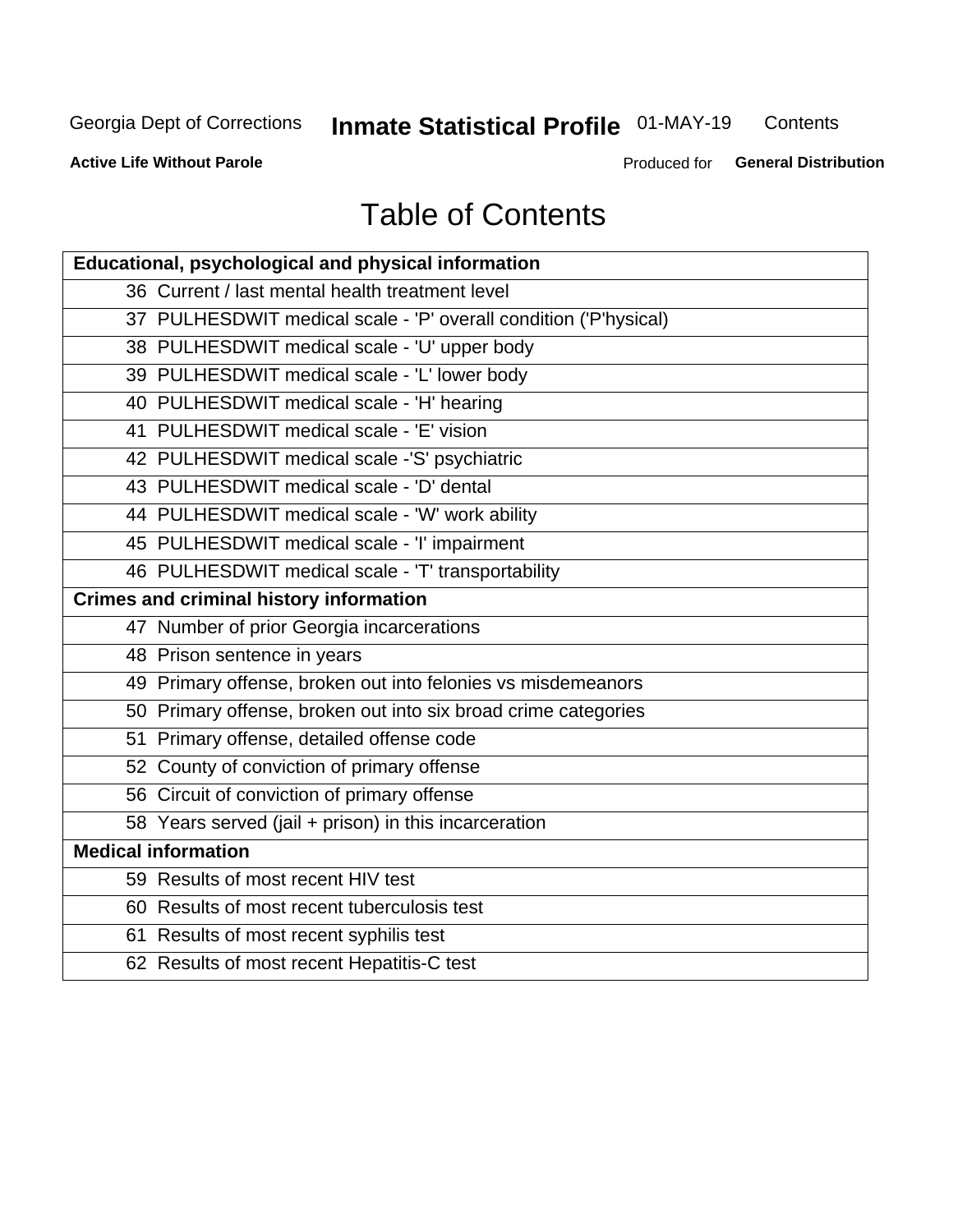#### **Active Life Without Parole**

#### Produced for General Distribution

### Current age, broken out in ten-year age groups

COL % - percent each COUNT is of its particular column

|                          |              | <b>Male</b> |         |              | <b>Female</b> |          |              | <b>Total</b> |
|--------------------------|--------------|-------------|---------|--------------|---------------|----------|--------------|--------------|
| <b>Current Age</b>       | <b>Count</b> | Col %       | Row %   | <b>Count</b> | Col %         | Row %    | <b>Total</b> | Col %        |
| <b>Teens (1-19)</b>      | 3            | 0.20%       | 100.00% |              |               |          | 3            | 0.19%        |
| <b>Twenties (20-29)</b>  | 248          | 16.52%      | 96.50%  | 9            | 16.36%        | $3.50\%$ | 257          | 16.52%       |
| Thirties (30-39)         | 411          | 27.38%      | 95.14%  | 21           | 38.18%        | 4.86%    | 432          | 27.76%       |
| <b>Forties (40-49)</b>   | 388          | 25.85%      | 96.52%  | 14           | 25.45%        | 3.48%    | 402          | 25.84%       |
| <b>Fifties (50-59)</b>   | 297          | 19.79%      | 97.38%  | 8            | 14.55%        | $2.62\%$ | 305          | 19.60%       |
| <b>Sixties (60-69)</b>   | 125          | $8.33\%$    | 97.66%  | 3            | 5.45%         | 2.34%    | 128          | 8.23%        |
| Seventy + (70 and above) | 29           | 1.93%       | 100.00% |              |               |          | 29           | 1.86%        |
| <b>Total Reported</b>    | 1,501        | 100%        | 96.47%  | 55           | 100%          | 3.53%    | 1,556        | 100%         |

| Reported<br><b>NOT</b><br>. |      |          |      |
|-----------------------------|------|----------|------|
| <b>Total</b>                | ,501 | --<br>Ju | ,556 |

| Mean<br>(average)       | 42.89 | 40.2 | 42.79 |
|-------------------------|-------|------|-------|
| Median (middle)         |       | 39   |       |
| Mode<br>(most frequent) | 38    |      | 38    |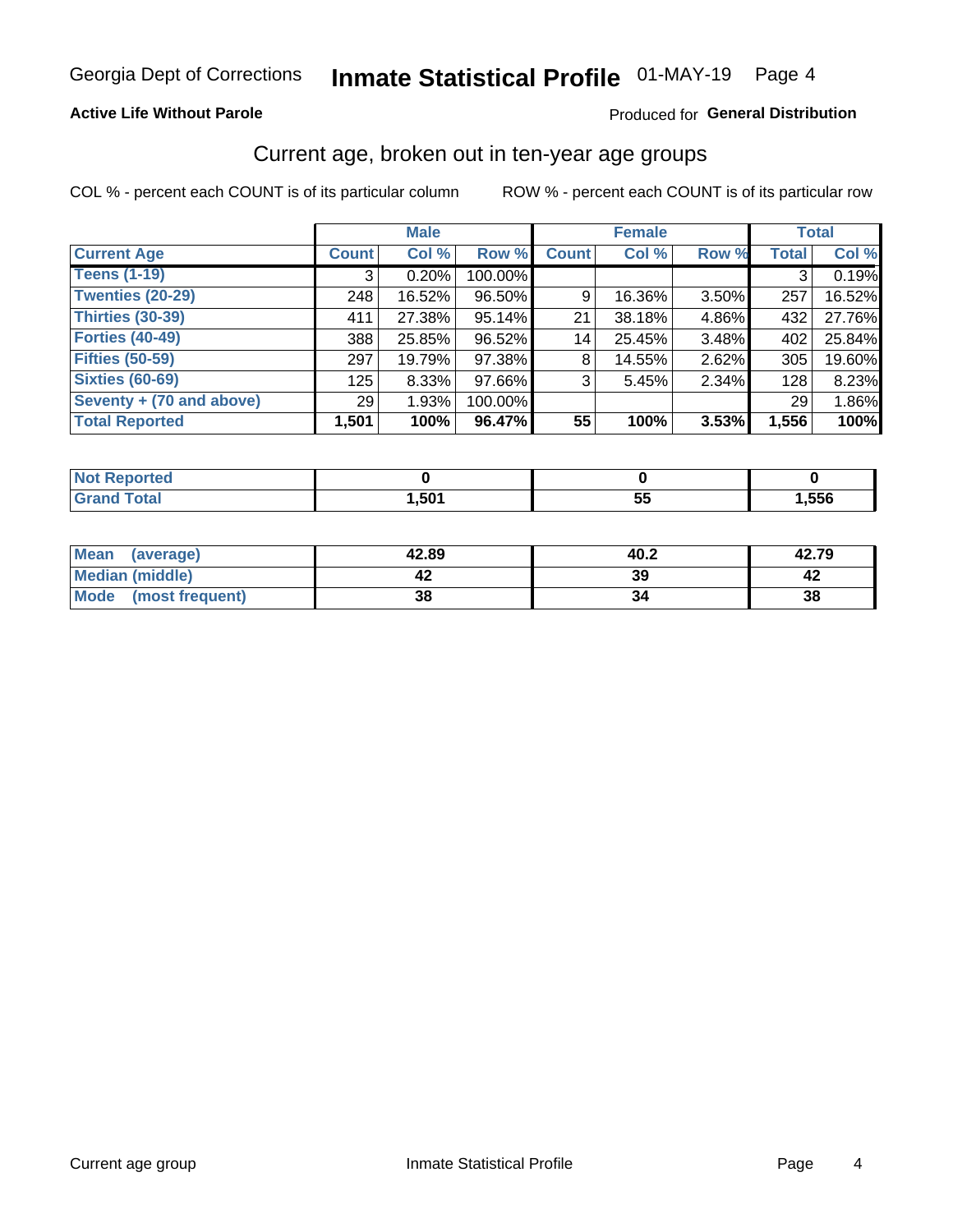## Inmate Statistical Profile 01-MAY-19 Page 5

#### **Active Life Without Parole**

Produced for General Distribution

### Race group

COL % - percent each COUNT is of its particular column

|                              | <b>Male</b>  |         |                    | <b>Female</b> |        |          | <b>Total</b> |        |
|------------------------------|--------------|---------|--------------------|---------------|--------|----------|--------------|--------|
| <b>Race Group</b>            | <b>Count</b> | Col %   | <b>Row % Count</b> |               | Col %  | Row %    | <b>Total</b> | Col %  |
| <b>White</b>                 | 316          | 21.05%  | 94.05%             | 20            | 36.36% | 5.95%    | 336          | 21.59% |
| <b>Black</b><br>$\mathbf{2}$ | 1,147        | 76.42%  | 97.20%             | 33            | 60.00% | 2.80%    | 1,180        | 75.84% |
| <b>Other</b><br>5.           |              | .13%    | 100.00%            |               |        |          | 2            | .13%   |
| <b>Asian</b><br>6            | 5            | $.33\%$ | 100.00%            |               |        |          | 5            | .32%   |
| <b>Hispanic</b><br>10        | 31           | 2.07%   | 93.94%             | 2             | 3.64%  | $6.06\%$ | 33           | 2.12%  |
| <b>Total Reported</b>        | 1,501        | 100%    | 96.47%             | 55            | 100%   | 3.53%    | 1,556        | 100%   |

| rteo<br>N   |      |           |      |
|-------------|------|-----------|------|
| $C = 4 - 7$ | ,501 | --<br>ູບປ | ,556 |

| –•••• |  | M |  |  |  |
|-------|--|---|--|--|--|
|-------|--|---|--|--|--|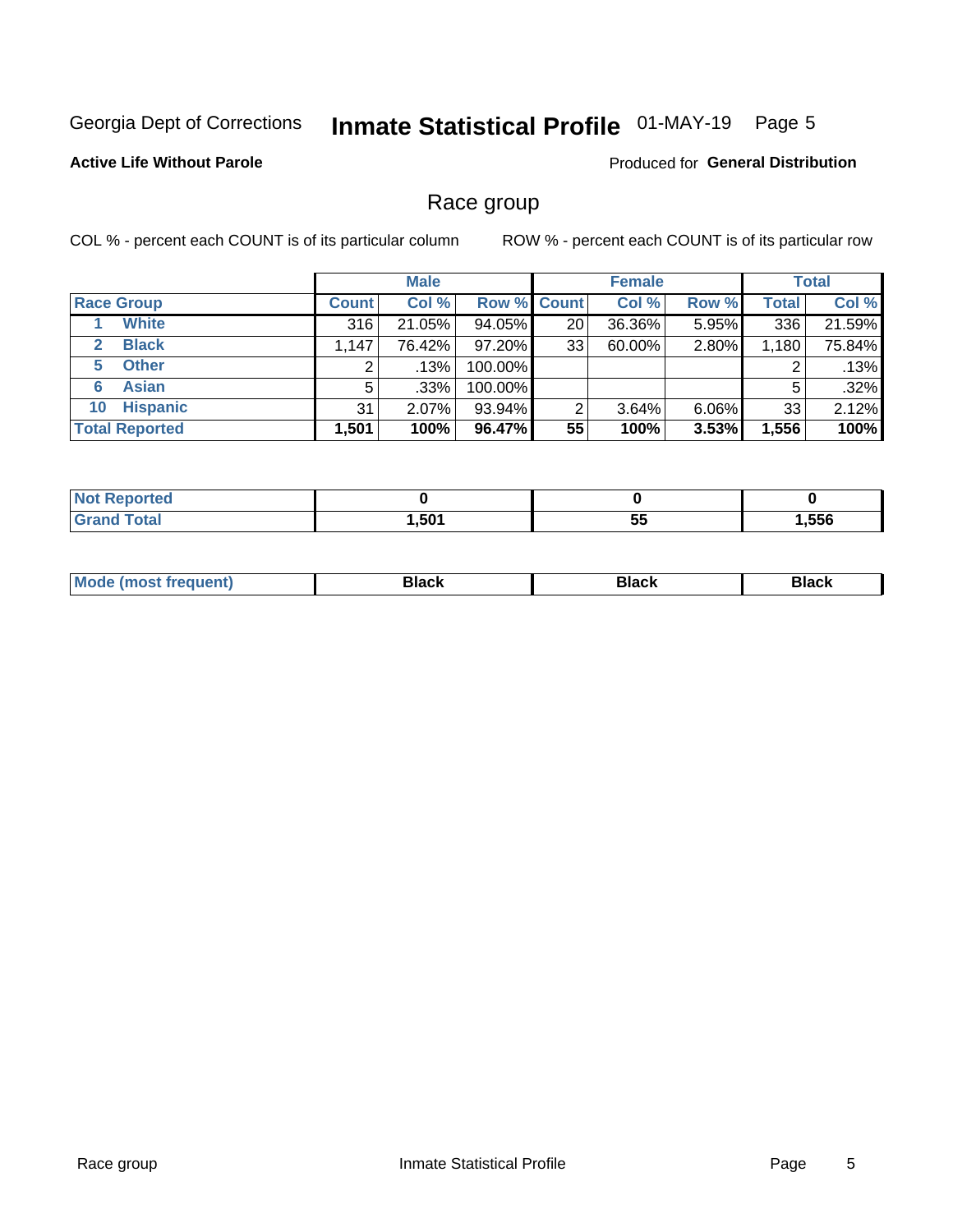## Inmate Statistical Profile 01-MAY-19 Page 6

#### **Active Life Without Parole**

#### Produced for General Distribution

### Marital status, self-reported at entry to prison

COL % - percent each COUNT is of its particular column

|                            |              | <b>Male</b> |        |                 | <b>Female</b> |        |              | <b>Total</b> |
|----------------------------|--------------|-------------|--------|-----------------|---------------|--------|--------------|--------------|
| <b>Marital Status</b>      | <b>Count</b> | Col %       | Row %  | <b>Count</b>    | Col %         | Row %  | <b>Total</b> | Col %        |
| <b>Unknown</b><br>$\bf{0}$ | 21           | 1.40%       | 95.45% |                 | 1.82%         | 4.55%  | 22           | 1.41%        |
| <b>Divorced</b><br>D       | 118          | 7.86%       | 96.72% | 4               | 7.27%         | 3.28%  | 122          | 7.84%        |
| <b>Married</b><br>М        | 207          | 13.79%      | 95.39% | 10 <sup>1</sup> | 18.18%        | 4.61%  | 217          | 13.95%       |
| <b>Separated</b><br>S.     | 43           | $2.86\%$    | 87.76% | 6               | 10.91%        | 12.24% | 49           | 3.15%        |
| <b>Unmarried</b><br>U      | 1,075        | 71.62%      | 97.46% | 28              | 50.91%        | 2.54%  | 1,103        | 70.89%       |
| <b>Widow</b><br>W          | 37           | 2.47%       | 86.05% | 6               | 10.91%        | 13.95% | 43           | 2.76%        |
| <b>Total Reported</b>      | 1,501        | 100%        | 96.47% | 55              | 100%          | 3.53%  | 1,556        | 100%         |

| orted<br><b>NOT REDOM:</b><br>. <b>.</b> |      |   |      |
|------------------------------------------|------|---|------|
| <b>Total</b>                             | ,501 | w | .556 |

|  | M | . | Unmarried | າmarried<br>_____ |
|--|---|---|-----------|-------------------|
|--|---|---|-----------|-------------------|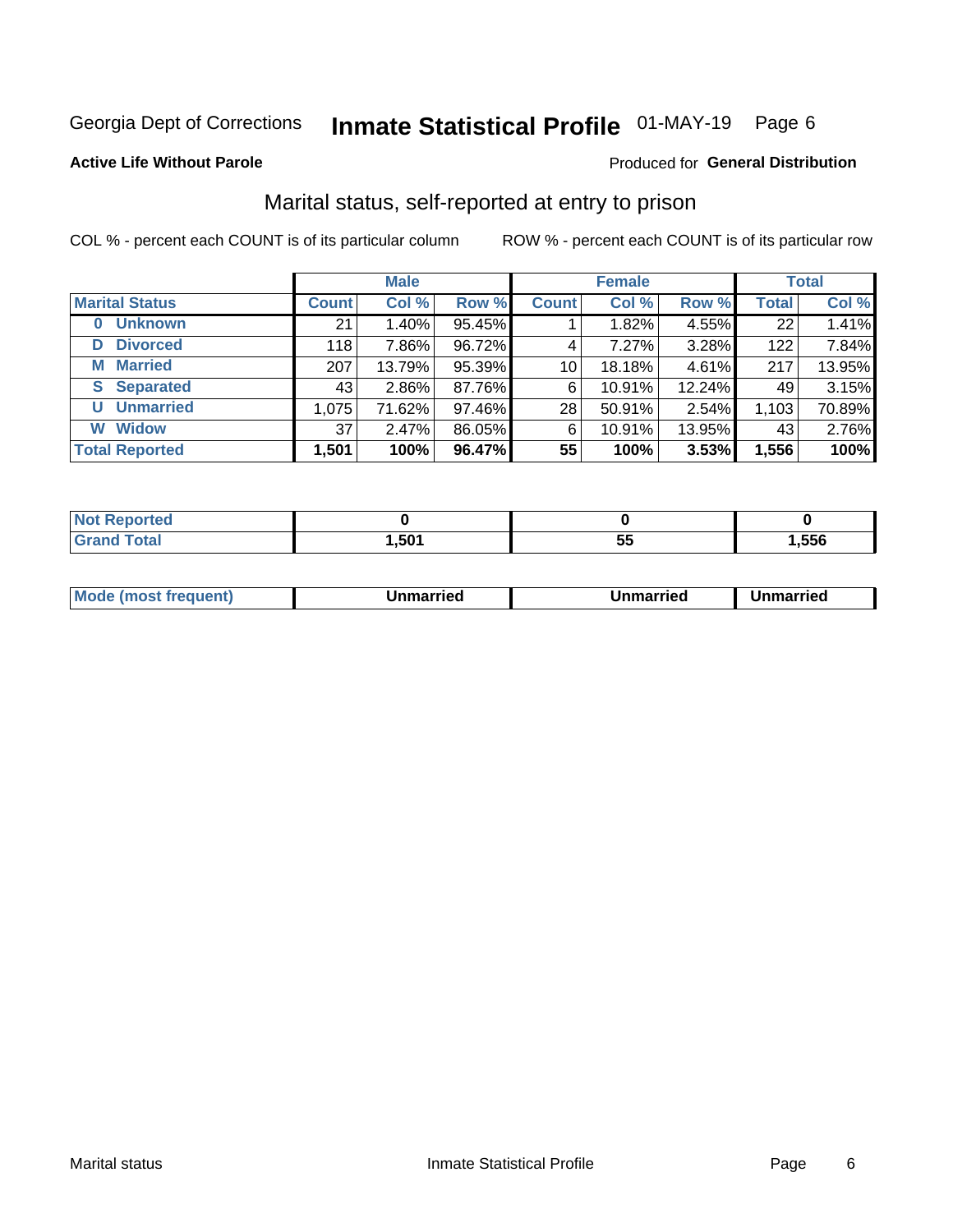#### Inmate Statistical Profile 01-MAY-19 Page 7

#### **Active Life Without Parole**

#### Produced for General Distribution

### Number of Inmates with Dependents, Self-Reported at Entry to Prison

COL % - percent each COUNT is of its particular column

|                             |              | <b>Male</b> |         |              | <b>Female</b> |       |              | <b>Total</b> |
|-----------------------------|--------------|-------------|---------|--------------|---------------|-------|--------------|--------------|
| <b>Number of dependents</b> | <b>Count</b> | Col %       | Row %   | <b>Count</b> | Col %         | Row % | <b>Total</b> | Col %        |
| $\bf{0}$                    | 352          | 31.54%      | 94.88%  | 19           | 38.78%        | 5.12% | 371          | 31.85%       |
|                             | 265          | 23.75%      | 97.07%  | 8            | 16.33%        | 2.93% | 273          | 23.43%       |
| $\overline{2}$              | 202          | 18.10%      | 96.65%  |              | 14.29%        | 3.35% | 209          | 17.94%       |
| 3                           | 127          | 11.38%      | 93.38%  | 9            | 18.37%        | 6.62% | 136          | 11.67%       |
| 4                           | 82           | 7.35%       | 96.47%  | 3            | 6.12%         | 3.53% | 85           | 7.30%        |
| 5                           | 37           | 3.32%       | 94.87%  | 2            | 4.08%         | 5.13% | 39           | 3.35%        |
| $6\phantom{1}6$             | 24           | 2.15%       | 96.00%  |              | 2.04%         | 4.00% | 25           | 2.15%        |
| 7                           | 13           | 1.16%       | 100.00% |              |               |       | 13           | 1.12%        |
| 8                           | 6            | 0.54%       | 100.00% |              |               |       | 6            | 0.52%        |
| $\boldsymbol{9}$            | 3            | 0.27%       | 100.00% |              |               |       | 3            | 0.26%        |
| Over 10                     | 5            | 0.45%       | 100.00% |              |               |       | 5            | 0.43%        |
| <b>Total Reported</b>       | 1,116        | 100%        | 95.79%  | 49           | 100%          | 4.21% | 1,165        | 100.0%       |

| 385  |                    | 391  |
|------|--------------------|------|
| .501 | --<br>$\sim$<br>J. | .556 |

| <b>Mean</b><br>(average) | 72<br>I . / J | . 57 | l.73 |
|--------------------------|---------------|------|------|
| <b>Median (middle)</b>   |               |      |      |
| Mode (most frequent)     |               |      |      |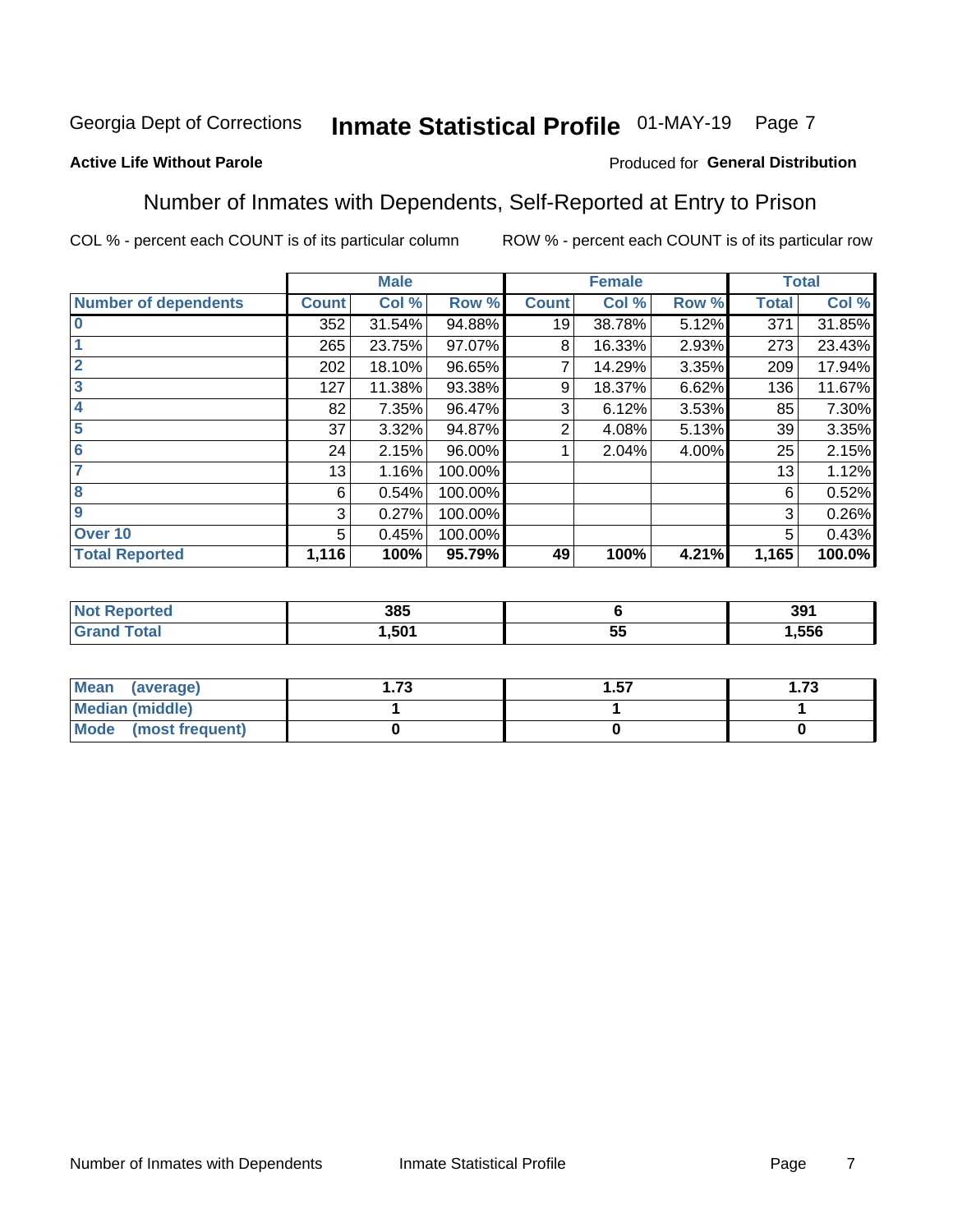## Inmate Statistical Profile 01-MAY-19 Page 8

#### **Active Life Without Parole**

#### Produced for General Distribution

### Religious affiliation, self-reported at entry to prison

COL % - percent each COUNT is of its particular column

|                       |                              |              | <b>Male</b> |         |                | <b>Female</b> |        |              | <b>Total</b> |
|-----------------------|------------------------------|--------------|-------------|---------|----------------|---------------|--------|--------------|--------------|
|                       | <b>Religious Affiliation</b> | <b>Count</b> | Col %       | Row %   | <b>Count</b>   | Col %         | Row %  | <b>Total</b> | Col %        |
|                       | <b>Islam</b>                 | 70           | 9.79%       | 97.22%  | 2              | 5.13%         | 2.78%  | 72           | 9.55%        |
| $\mathbf{2}$          | <b>Catholic</b>              | 22           | 3.08%       | 88.00%  | 3              | 7.69%         | 12.00% | 25           | 3.32%        |
| 3                     | <b>Baptist</b>               | 384          | 53.71%      | 92.98%  | 29             | 74.36%        | 7.02%  | 413          | 54.77%       |
| 4                     | <b>Methodist</b>             | 12           | 1.68%       | 92.31%  |                | 2.56%         | 7.69%  | 13           | 1.72%        |
| 7                     | <b>Chc Of God</b>            | 2            | .28%        | 100.00% |                |               |        | 2            | .27%         |
| 8                     | <b>Holiness</b>              | 20           | 2.80%       | 90.91%  | $\overline{2}$ | 5.13%         | 9.09%  | 22           | 2.92%        |
| 9                     | <b>Jewish</b>                | 2            | .28%        | 100.00% |                |               |        | 2            | .27%         |
| 10                    | <b>Anglican</b>              |              | .14%        | 100.00% |                |               |        |              | .13%         |
| 12                    | <b>Hindu</b>                 | 2            | .28%        | 100.00% |                |               |        | 2            | .27%         |
| 13                    | <b>Buddhist</b>              |              | .14%        | 100.00% |                |               |        |              | .13%         |
| 16                    | <b>Seven D Ad</b>            | 4            | .56%        | 100.00% |                |               |        | 4            | .53%         |
| 17                    | <b>Jehovah Wt</b>            | 10           | 1.40%       | 100.00% |                |               |        | 10           | 1.33%        |
| 18                    | <b>Latr Day S</b>            |              | .14%        | 100.00% |                |               |        |              | .13%         |
| 20                    | <b>Other Prot</b>            | 76           | 10.63%      | 97.44%  | 2              | 5.13%         | 2.56%  | 78           | 10.34%       |
| 96                    | <b>None</b>                  | 108          | 15.10%      | 100.00% |                |               |        | 108          | 14.32%       |
| <b>Total Reported</b> |                              | 715          | 100%        | 94.83%  | 39             | 100%          | 5.17%  | 754          | 100%         |

| <b>70C</b><br>סס ו | 10              | 002<br><b>OUZ</b> |
|--------------------|-----------------|-------------------|
| .50 <sup>′</sup>   | . .<br>. .<br>ັ | .556              |

| l Mo<br>trequent)<br>æunds i | aptist | <b>Raptist</b> | Baptist |
|------------------------------|--------|----------------|---------|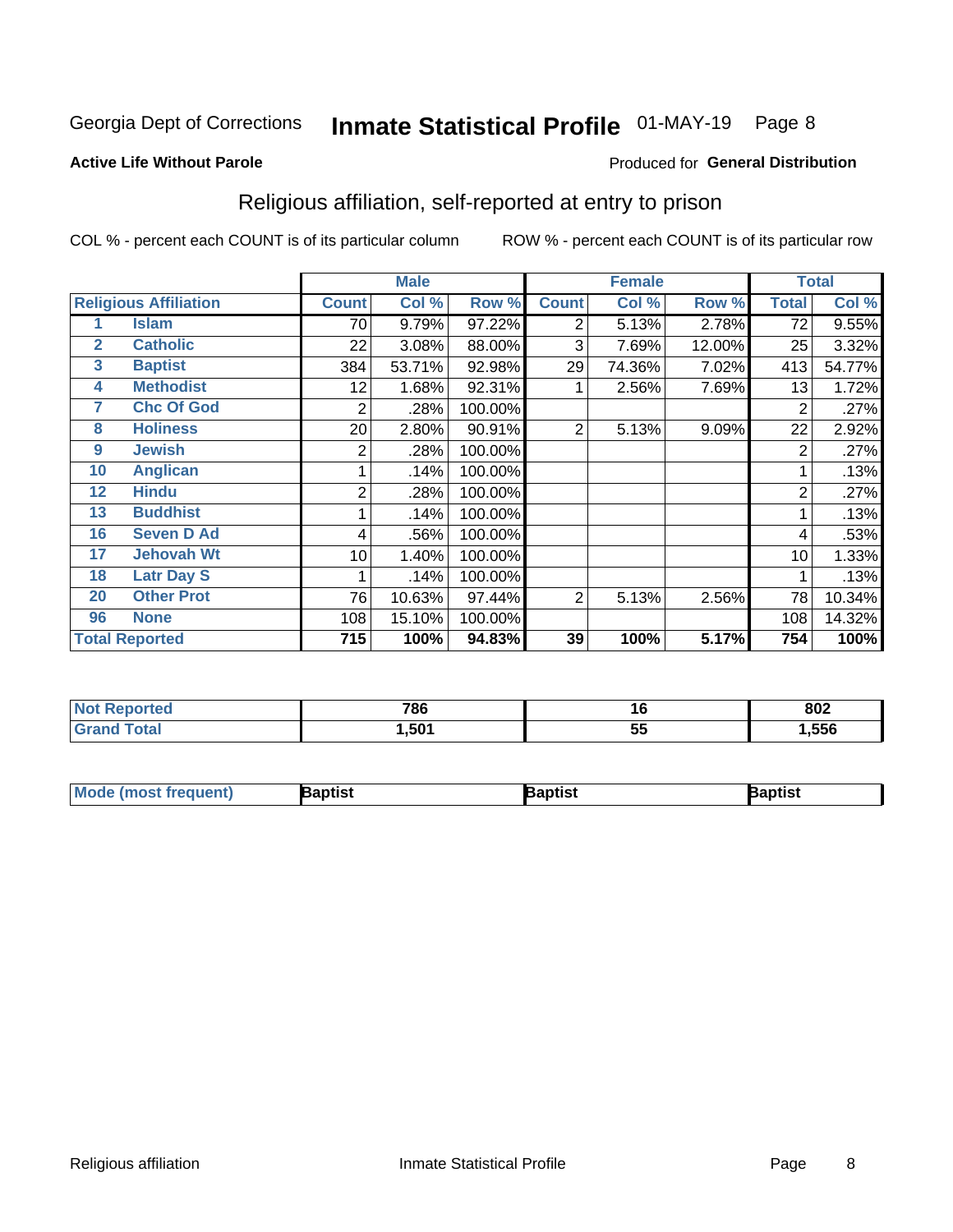## Inmate Statistical Profile 01-MAY-19 Page 9

#### **Active Life Without Parole**

#### Produced for General Distribution

### Home county, self-reported at entry to prison

COL % - percent each COUNT is of its particular column

|     |                             |                         | <b>Male</b> |         |                | <b>Female</b> |        | <b>Total</b>   |        |
|-----|-----------------------------|-------------------------|-------------|---------|----------------|---------------|--------|----------------|--------|
|     | <b>Home County</b>          | <b>Count</b>            | Col %       | Row %   | <b>Count</b>   | Col %         | Row %  | <b>Total</b>   | Col %  |
| 000 | <b>Unknown</b>              | 285                     | 18.99%      | 94.37%  | 17             | 30.91%        | 5.63%  | 302            | 19.41% |
| 001 | <b>Appling County</b>       | 5                       | .33%        | 100.00% |                |               |        | 5              | .32%   |
| 002 | <b>Atkinson County</b>      | $\overline{2}$          | .13%        | 100.00% |                |               |        | $\overline{2}$ | .13%   |
| 003 | <b>Bacon County</b>         | $\mathbf 1$             | .07%        | 100.00% |                |               |        | 1              | .06%   |
| 004 | <b>Baker County</b>         | $\mathbf{1}$            | .07%        | 100.00% |                |               |        | 1              | .06%   |
| 005 | <b>Baldwin County</b>       | 3                       | .20%        | 100.00% |                |               |        | 3              | .19%   |
| 006 | <b>Banks County</b>         | $\mathbf{1}$            | .07%        | 100.00% |                |               |        | 1              | .06%   |
| 007 | <b>Barrow County</b>        | 10                      | .67%        | 100.00% |                |               |        | 10             | .64%   |
| 008 | <b>Bartow County</b>        | 10                      | .67%        | 100.00% |                |               |        | 10             | .64%   |
| 009 | <b>Ben Hill County</b>      | 6                       | .40%        | 100.00% |                |               |        | 6              | .39%   |
| 010 | <b>Berrien County</b>       | 4                       | .27%        | 100.00% |                |               |        | $\overline{4}$ | .26%   |
| 011 | <b>Bibb County</b>          | 43                      | 2.86%       | 95.56%  | 2              | 3.64%         | 4.44%  | 45             | 2.89%  |
| 012 | <b>Bleckley County</b>      | 1                       | .07%        | 100.00% |                |               |        | 1              | .06%   |
| 013 | <b>Brantley County</b>      | $\mathbf 1$             | .07%        | 100.00% |                |               |        | 1              | .06%   |
| 014 | <b>Brooks County</b>        | 3                       | .20%        | 100.00% |                |               |        | 3              | .19%   |
| 015 | <b>Bryan County</b>         | $\mathbf 1$             | .07%        | 100.00% |                |               |        | 1              | .06%   |
| 016 | <b>Bulloch County</b>       | 5                       | .33%        | 100.00% |                |               |        | 5              | .32%   |
| 017 | <b>Burke County</b>         | 11                      | .73%        | 100.00% |                |               |        | 11             | .71%   |
| 018 | <b>Butts County</b>         | 4                       | .27%        | 100.00% |                |               |        | 4              | .26%   |
| 019 | <b>Calhoun County</b>       | $\overline{2}$          | .13%        | 100.00% |                |               |        | $\overline{2}$ | .13%   |
| 020 | <b>Camden County</b>        | 5                       | .33%        | 100.00% |                |               |        | 5              | .32%   |
| 021 | <b>Candler County</b>       | 5                       | .33%        | 100.00% |                |               |        | 5              | .32%   |
| 022 | <b>Carroll County</b>       | 5                       | .33%        | 83.33%  | 1              | 1.82%         | 16.67% | 6              | .39%   |
| 023 | <b>Catoosa County</b>       | 4                       | .27%        | 100.00% |                |               |        | 4              | .26%   |
| 025 | <b>Chatham County</b>       | 52                      | 3.46%       | 100.00% |                |               |        | 52             | 3.34%  |
| 026 | <b>Chattahoochee County</b> | $\mathbf 1$             | .07%        | 100.00% |                |               |        | 1              | .06%   |
| 027 | <b>Chattooga County</b>     | $\mathbf 1$             | .07%        | 100.00% |                |               |        | 1              | .06%   |
| 028 | <b>Cherokee County</b>      | $\overline{7}$          | .47%        | 100.00% |                |               |        | $\overline{7}$ | .45%   |
| 029 | <b>Clarke County</b>        | 22                      | 1.47%       | 100.00% |                |               |        | 22             | 1.41%  |
| 030 | <b>Clay County</b>          | $\overline{2}$          | .13%        | 100.00% |                |               |        | $\overline{2}$ | .13%   |
| 031 | <b>Clayton County</b>       | 56                      | 3.73%       | 96.55%  | $\overline{c}$ | 3.64%         | 3.45%  | 58             | 3.73%  |
| 033 | <b>Cobb County</b>          | 49                      | 3.26%       | 98.00%  | 1              | 1.82%         | 2.00%  | 50             | 3.21%  |
| 034 | <b>Coffee County</b>        | $\overline{7}$          | .47%        | 87.50%  | 1              | 1.82%         | 12.50% | 8              | .51%   |
| 035 | <b>Colquitt County</b>      | $\overline{2}$          | .13%        | 100.00% |                |               |        | $\overline{2}$ | .13%   |
| 036 | <b>Columbia County</b>      | 11                      | .73%        | 100.00% |                |               |        | 11             | .71%   |
| 037 | <b>Cook County</b>          | $\overline{\mathbf{4}}$ | .27%        | 100.00% |                |               |        | 4              | .26%   |
| 038 | <b>Coweta County</b>        | $\overline{7}$          | .47%        | 100.00% |                |               |        | 7              | .45%   |
| 040 | <b>Crisp County</b>         | 6                       | .40%        | 100.00% |                |               |        | 6              | .39%   |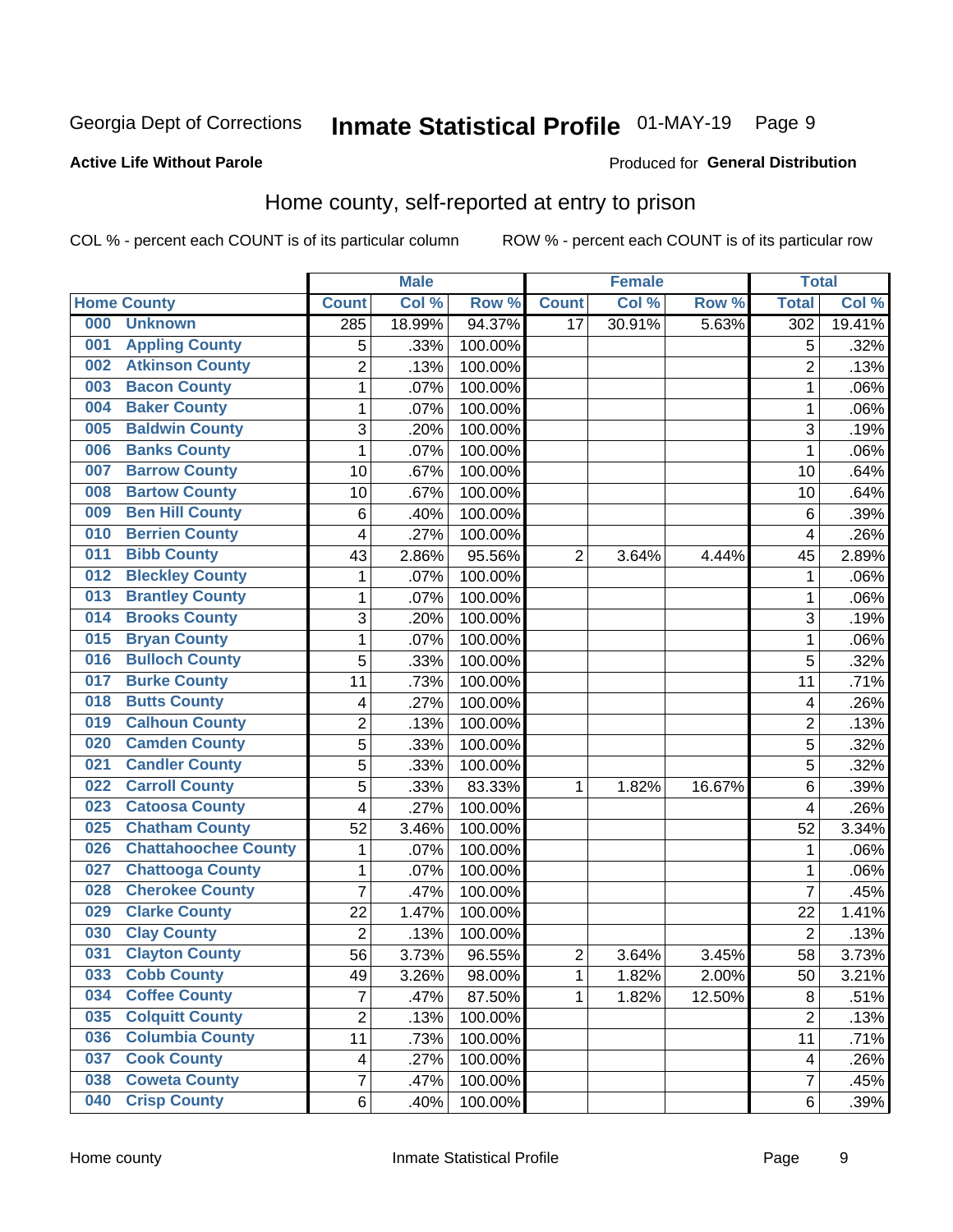## Inmate Statistical Profile 01-MAY-19 Page 10

#### **Active Life Without Parole**

#### Produced for General Distribution

### Home county, self-reported at entry to prison

COL % - percent each COUNT is of its particular column

|     |                          |                | <b>Male</b> |                  |                         | <b>Female</b> |        | <b>Total</b>   |        |
|-----|--------------------------|----------------|-------------|------------------|-------------------------|---------------|--------|----------------|--------|
|     | <b>Home County</b>       | <b>Count</b>   | Col %       | Row <sup>%</sup> | <b>Count</b>            | Col %         | Row %  | <b>Total</b>   | Col%   |
| 043 | <b>Decatur County</b>    | 5              | .33%        | 100.00%          |                         |               |        | 5              | .32%   |
| 044 | <b>Dekalb County</b>     | 112            | 7.46%       | 99.12%           | 1                       | 1.82%         | .88%   | 113            | 7.26%  |
| 045 | <b>Dodge County</b>      | 1              | .07%        | 100.00%          |                         |               |        | 1              | .06%   |
| 046 | <b>Dooly County</b>      | 1              | .07%        | 100.00%          |                         |               |        | 1              | .06%   |
| 047 | <b>Dougherty County</b>  | 23             | 1.53%       | 92.00%           | 2                       | 3.64%         | 8.00%  | 25             | 1.61%  |
| 048 | <b>Douglas County</b>    | 17             | 1.13%       | 94.44%           | 1                       | 1.82%         | 5.56%  | 18             | 1.16%  |
| 049 | <b>Early County</b>      | $\overline{2}$ | .13%        | 100.00%          |                         |               |        | $\overline{2}$ | .13%   |
| 051 | <b>Effingham County</b>  | 4              | .27%        | 100.00%          |                         |               |        | 4              | .26%   |
| 052 | <b>Elbert County</b>     | $\overline{2}$ | .13%        | 100.00%          |                         |               |        | $\overline{2}$ | .13%   |
| 053 | <b>Emanuel County</b>    | 4              | .27%        | 100.00%          |                         |               |        | 4              | .26%   |
| 056 | <b>Fayette County</b>    | 5              | .33%        | 100.00%          |                         |               |        | 5              | .32%   |
| 057 | <b>Floyd County</b>      | 21             | 1.40%       | 91.30%           | $\overline{\mathbf{c}}$ | 3.64%         | 8.70%  | 23             | 1.48%  |
| 058 | <b>Forsyth County</b>    | $\overline{2}$ | .13%        | 66.67%           | 1                       | 1.82%         | 33.33% | 3              | .19%   |
| 059 | <b>Franklin County</b>   | 3              | .20%        | 75.00%           | $\mathbf 1$             | 1.82%         | 25.00% | 4              | .26%   |
| 060 | <b>Fulton County</b>     | 173            | 11.53%      | 97.74%           | 4                       | 7.27%         | 2.26%  | 177            | 11.38% |
| 061 | <b>Gilmer County</b>     | $\overline{2}$ | .13%        | 100.00%          |                         |               |        | $\overline{2}$ | .13%   |
| 063 | <b>Glynn County</b>      | 12             | .80%        | 100.00%          |                         |               |        | 12             | .77%   |
| 064 | <b>Gordon County</b>     | 8              | .53%        | 100.00%          |                         |               |        | $\,8\,$        | .51%   |
| 066 | <b>Greene County</b>     | 3              | .20%        | 100.00%          |                         |               |        | 3              | .19%   |
| 067 | <b>Gwinnett County</b>   | 43             | 2.86%       | 93.48%           | 3                       | 5.45%         | 6.52%  | 46             | 2.96%  |
| 068 | <b>Habersham County</b>  | $\overline{2}$ | .13%        | 100.00%          |                         |               |        | $\overline{2}$ | .13%   |
| 069 | <b>Hall County</b>       | 13             | .87%        | 92.86%           | 1                       | 1.82%         | 7.14%  | 14             | .90%   |
| 070 | <b>Hancock County</b>    | $\overline{2}$ | .13%        | 100.00%          |                         |               |        | $\overline{2}$ | .13%   |
| 071 | <b>Haralson County</b>   | 3              | .20%        | 100.00%          |                         |               |        | 3              | .19%   |
| 072 | <b>Harris County</b>     | 3              | .20%        | 100.00%          |                         |               |        | 3              | .19%   |
| 073 | <b>Hart County</b>       | 3              | .20%        | 100.00%          |                         |               |        | 3              | .19%   |
| 074 | <b>Heard County</b>      | $\mathbf 1$    | .07%        | 100.00%          |                         |               |        | 1              | .06%   |
| 075 | <b>Henry County</b>      | 17             | 1.13%       | 94.44%           | 1                       | 1.82%         | 5.56%  | 18             | 1.16%  |
| 076 | <b>Houston County</b>    | 20             | 1.33%       | 95.24%           | 1                       | 1.82%         | 4.76%  | 21             | 1.35%  |
| 078 | <b>Jackson County</b>    | 11             | .73%        | 100.00%          |                         |               |        | 11             | .71%   |
| 079 | <b>Jasper County</b>     | 1              | .07%        | 100.00%          |                         |               |        | 1              | .06%   |
| 080 | <b>Jeff Davis County</b> | 1              | .07%        | 100.00%          |                         |               |        | 1              | .06%   |
| 081 | <b>Jefferson County</b>  | 6              | .40%        | 85.71%           | $\mathbf{1}$            | 1.82%         | 14.29% | $\overline{7}$ | .45%   |
| 082 | <b>Jenkins County</b>    | $\overline{2}$ | .13%        | 100.00%          |                         |               |        | $\overline{2}$ | .13%   |
| 084 | <b>Jones County</b>      | $\mathbf 1$    | .07%        | 100.00%          |                         |               |        | 1              | .06%   |
| 087 | <b>Laurens County</b>    | 4              | .27%        | 100.00%          |                         |               |        | 4              | .26%   |
| 088 | <b>Lee County</b>        | $\overline{c}$ | .13%        | 100.00%          |                         |               |        | $\overline{2}$ | .13%   |
| 089 | <b>Liberty County</b>    | 11             | .73%        | 91.67%           | 1                       | 1.82%         | 8.33%  | 12             | .77%   |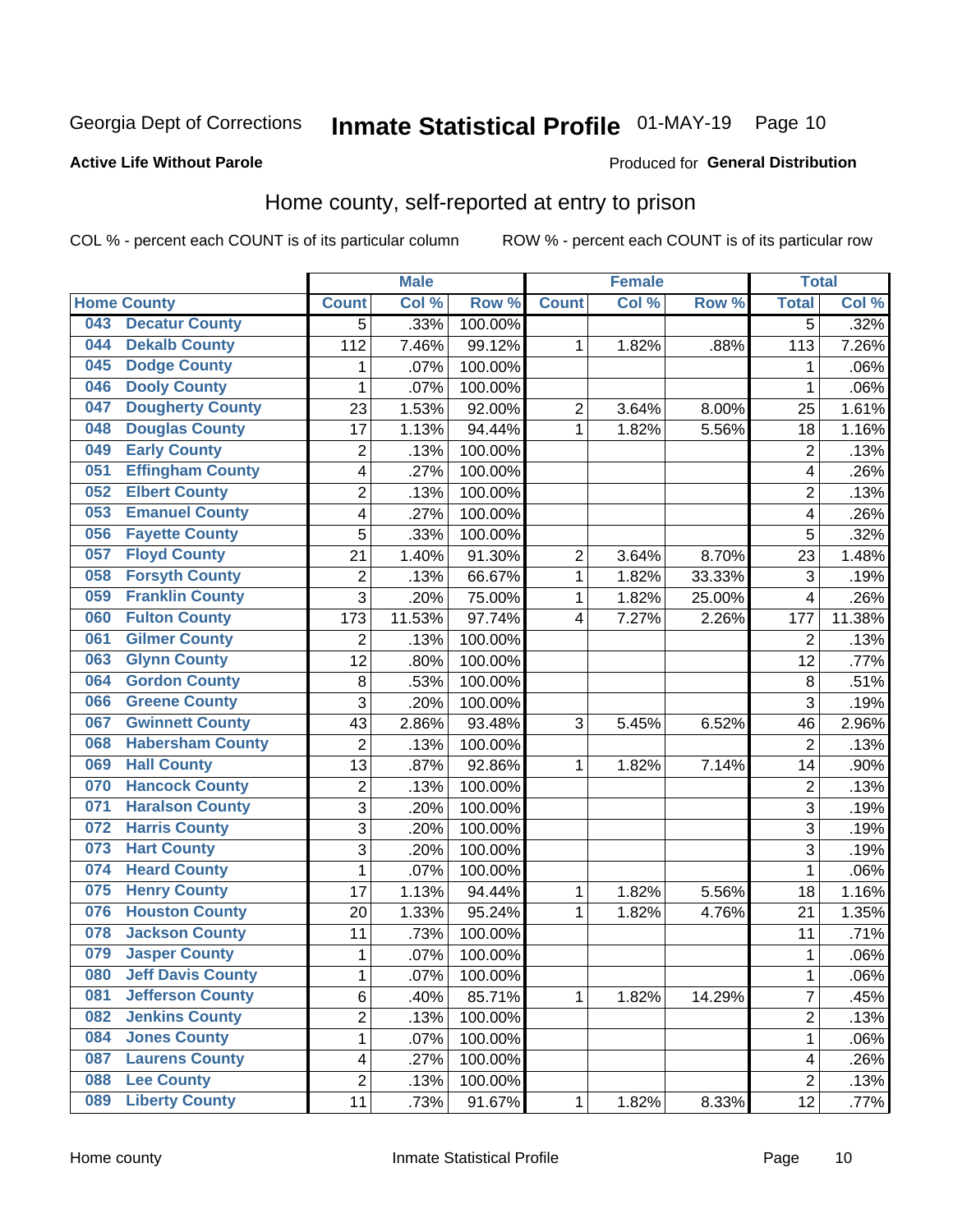## Inmate Statistical Profile 01-MAY-19 Page 11

#### **Active Life Without Parole**

#### Produced for General Distribution

### Home county, self-reported at entry to prison

COL % - percent each COUNT is of its particular column

|                  |                          |                | <b>Male</b> |         |                | <b>Female</b> |         | <b>Total</b>   |       |
|------------------|--------------------------|----------------|-------------|---------|----------------|---------------|---------|----------------|-------|
|                  | <b>Home County</b>       | <b>Count</b>   | Col %       | Row %   | <b>Count</b>   | Col%          | Row %   | <b>Total</b>   | Col % |
| 090              | <b>Lincoln County</b>    | 1              | .07%        | 100.00% |                |               |         | 1              | .06%  |
| 091              | <b>Long County</b>       | 1              | .07%        | 100.00% |                |               |         | 1              | .06%  |
| 092              | <b>Lowndes County</b>    | 9              | .60%        | 100.00% |                |               |         | 9              | .58%  |
| 093              | <b>Lumpkin County</b>    | $\overline{2}$ | .13%        | 100.00% |                |               |         | $\overline{2}$ | .13%  |
| 094              | <b>Macon County</b>      | $\mathbf 1$    | .07%        | 100.00% |                |               |         | 1              | .06%  |
| 095              | <b>Madison County</b>    | $\overline{2}$ | .13%        | 100.00% |                |               |         | $\overline{2}$ | .13%  |
| 096              | <b>Marion County</b>     | $\mathbf 1$    | .07%        | 100.00% |                |               |         | 1              | .06%  |
| 097              | <b>Mcduffie County</b>   | 3              | .20%        | 100.00% |                |               |         | 3              | .19%  |
| 098              | <b>Mcintosh County</b>   | $\mathbf 1$    | .07%        | 100.00% |                |               |         | 1              | .06%  |
| 099              | <b>Meriwether County</b> | $\mathbf 1$    | .07%        | 100.00% |                |               |         | 1              | .06%  |
| 100              | <b>Miller County</b>     | $\overline{c}$ | .13%        | 100.00% |                |               |         | 2              | .13%  |
| 101              | <b>Mitchell County</b>   | 1              | .07%        | 100.00% |                |               |         | 1              | .06%  |
| 102              | <b>Monroe County</b>     | 7              | .47%        | 100.00% |                |               |         | 7              | .45%  |
| 103              | <b>Montgomery County</b> | $\overline{c}$ | .13%        | 100.00% |                |               |         | $\overline{2}$ | .13%  |
| 104              | <b>Morgan County</b>     | $\mathbf{1}$   | .07%        | 100.00% |                |               |         | 1              | .06%  |
| 106              | <b>Muscogee County</b>   | 30             | 2.00%       | 100.00% |                |               |         | 30             | 1.93% |
| 107              | <b>Newton County</b>     | 6              | .40%        | 75.00%  | $\overline{2}$ | 3.64%         | 25.00%  | 8              | .51%  |
| 108              | <b>Oconee County</b>     |                |             |         | 1              | 1.82%         | 100.00% | 1              | .06%  |
| 109              | <b>Oglethorpe County</b> | 3              | .20%        | 100.00% |                |               |         | 3              | .19%  |
| 110              | <b>Paulding County</b>   | 11             | .73%        | 100.00% |                |               |         | 11             | .71%  |
| 111              | <b>Peach County</b>      | $\mathbf 1$    | .07%        | 100.00% |                |               |         | 1              | .06%  |
| $\overline{112}$ | <b>Pickens County</b>    | $\mathbf 1$    | .07%        | 100.00% |                |               |         | 1              | .06%  |
| 113              | <b>Pierce County</b>     | 5              | .33%        | 100.00% |                |               |         | 5              | .32%  |
| 114              | <b>Pike County</b>       | 3              | .20%        | 100.00% |                |               |         | 3              | .19%  |
| $\overline{115}$ | <b>Polk County</b>       | 5              | .33%        | 100.00% |                |               |         | 5              | .32%  |
| 117              | <b>Putnam County</b>     | 4              | .27%        | 100.00% |                |               |         | 4              | .26%  |
| 119              | <b>Rabun County</b>      | $\overline{2}$ | .13%        | 100.00% |                |               |         | $\overline{2}$ | .13%  |
| 120              | <b>Randolph County</b>   | 3              | .20%        | 100.00% |                |               |         | 3              | .19%  |
| 121              | <b>Richmond County</b>   | 55             | 3.66%       | 94.83%  | 3              | 5.45%         | 5.17%   | 58             | 3.73% |
| 122              | <b>Rockdale County</b>   | 8              | .53%        | 100.00% |                |               |         | $\,8\,$        | .51%  |
| 124              | <b>Screven County</b>    | $\mathbf 1$    | .07%        | 100.00% |                |               |         | 1              | .06%  |
| 125              | <b>Seminole County</b>   | 2              | .13%        | 100.00% |                |               |         | 2              | .13%  |
| 126              | <b>Spalding County</b>   | 14             | .93%        | 100.00% |                |               |         | 14             | .90%  |
| 127              | <b>Stephens County</b>   | $\overline{c}$ | .13%        | 66.67%  | 1              | 1.82%         | 33.33%  | $\mathfrak{S}$ | .19%  |
| 128              | <b>Stewart County</b>    | $\mathbf{1}$   | .07%        | 100.00% |                |               |         | 1              | .06%  |
| 129              | <b>Sumter County</b>     | $\overline{c}$ | .13%        | 100.00% |                |               |         | 2              | .13%  |
| $\overline{132}$ | <b>Tattnall County</b>   | 6              | .40%        | 85.71%  | 1              | 1.82%         | 14.29%  | 7              | .45%  |
| $\overline{133}$ | <b>Taylor County</b>     | 1              | .07%        | 100.00% |                |               |         | 1              | .06%  |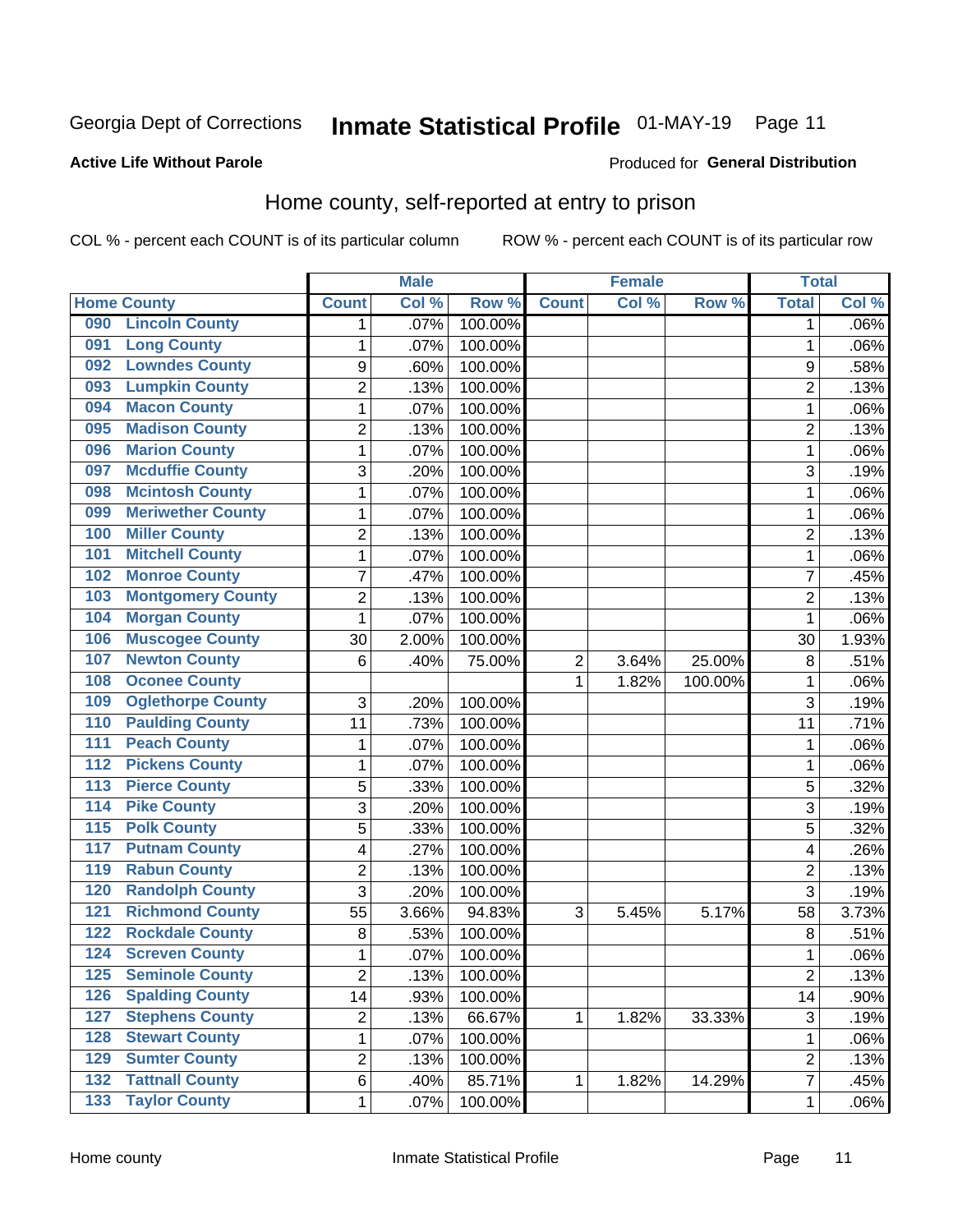## Inmate Statistical Profile 01-MAY-19 Page 12

#### **Active Life Without Parole**

#### Produced for General Distribution

### Home county, self-reported at entry to prison

COL % - percent each COUNT is of its particular column

|                                    |                | <b>Male</b> |         | <b>Female</b>   |       | <b>Total</b> |                |         |
|------------------------------------|----------------|-------------|---------|-----------------|-------|--------------|----------------|---------|
| <b>Home County</b>                 | <b>Count</b>   | Col %       | Row %   | <b>Count</b>    | Col % | Row %        | <b>Total</b>   | Col %   |
| <b>Telfair County</b><br>134       | 1              | .07%        | 100.00% |                 |       |              | 1              | $.06\%$ |
| <b>Thomas County</b><br>136        | 5              | .33%        | 100.00% |                 |       |              | 5              | .32%    |
| <b>Tift County</b><br>137          | 10             | .67%        | 100.00% |                 |       |              | 10             | .64%    |
| <b>Toombs County</b><br>138        | 10             | .67%        | 100.00% |                 |       |              | 10             | .64%    |
| <b>Treutlen County</b><br>140      | 4              | .27%        | 100.00% |                 |       |              | 4              | .26%    |
| <b>Troup County</b><br>141         | $\overline{7}$ | .47%        | 100.00% |                 |       |              | 7              | .45%    |
| <b>Twiggs County</b><br>143        | $\overline{2}$ | .13%        | 100.00% |                 |       |              | $\overline{2}$ | .13%    |
| <b>Union County</b><br>144         | 1              | .07%        | 100.00% |                 |       |              | 1              | .06%    |
| <b>Upson County</b><br>145         | 5              | .33%        | 100.00% |                 |       |              | 5              | .32%    |
| <b>Walker County</b><br>146        | 4              | .27%        | 80.00%  | 1               | 1.82% | 20.00%       | 5              | .32%    |
| <b>Walton County</b><br>147        | 14             | .93%        | 100.00% |                 |       |              | 14             | .90%    |
| <b>Ware County</b><br>148          | 8              | .53%        | 100.00% |                 |       |              | 8              | .51%    |
| <b>Warren County</b><br>149        | $\overline{2}$ | .13%        | 66.67%  | 1               | 1.82% | 33.33%       | 3              | .19%    |
| <b>Washington County</b><br>150    | 7              | .47%        | 100.00% |                 |       |              | 7              | .45%    |
| <b>Wayne County</b><br>151         | 8              | .53%        | 100.00% |                 |       |              | 8              | .51%    |
| <b>Wheeler County</b><br>153       | 1              | .07%        | 100.00% |                 |       |              | 1              | .06%    |
| <b>White County</b><br>154         | 1              | .07%        | 50.00%  | 1               | 1.82% | 50.00%       | $\overline{2}$ | .13%    |
| <b>Whitfield County</b><br>155     | 8              | .53%        | 100.00% |                 |       |              | 8              | .51%    |
| <b>Wilcox County</b><br>156        | 1              | .07%        | 100.00% |                 |       |              |                | .06%    |
| <b>Wilkes County</b><br>157        | 4              | .27%        | 100.00% |                 |       |              | 4              | .26%    |
| <b>Wilkinson County</b><br>158     | $\overline{2}$ | .13%        | 100.00% |                 |       |              | $\overline{2}$ | .13%    |
| <b>Worth County</b><br>159         | 1              | .07%        | 100.00% |                 |       |              | 1              | .06%    |
| <b>Other Custody/Out Of</b><br>999 | 3              | .20%        | 100.00% |                 |       |              | 3              | .19%    |
| <b>State</b>                       |                |             |         |                 |       |              |                |         |
| <b>Total Rported</b>               | 1,501          | 100%        | 96.47%  | $\overline{55}$ | 100%  | 3.53%        | 1,556          | 100%    |

| Reported<br><b>NOT</b> |                  |           |      |
|------------------------|------------------|-----------|------|
| <b>cotal</b>           | .50 <sup>4</sup> | <u>Ju</u> | .556 |

| Mode (most frequent) | <b>Fulton County</b> | <b>Fulton County</b> | <b>Fulton County</b> |
|----------------------|----------------------|----------------------|----------------------|
|----------------------|----------------------|----------------------|----------------------|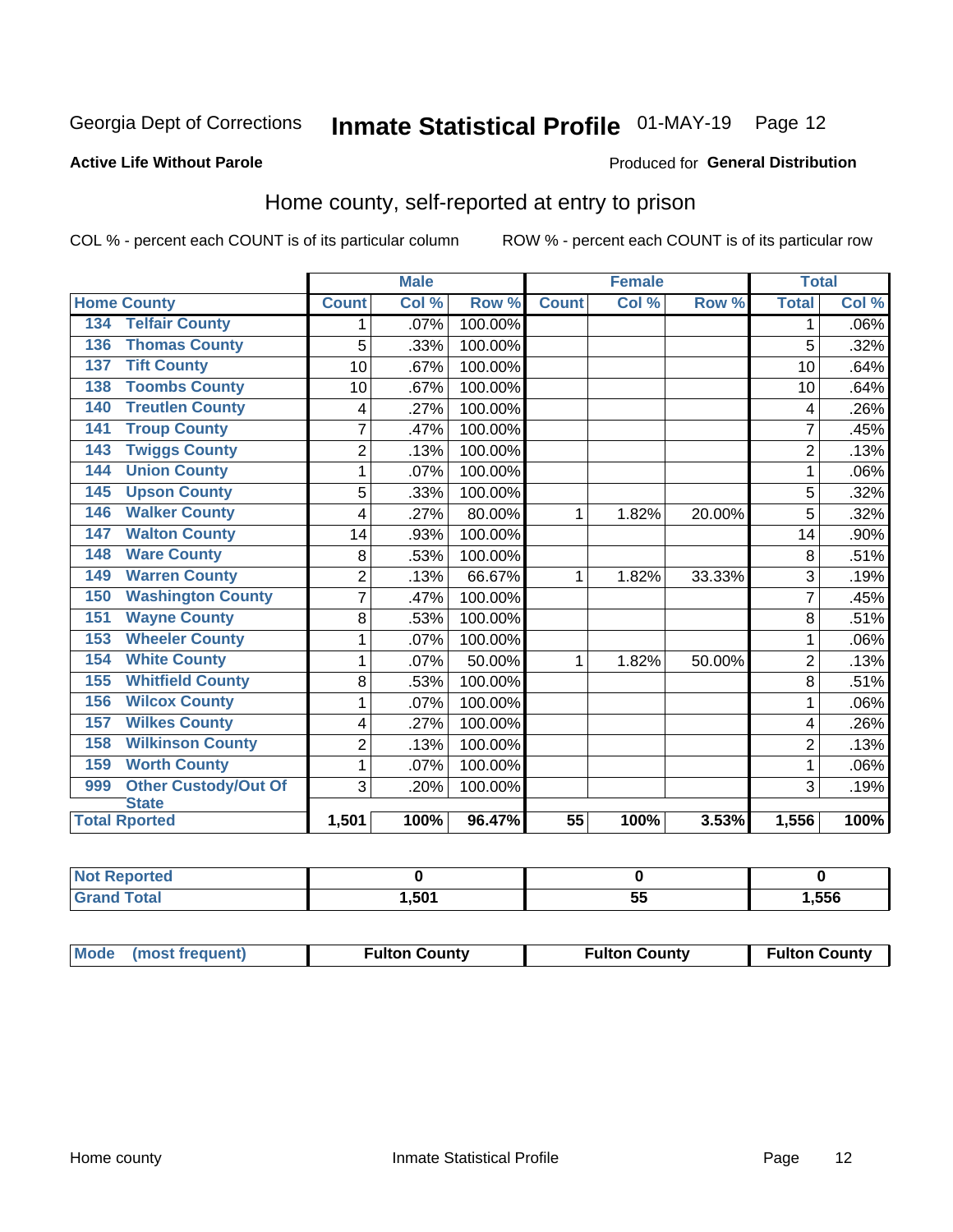## Inmate Statistical Profile 01-MAY-19 Page 13

#### **Active Life Without Parole**

#### Produced for General Distribution

### Employment status before prison, self-reported at entry to prison

COL % - percent each COUNT is of its particular column

|                           |              | <b>Male</b> |         |              | <b>Female</b> |       |       | <b>Total</b> |
|---------------------------|--------------|-------------|---------|--------------|---------------|-------|-------|--------------|
| <b>Employment Status</b>  | <b>Count</b> | Col %       | Row %   | <b>Count</b> | Col %         | Row % | Total | Col %        |
| <b>Full Time</b><br>01    | 508          | 45.68%      | 96.03%  | 21           | 47.73%        | 3.97% | 529   | 45.76%       |
| <b>Part Time</b><br>02    | 72           | 6.47%       | 100.00% |              |               |       | 72    | 6.23%        |
| Unempl $<$ 6M<br>03       | 70 l         | 6.29%       | 98.59%  |              | 2.27%         | 1.41% | 71    | 6.14%        |
| Unempl > 6M<br>04         | 275          | 24.73%      | 94.50%  | 16           | 36.36%        | 5.50% | 291   | 25.17%       |
| <b>Never Worked</b><br>05 | 98           | 8.81%       | 100.00% |              |               |       | 98    | 8.48%        |
| <b>Student</b><br>06      | 34           | $3.06\%$    | 100.00% |              |               |       | 34    | 2.94%        |
| <b>Incapable</b><br>07    | 55           | 4.95%       | 90.16%  | 6            | 13.64%        | 9.84% | 61    | 5.28%        |
| <b>Total Reported</b>     | 1,112        | 100%        | 96.19%  | 44           | 100%          | 3.81% | 1,156 | 100%         |

| 389<br>- - - |    | 400  |
|--------------|----|------|
| .501         | 5t | .556 |

| Mc | ∙u∥<br>----<br>ıme | ίuΙ<br>Πmε |
|----|--------------------|------------|
|    |                    |            |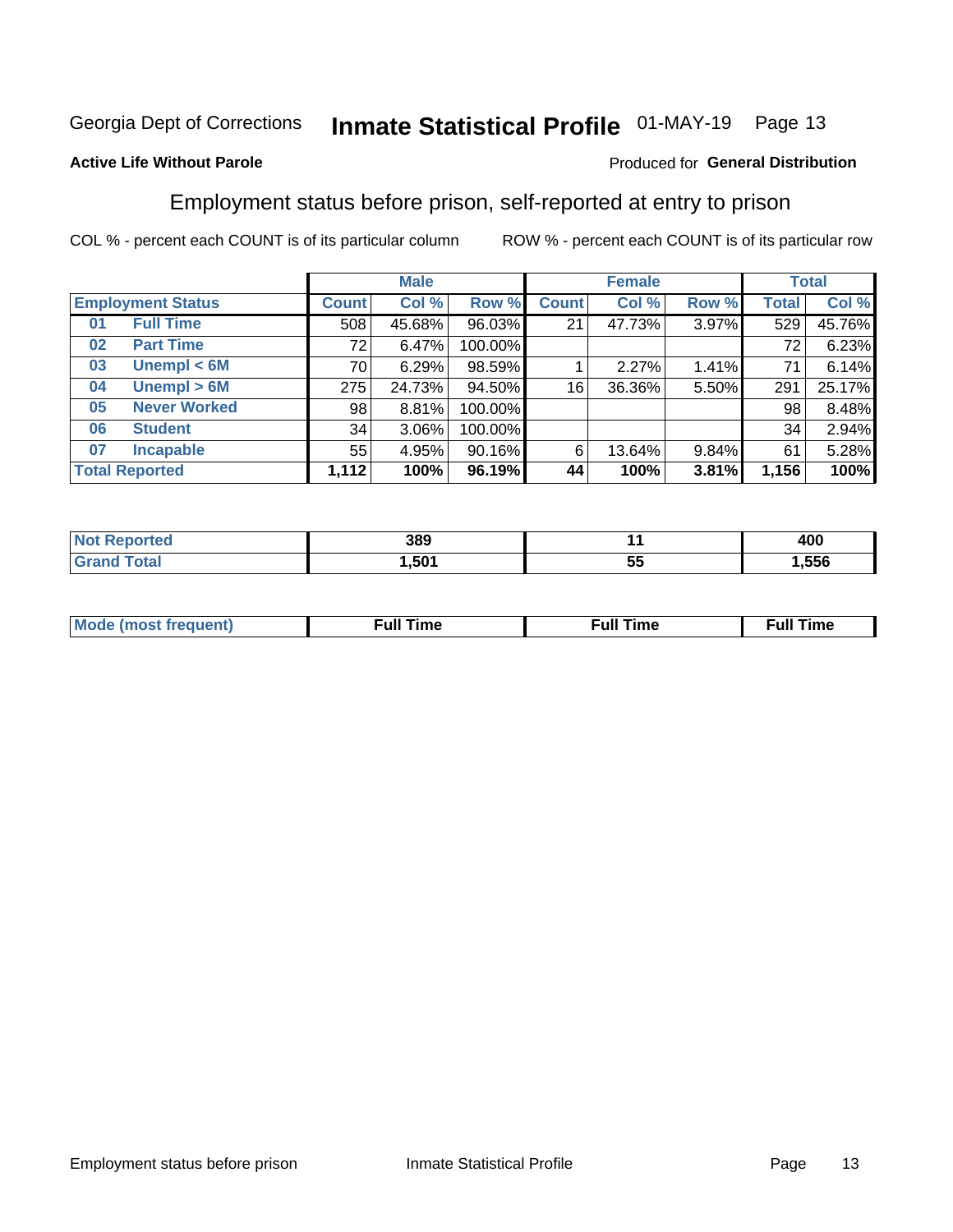#### **Active Life Without Parole**

Produced for General Distribution

### Age at admission

COL % - percent each COUNT is of its particular column

|                         |              | <b>Male</b> |         |                | <b>Female</b> |        |              | <b>Total</b> |
|-------------------------|--------------|-------------|---------|----------------|---------------|--------|--------------|--------------|
| <b>Age At Admission</b> | <b>Count</b> | Col %       | Row %   | <b>Count</b>   | Col %         | Row %  | <b>Total</b> | Col %        |
| 15                      | 2            | 0.13%       | 100.00% |                |               |        | 2            | 0.13%        |
| 16                      | 1            | 0.07%       | 100.00% |                |               |        | 1            | 0.06%        |
| $\overline{17}$         | 8            | 0.53%       | 100.00% |                |               |        | 8            | 0.51%        |
| 18                      | 9            | 0.60%       | 100.00% |                |               |        | 9            | 0.58%        |
| 19                      | 19           | 1.27%       | 100.00% |                |               |        | 19           | 1.22%        |
| $\overline{20}$         | 38           | 2.53%       | 97.44%  | 1              | 1.82%         | 2.56%  | 39           | 2.51%        |
| $\overline{21}$         | 36           | 2.40%       | 97.30%  | 1              | 1.82%         | 2.70%  | 37           | 2.38%        |
| 22                      | 64           | 4.26%       | 96.97%  | $\overline{2}$ | 3.64%         | 3.03%  | 66           | 4.24%        |
| 23                      | 57           | 3.80%       | 98.28%  | 1              | 1.82%         | 1.72%  | 58           | 3.73%        |
| 24                      | 55           | 3.66%       | 96.49%  | $\overline{2}$ | 3.64%         | 3.51%  | 57           | 3.66%        |
| $\overline{25}$         | 65           | 4.33%       | 94.20%  | 4              | 7.27%         | 5.80%  | 69           | 4.43%        |
| 26                      | 68           | 4.53%       | 97.14%  | $\overline{2}$ | 3.64%         | 2.86%  | 70           | 4.50%        |
| $\overline{27}$         | 55           | 3.66%       | 93.22%  | 4              | 7.27%         | 6.78%  | 59           | 3.79%        |
| 28                      | 64           | 4.26%       | 96.97%  | $\overline{2}$ | 3.64%         | 3.03%  | 66           | 4.24%        |
| 29                      | 61           | 4.06%       | 98.39%  | 1              | 1.82%         | 1.61%  | 62           | 3.98%        |
| 30                      | 49           | 3.26%       | 100.00% |                |               |        | 49           | 3.15%        |
| 31                      | 67           | 4.46%       | 98.53%  | 1              | 1.82%         | 1.47%  | 68           | 4.37%        |
| 32                      | 61           | 4.06%       | 95.31%  | 3              | 5.45%         | 4.69%  | 64           | 4.11%        |
| 33                      | 52           | 3.46%       | 96.30%  | $\overline{2}$ | 3.64%         | 3.70%  | 54           | 3.47%        |
| 34                      | 31           | 2.07%       | 91.18%  | 3              | 5.45%         | 8.82%  | 34           | 2.19%        |
| 35                      | 39           | 2.60%       | 97.50%  | 1              | 1.82%         | 2.50%  | 40           | 2.57%        |
| 36                      | 50           | 3.33%       | 96.15%  | $\overline{2}$ | 3.64%         | 3.85%  | 52           | 3.34%        |
| $\overline{37}$         | 41           | 2.73%       | 97.62%  | 1              | 1.82%         | 2.38%  | 42           | 2.70%        |
| 38                      | 48           | 3.20%       | 100.00% |                |               |        | 48           | 3.08%        |
| 39                      | 37           | 2.47%       | 86.05%  | 6              | 10.91%        | 13.95% | 43           | 2.76%        |
| 40                      | 33           | 2.20%       | 94.29%  | $\overline{2}$ | 3.64%         | 5.71%  | 35           | 2.25%        |
| 41                      | 41           | 2.73%       | 95.35%  | $\overline{2}$ | 3.64%         | 4.65%  | 43           | 2.76%        |
| 42                      | 35           | 2.33%       | 100.00% |                |               |        | 35           | 2.25%        |
| 43                      | 30           | 2.00%       | 93.75%  | $\overline{2}$ | 3.64%         | 6.25%  | 32           | 2.06%        |
| 44                      | 24           | 1.60%       | 92.31%  | $\overline{2}$ | 3.64%         | 7.69%  | 26           | 1.67%        |
| 45                      | 30           | 2.00%       | 96.77%  | 1              | 1.82%         | 3.23%  | 31           | 1.99%        |
| 46                      | 25           | 1.67%       | 89.29%  | 3              | 5.45%         | 10.71% | 28           | 1.80%        |
| 47                      | 26           | 1.73%       | 100.00% |                |               |        | 26           | 1.67%        |
| 48                      | 26           | 1.73%       | 89.66%  | 3              | 5.45%         | 10.34% | 29           | 1.86%        |
| 49                      | 25           | 1.67%       | 100.00% |                |               |        | 25           | 1.61%        |
| 50                      | 23           | 1.53%       | 100.00% |                |               |        | 23           | 1.48%        |
| $\overline{51}$         | 11           | 0.73%       | 100.00% |                |               |        | 11           | 0.71%        |
| 52                      | 13           | 0.87%       | 100.00% |                |               |        | 13           | 0.84%        |
| 53                      | 15           | 1.00%       | 100.00% |                |               |        | 15           | 0.96%        |
| 54                      | 10           | 0.67%       | 100.00% |                |               |        | 10           | 0.64%        |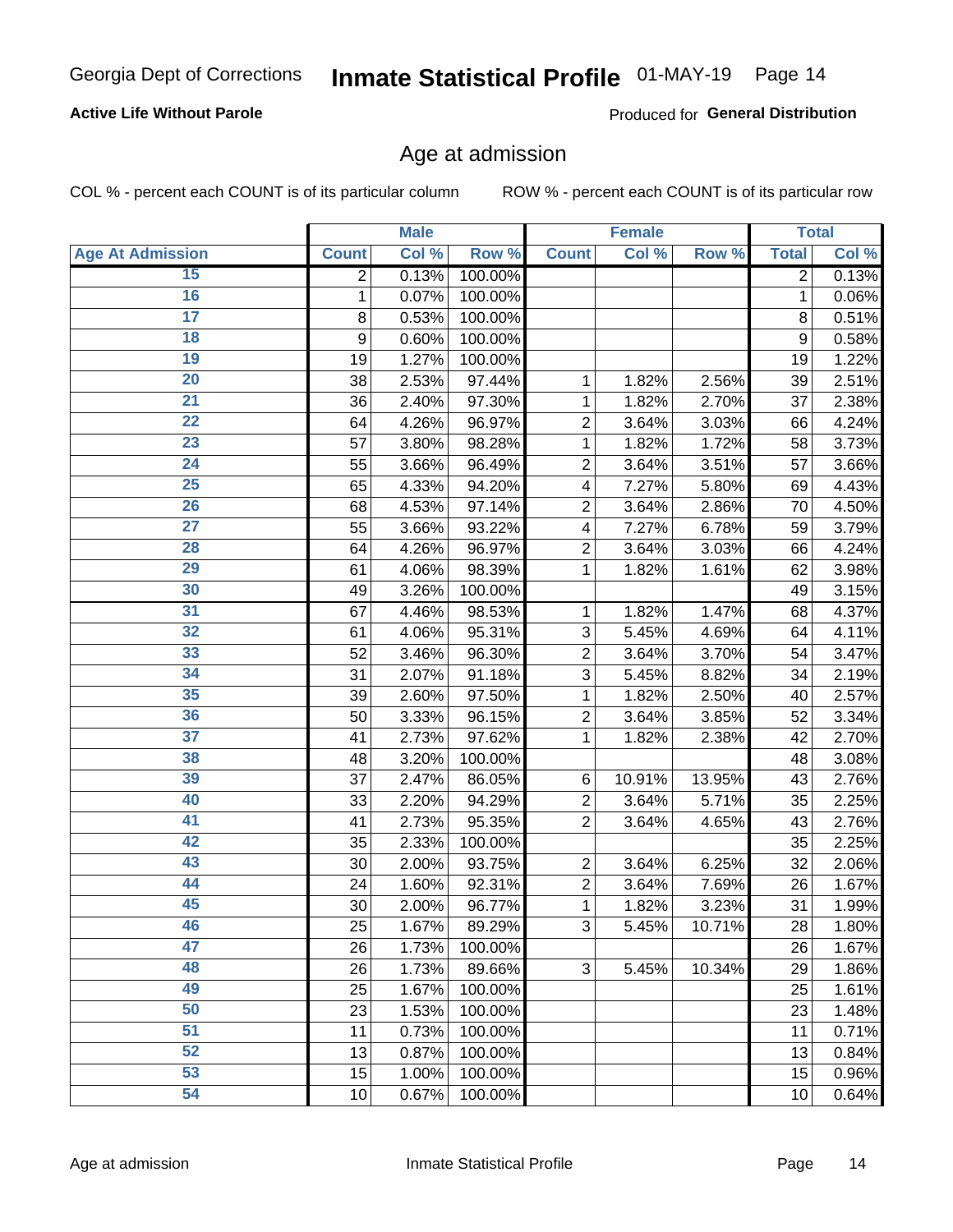#### **Active Life Without Parole**

Produced for General Distribution

## Age at admission

COL % - percent each COUNT is of its particular column

|                         |              | <b>Male</b> |         |              | <b>Female</b> |       |       | <b>Total</b> |
|-------------------------|--------------|-------------|---------|--------------|---------------|-------|-------|--------------|
| <b>Age At Admission</b> | <b>Count</b> | Col %       | Row %   | <b>Count</b> | Col %         | Row % | Total | Col %        |
| 55                      | 12           | 0.80%       | 92.31%  |              | 1.82%         | 7.69% | 13    | 0.84%        |
| 56                      | 7            | 0.47%       | 100.00% |              |               |       |       | 0.45%        |
| 57                      | 8            | 0.53%       | 100.00% |              |               |       | 8     | 0.51%        |
| 58                      | 5            | 0.33%       | 100.00% |              |               |       | 5     | 0.32%        |
| 59                      | 5            | 0.33%       | 100.00% |              |               |       | 5     | 0.32%        |
| 60                      | 3            | 0.20%       | 100.00% |              |               |       | 3     | 0.19%        |
| 61                      |              | 0.07%       | 100.00% |              |               |       |       | 0.06%        |
| 62                      | 2            | 0.13%       | 100.00% |              |               |       | 2     | 0.13%        |
| 64                      | 3            | 0.20%       | 100.00% |              |               |       | 3     | 0.19%        |
| 65                      | 2            | 0.13%       | 100.00% |              |               |       | 2     | 0.13%        |
| 66                      | 2            | 0.13%       | 100.00% |              |               |       | 2     | 0.13%        |
| 67                      | 2            | 0.13%       | 100.00% |              |               |       | 2     | 0.13%        |
| 69                      | 3            | 0.20%       | 100.00% |              |               |       | 3     | 0.19%        |
| 73                      |              | 0.07%       | 100.00% |              |               |       |       | 0.06%        |
| 78                      |              | 0.07%       | 100.00% |              |               |       |       | 0.06%        |
| <b>Total Reported</b>   | 1,501        | 100%        | 96.47%  | 55           | 100%          | 3.53% | 1,556 | 100%         |

| : Reported<br><b>NOT</b> |            |          |       |
|--------------------------|------------|----------|-------|
| <b>Total</b>             | 501<br>⋯∪∪ | 55<br>v. | 1,556 |

| <b>Mean</b><br>(average) | 34.01   | 34.4 | 34.03   |
|--------------------------|---------|------|---------|
| <b>Median (middle)</b>   | ົ<br>JZ | 34   | ົ<br>∠ت |
| Mode<br>(most frequent)  | 26      | 39   | 26      |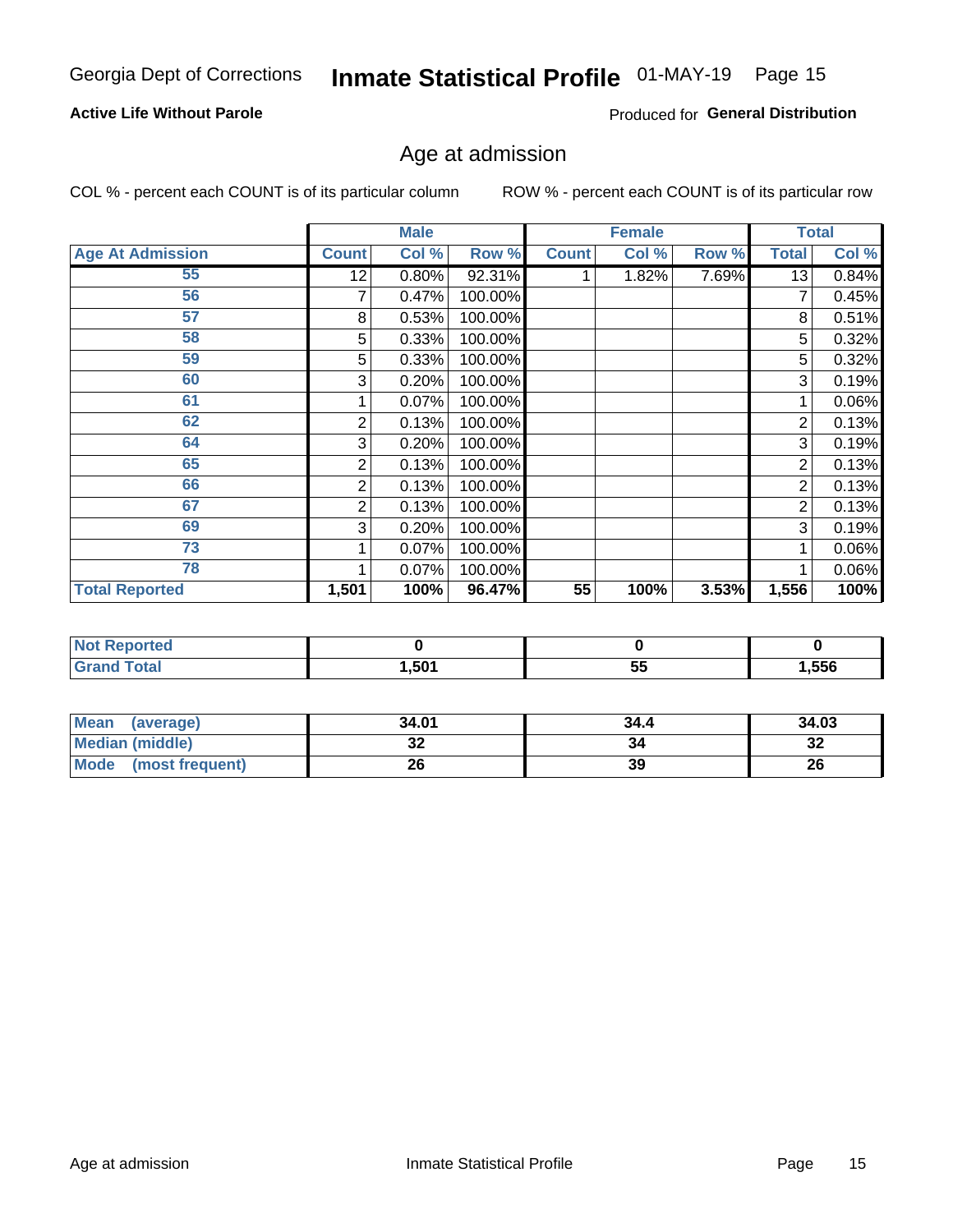#### **Active Life Without Parole**

#### Produced for General Distribution

### Height, measured at entry to prison

COL % - percent each COUNT is of its particular column

|                       |                | <b>Male</b> |         |                | <b>Female</b> |         |                | <b>Total</b> |
|-----------------------|----------------|-------------|---------|----------------|---------------|---------|----------------|--------------|
| <b>Height</b>         | <b>Count</b>   | Col %       | Row %   | <b>Count</b>   | Col %         | Row %   | <b>Total</b>   | Col %        |
| $\bf{0}$              | 7              | 0.47%       | 100.00% |                |               |         | 7              | 0.45%        |
| 4'10''                |                |             |         | $\mathbf{1}$   | 1.82%         | 100.00% | 1              | 0.06%        |
| 5'00''                | 4              | 0.27%       | 100.00% |                |               |         | 4              | 0.26%        |
| 5'01"                 | 4              | 0.27%       | 66.67%  | $\overline{c}$ | 3.64%         | 33.33%  | 6              | 0.39%        |
| 5'02"                 | 5              | 0.33%       | 83.33%  | 1              | 1.82%         | 16.67%  | $6\phantom{1}$ | 0.39%        |
| 5'03''                | 13             | 0.87%       | 56.52%  | 10             | 18.18%        | 43.48%  | 23             | 1.48%        |
| 5'04"                 | 17             | 1.13%       | 54.84%  | 14             | 25.45%        | 45.16%  | 31             | 1.99%        |
| 5'05"                 | 40             | 2.66%       | 85.11%  | $\overline{7}$ | 12.73%        | 14.89%  | 47             | 3.02%        |
| 5'06''                | 103            | 6.86%       | 94.50%  | 6              | 10.91%        | 5.50%   | 109            | 7.01%        |
| 5'07''                | 102            | 6.80%       | 93.58%  | 7              | 12.73%        | 6.42%   | 109            | 7.01%        |
| 5'08''                | 155            | 10.33%      | 99.36%  | 1              | 1.82%         | 0.64%   | 156            | 10.03%       |
| 5'09''                | 194            | 12.92%      | 98.48%  | 3              | 5.45%         | 1.52%   | 197            | 12.66%       |
| 5'10''                | 177            | 11.79%      | 99.44%  | 1              | 1.82%         | 0.56%   | 178            | 11.44%       |
| 5'11"                 | 192            | 12.79%      | 100.00% |                |               |         | 192            | 12.34%       |
| 6'00''                | 159            | 10.59%      | 99.38%  | $\mathbf{1}$   | 1.82%         | 0.63%   | 160            | 10.28%       |
| 6'01''                | 122            | 8.13%       | 100.00% |                |               |         | 122            | 7.84%        |
| 6'02"                 | 103            | 6.86%       | 100.00% |                |               |         | 103            | 6.62%        |
| 6'03''                | 50             | 3.33%       | 98.04%  | $\mathbf{1}$   | 1.82%         | 1.96%   | 51             | 3.28%        |
| 6'04"                 | 37             | 2.47%       | 100.00% |                |               |         | 37             | 2.38%        |
| 6'05"                 | 8              | 0.53%       | 100.00% |                |               |         | 8              | 0.51%        |
| 6'06''                | 5              | 0.33%       | 100.00% |                |               |         | 5              | 0.32%        |
| 6'07''                | $\overline{2}$ | 0.13%       | 100.00% |                |               |         | $\overline{2}$ | 0.13%        |
| 6'11''                | $\overline{2}$ | 0.13%       | 100.00% |                |               |         | $\overline{2}$ | 0.13%        |
| <b>Total Reported</b> | 1,501          | 100%        | 96.47%  | 55             | 100%          | 3.53%   | 1,556          | 100%         |

| тео<br>m. |      |           |       |
|-----------|------|-----------|-------|
|           | .501 | FБ<br>vv. | 556,، |

| <b>Mean</b> | (average)       | 5'10" | 5'05" | 5'10" |  |
|-------------|-----------------|-------|-------|-------|--|
|             |                 |       |       |       |  |
| Mode        | (most frequent) | 5'09" | 5'04" | 5'09" |  |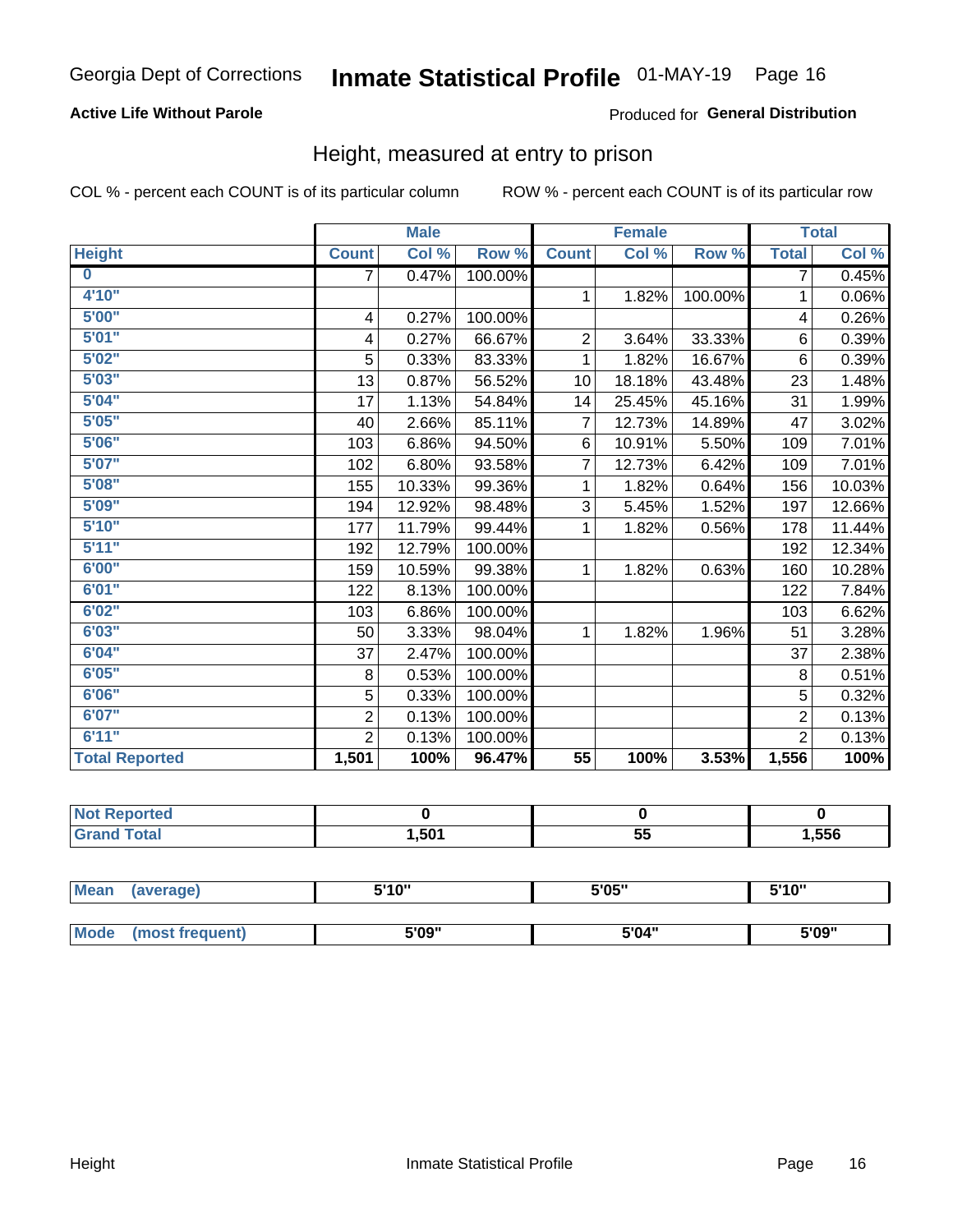#### **Active Life Without Parole**

Produced for General Distribution

### Weight, measured at entry to prison

COL % - percent each COUNT is of its particular column

|                                |              | <b>Male</b> |         |                 | <b>Female</b> |         |              | <b>Total</b>        |  |
|--------------------------------|--------------|-------------|---------|-----------------|---------------|---------|--------------|---------------------|--|
| <b>Weight</b>                  | <b>Count</b> | Col %       | Row %   | <b>Count</b>    | Col %         | Row %   | <b>Total</b> | Col %               |  |
| 100 - 109 pounds               |              |             |         | 1               | 1.82%         | 100.00% | 1            | 0.06%               |  |
| 110 - 119 pounds               | 4            | 0.27%       | 66.67%  | $\overline{2}$  | 3.64%         | 33.33%  | 6            | 0.39%               |  |
| 120 - 129 pounds               | 6            | 0.40%       | 100.00% |                 |               |         | 6            | 0.39%               |  |
| 130 - 139 pounds               | 45           | 3.00%       | 91.84%  | 4               | 7.27%         | 8.16%   | 49           | 3.15%               |  |
| 140 - 149 pounds               | 95           | 6.34%       | 95.00%  | 5               | 9.09%         | 5.00%   | 100          | 6.44%               |  |
| 150 - 159 pounds               | 134          | 8.94%       | 95.71%  | 6               | 10.91%        | 4.29%   | 140          | 9.01%               |  |
| 160 - 169 pounds               | 181          | 12.07%      | 97.84%  | 4               | 7.27%         | 2.16%   | 185          | 11.90%              |  |
| 170 - 179 pounds               | 198          | 13.21%      | 98.02%  | 4               | 7.27%         | 1.98%   | 202          | 13.00%              |  |
| 180 - 189 pounds               | 201          | 13.41%      | 97.57%  | 5               | 9.09%         | 2.43%   | 206          | 13.26%              |  |
| 190 - 199 pounds               | 125          | 8.34%       | 94.70%  | 7               | 12.73%        | 5.30%   | 132          | 8.49%               |  |
| 200 - 209 pounds               | 127          | 8.47%       | 96.21%  | 5               | 9.09%         | 3.79%   | 132          | 8.49%               |  |
| 210 - 219 pounds               | 93           | 6.20%       | 94.90%  | 5               | 9.09%         | 5.10%   | 98           | 6.31%               |  |
| 220 - 229 pounds               | 93           | 6.20%       | 98.94%  | 1               | 1.82%         | 1.06%   | 94           | 6.05%               |  |
| 230 - 239 pounds               | 58           | 3.87%       | 98.31%  | 1               | 1.82%         | 1.69%   | 59           | 3.80%               |  |
| 240 - 249 pounds               | 44           | 2.94%       | 100.00% |                 |               |         | 44           | 2.83%               |  |
| 250 - 259 pounds               | 31           | 2.07%       | 100.00% |                 |               |         | 31           | 1.99%               |  |
| 260 - 269 pounds               | 16           | 1.07%       | 94.12%  | 1               | 1.82%         | 5.88%   | 17           | $\overline{1.09\%}$ |  |
| 270 - 279 pounds               | 14           | 0.93%       | 100.00% |                 |               |         | 14           | 0.90%               |  |
| 280 - 289 pounds               | 11           | 0.73%       | 91.67%  | 1               | 1.82%         | 8.33%   | 12           | 0.77%               |  |
| 290 - 299 pounds               | 6            | 0.40%       | 75.00%  | $\overline{2}$  | 3.64%         | 25.00%  | 8            | 0.51%               |  |
| 300 - 309 pounds               | 4            | 0.27%       | 100.00% |                 |               |         | 4            | 0.26%               |  |
| 310 - 319 pounds               | 1            | 0.07%       | 100.00% |                 |               |         | $\mathbf 1$  | 0.06%               |  |
| 320 - 329 pounds               | 4            | 0.27%       | 100.00% |                 |               |         | 4            | 0.26%               |  |
| 330 - 339 pounds               | 4            | 0.27%       | 100.00% |                 |               |         | 4            | 0.26%               |  |
| 350 - 359 pounds               | 1            | 0.07%       | 100.00% |                 |               |         | 1            | 0.06%               |  |
| 360 - 369 pounds               | 1            | 0.07%       | 100.00% |                 |               |         | $\mathbf 1$  | 0.06%               |  |
| 370 - 379 pounds               | 1            | 0.07%       | 100.00% |                 |               |         | 1            | 0.06%               |  |
| 390 - 399 pounds               |              |             |         | 1               | 1.82%         | 100.00% | 1            | 0.06%               |  |
| 400 pounds and over            | $\mathbf{1}$ | 0.07%       | 100.00% |                 |               |         | $\mathbf 1$  | 0.06%               |  |
| <b>Total Reported</b>          | 1,499        | 100%        | 96.46%  | $\overline{55}$ | 100%          | 3.54%   | 1,554        | 100%                |  |
|                                |              |             |         |                 |               |         |              |                     |  |
| <b>Not Reported</b>            |              | 2           |         |                 | o             |         |              | 2                   |  |
| <b>Grand Total</b>             |              | 1,501       |         | $\overline{55}$ |               |         |              | 1,556               |  |
|                                |              |             |         |                 |               |         |              |                     |  |
| <b>Mean</b><br>(average)       |              | 189         |         |                 | 184           |         |              | 188                 |  |
| <b>Median (middle)</b>         |              | 180         |         |                 | 180           |         |              | 180                 |  |
| <b>Mode</b><br>(most frequent) |              | 180         |         | 180             |               |         | <b>180</b>   |                     |  |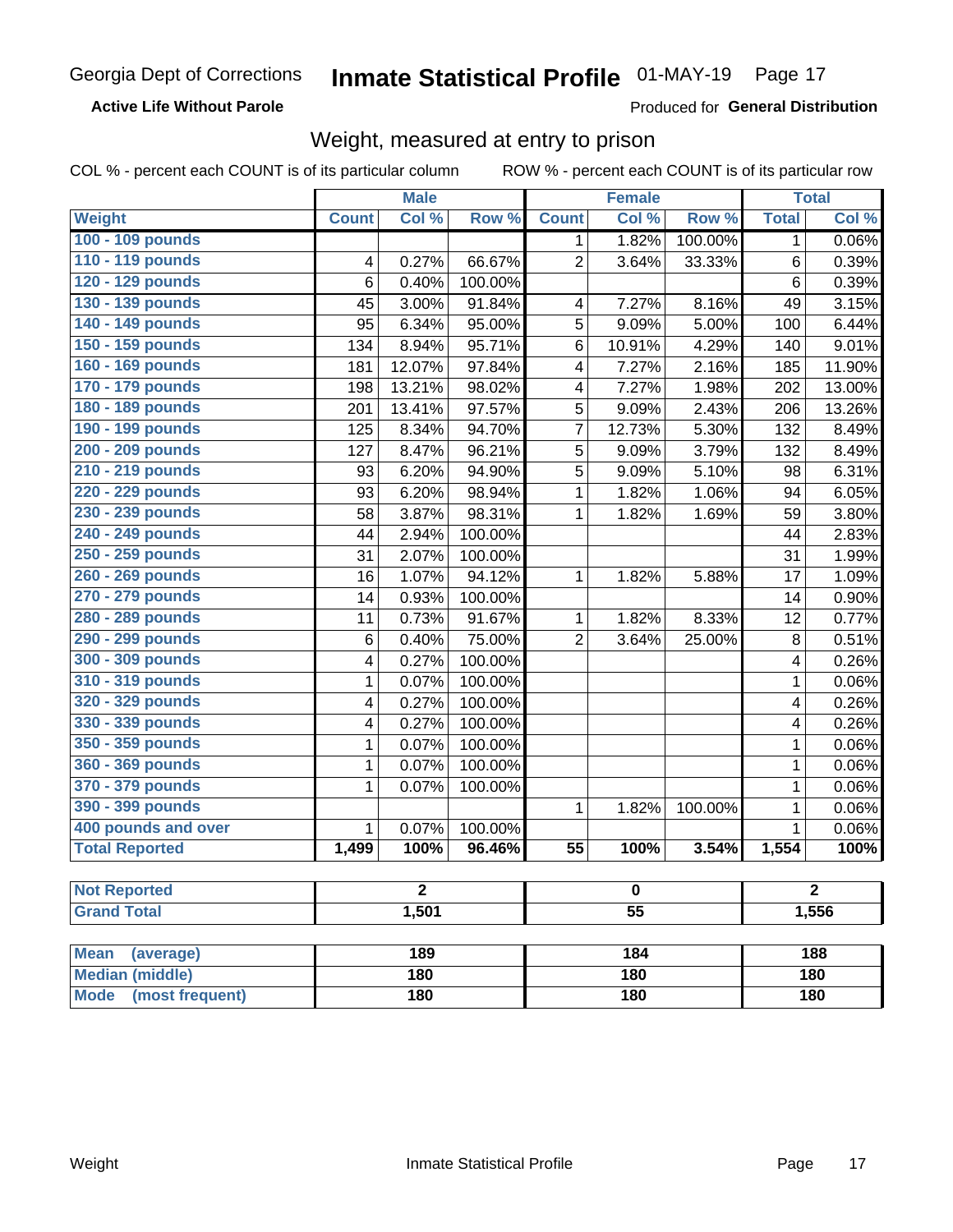## Inmate Statistical Profile 01-MAY-19 Page 18

#### **Active Life Without Parole**

#### Produced for General Distribution

### Veterans validated by Veteran's Administration

COL % - percent each COUNT is of its particular column

|                               |                 | <b>Male</b> |                    | <b>Female</b> |       |              | <b>Total</b> |
|-------------------------------|-----------------|-------------|--------------------|---------------|-------|--------------|--------------|
| <b>Military service</b>       | <b>Count</b>    | Col %       | <b>Row % Count</b> | Col %         | Row % | <b>Total</b> | Col %        |
| <b>Others</b>                 | 50 <sub>1</sub> | $40.65\%$   | 100.00%            |               |       | 50           | 40.32%       |
| <b>Air Force</b>              | 48              | 39.02%      | 97.96%             | 100.00%       | 2.04% | 49           | 39.52%       |
| $\mathbf{2}^-$<br><b>Army</b> | 6               | 4.88%       | 100.00%            |               |       | 6            | 4.84%        |
| <b>Navy</b><br>3              |                 | 5.69%       | 100.00%            |               |       |              | 5.65%        |
| <b>Coast Guard</b><br>5.      | 12              | 9.76%       | 100.00%            |               |       | 12           | 9.68%        |
| <b>Total Reported</b>         | 123             | 100%        | 99.19%             | 100%          | .81%  | 124          | 100%         |

| rrec<br>N | 270  | 54         | $\sqrt{2}$<br>−∪∸ |
|-----------|------|------------|-------------------|
| $f$ ata'  | .501 | --<br>. სა | ,556              |

| Mo<br>m | ∖‡h∧rc<br>_____ | $-0.002$<br>28 F T<br>UI CE | <b>Others</b><br>____ |
|---------|-----------------|-----------------------------|-----------------------|
|         |                 |                             |                       |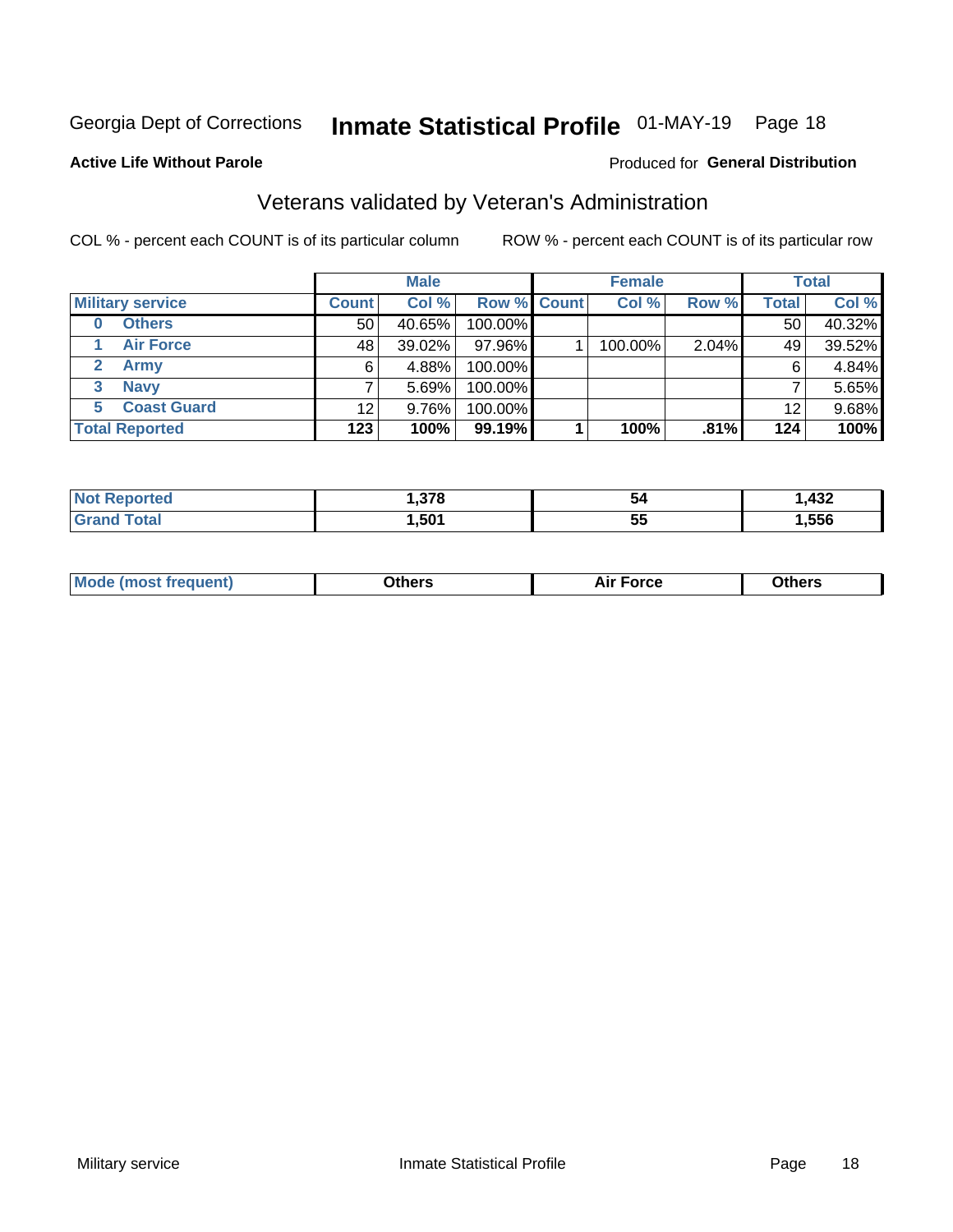## Inmate Statistical Profile 01-MAY-19 Page 19

#### **Active Life Without Parole**

#### Produced for General Distribution

### Type of admission to prison

COL % - percent each COUNT is of its particular column

|                                      |              | <b>Male</b> |                    |    | <b>Female</b> |       |              | <b>Total</b> |
|--------------------------------------|--------------|-------------|--------------------|----|---------------|-------|--------------|--------------|
| <b>Type of Admission</b>             | <b>Count</b> | Col %       | <b>Row % Count</b> |    | Col %         | Row % | <b>Total</b> | Col %        |
| <b>New Sentence</b><br>52            | 1,427        | 95.07%      | 96.29%             | 55 | 100.00%       | 3.71% | 1,482        | 95.24%       |
| <b>Probation Rev Partial</b><br>53   |              | .47%        | 100.00%            |    |               |       |              | .45%         |
| <b>Probation Rev Remainder</b><br>54 | 15           | 1.00%       | 100.00%            |    |               |       | 15           | .96%         |
| <b>Parole Rev New Sentence</b><br>55 | 19           | 1.27%       | 100.00%            |    |               |       | 19           | 1.22%        |
| <b>Parole Rev No New</b><br>56       | 19           | 1.27%       | 100.00%            |    |               |       | 19           | 1.22%        |
| <b>Sentence</b>                      |              |             |                    |    |               |       |              |              |
| <b>Life W/O Parole</b><br>70         | 13           | .87%        | 100.00%            |    |               |       | 13           | .84%         |
| <b>Unknown</b><br>82                 |              | .07%        | 100.00%            |    |               |       |              | .06%         |
| <b>Total Reported</b>                | 1,501        | 100%        | 96.47%             | 55 | 100%          | 3.53% | 1,556        | 100%         |

| <b>Not</b><br>: Reported |      |                   |       |
|--------------------------|------|-------------------|-------|
| <b>Total</b><br>'Grai.   | ,501 | --<br>$\sim$<br>◡ | .,556 |

| <b>Mode (most frequent)</b> | <b>New Sentence</b> | <b>New Sentence</b> | <b>New Sentence</b> |
|-----------------------------|---------------------|---------------------|---------------------|
|                             |                     |                     |                     |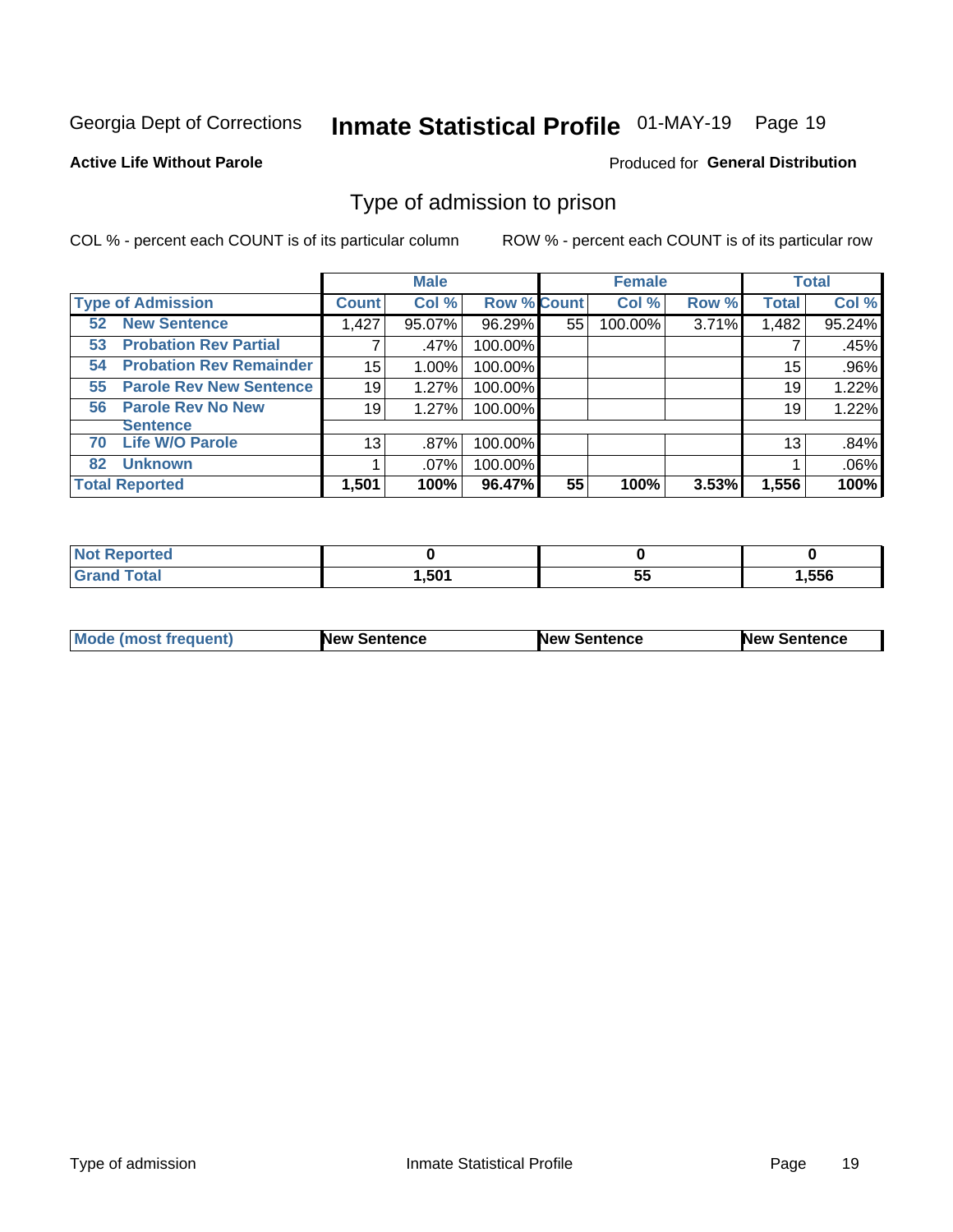## Inmate Statistical Profile 01-MAY-19 Page 20

**Active Life Without Parole** 

#### Produced for General Distribution

## Current / last supervision level

COL % - percent each COUNT is of its particular column

|                        |              | <b>Male</b> |                    |    | <b>Female</b> |       |       | <b>Total</b> |
|------------------------|--------------|-------------|--------------------|----|---------------|-------|-------|--------------|
| <b>Security Status</b> | <b>Count</b> | Col%        | <b>Row % Count</b> |    | Col %         | Row % | Total | Col %        |
| 4 Medium               |              | .27%        | 100.00%            |    | .00% '        |       |       | .26%         |
| 5 Close                | . 497.       | 99.73%      | 96.46%             | 55 | 100.00%       | 3.54% | .552  | 99.74%       |
| <b>Total Reported</b>  | .501         | 100%        | 96.47%             | 55 | 100%          | 3.53% | 1,556 | 100%         |

| <b>Still being diagnosed</b> |       |    |       |
|------------------------------|-------|----|-------|
| <b>Not Reported</b>          |       |    |       |
| <b>Grand Total</b>           | 1,501 | 55 | 1,556 |

| <b>AhoM</b><br>rreauent) | Close | Close | Close |
|--------------------------|-------|-------|-------|
|                          |       |       |       |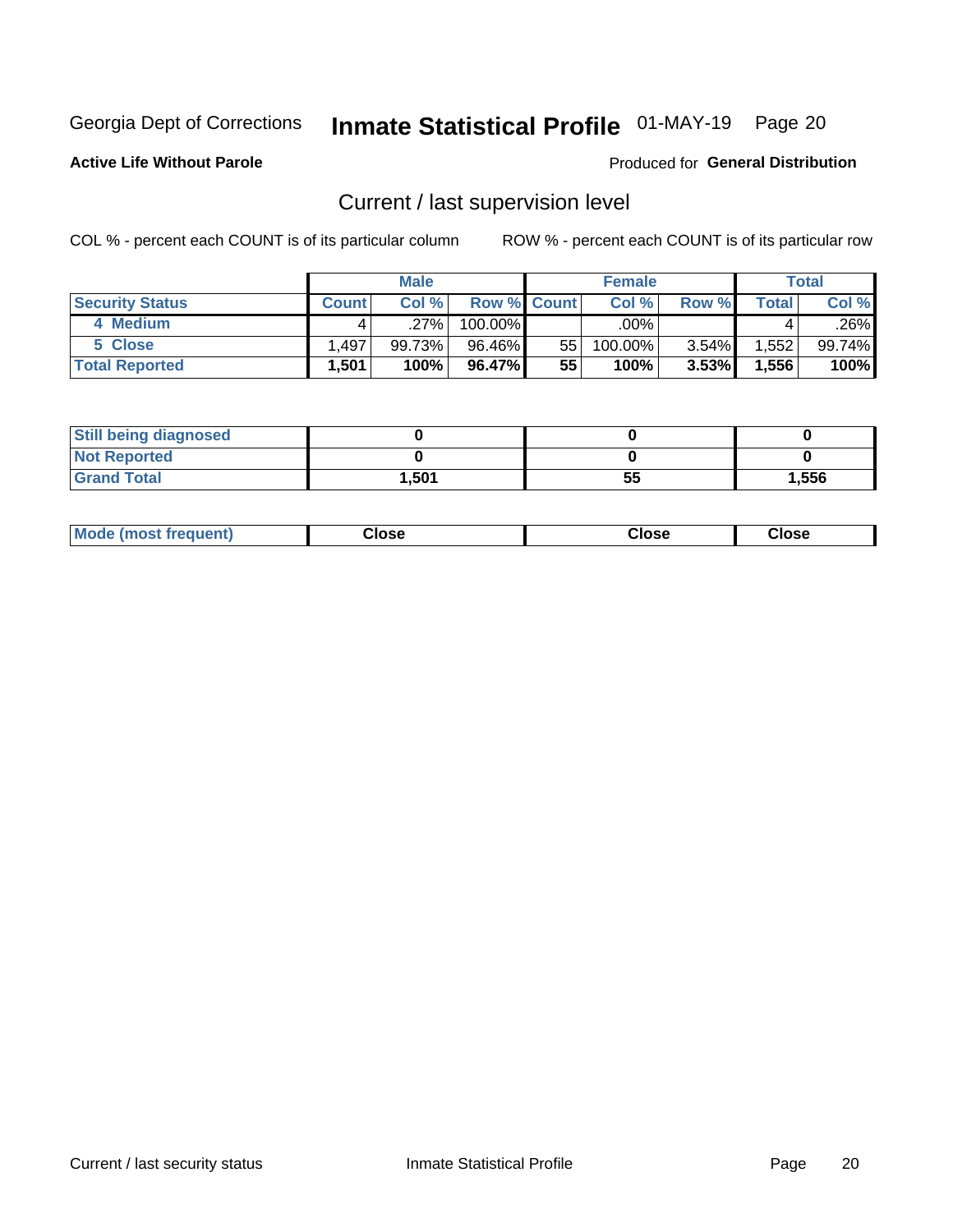## Inmate Statistical Profile 01-MAY-19 Page 21

**Active Life Without Parole** 

Produced for General Distribution

## Current / last type of institution

COL % - percent each COUNT is of its particular column

|                            |              | <b>Male</b> |                    |    | <b>Female</b> |          |              | <b>Total</b> |
|----------------------------|--------------|-------------|--------------------|----|---------------|----------|--------------|--------------|
| <b>Type of Institution</b> | <b>Count</b> | Col%        | <b>Row % Count</b> |    | Col %         | Row %    | <b>Total</b> | Col %        |
| <b>State Prison</b>        | 1.501        | 100.00%     | 96.47%             | 55 | 100.00%       | $3.53\%$ | 1,556        | 100.00%      |
| <b>Total Reported</b>      | 1,501        | 100%        | 96.47%             | 55 | $100\%$ .     | $3.53\%$ | 1,556        | 100%         |

| ueo<br>. |      |    |      |
|----------|------|----|------|
|          | ,501 | D. | .556 |

|  | <b>Mode (most frequent)</b> | State Prison | <b>State Prison</b> | <b>State Prison</b> |
|--|-----------------------------|--------------|---------------------|---------------------|
|--|-----------------------------|--------------|---------------------|---------------------|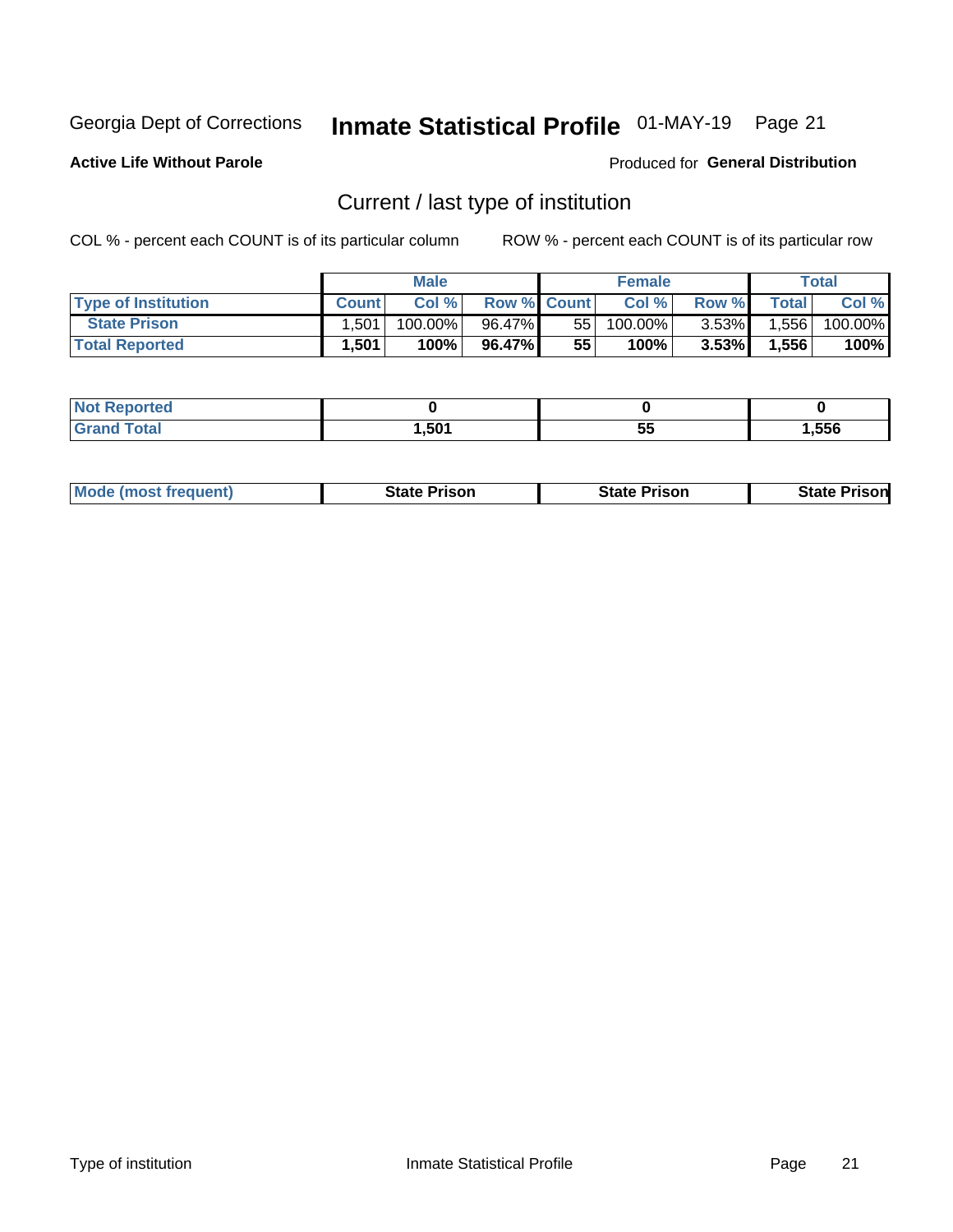## Inmate Statistical Profile 01-MAY-19 Page 22

#### **Active Life Without Parole**

#### Produced for General Distribution

### Institution type - transitional centers

COL % - percent each COUNT is of its particular column

|                                                | <b>Male</b> |                          | <b>Female</b> |             | <b>Total</b> |
|------------------------------------------------|-------------|--------------------------|---------------|-------------|--------------|
| <b>Institution Type - Trans. Centers Count</b> |             | <b>Col %</b> Row % Count | Col %         | Row % Total | Col %        |
| <b>Total Reported</b>                          |             |                          |               |             |              |

| <b>Reported</b><br><b>NOT</b><br>$\sim$            |  |  |
|----------------------------------------------------|--|--|
| $f$ $f \circ f \circ f$<br>$C = 1$<br><b>TULAI</b> |  |  |

| Mode (most frequent) | <b>Null</b> | <b>Null</b> | <b>Null</b> |
|----------------------|-------------|-------------|-------------|
|                      |             |             |             |
|                      |             |             |             |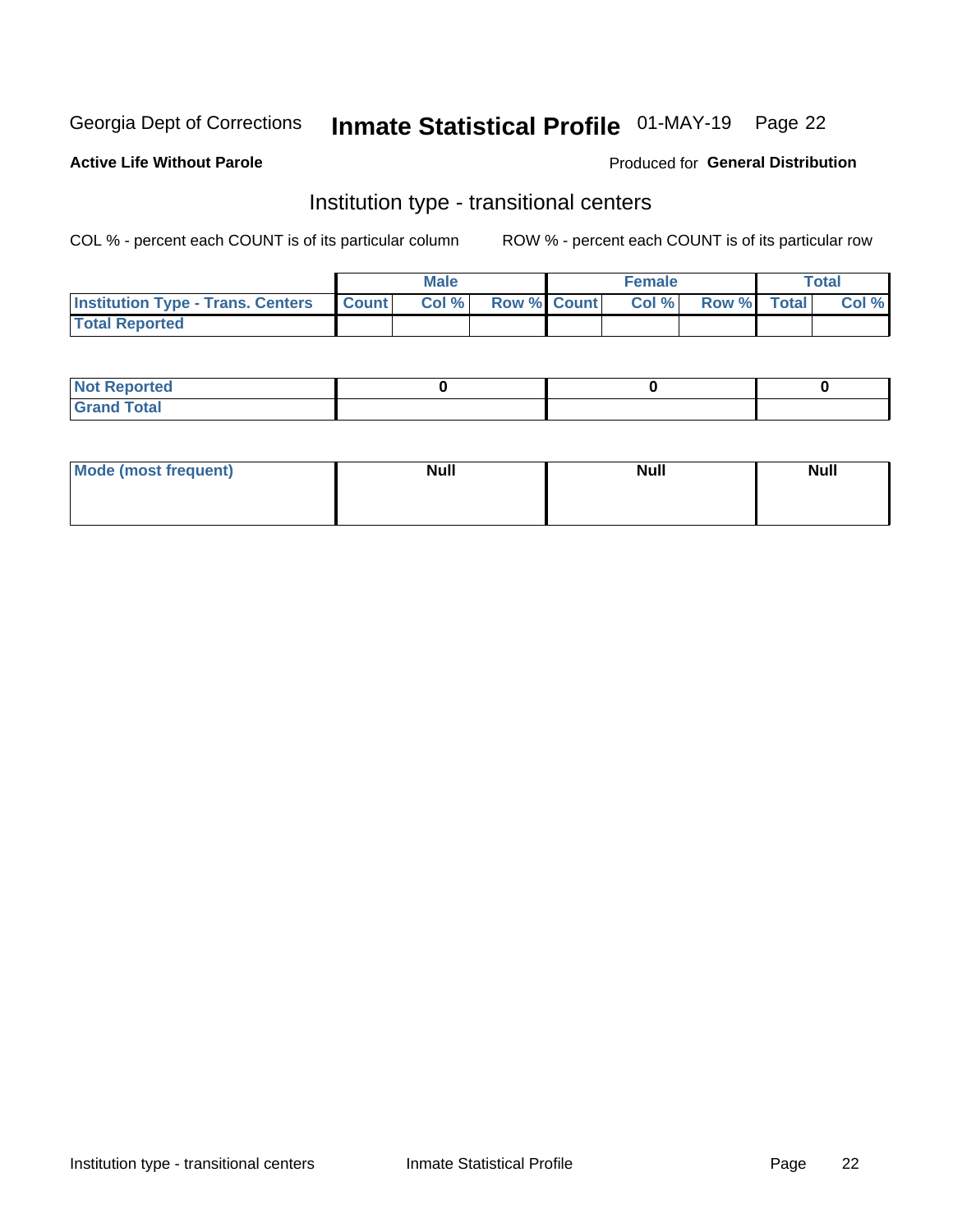## Inmate Statistical Profile 01-MAY-19 Page 23

**Active Life Without Parole** 

Produced for General Distribution

### Institution type - county prisons

COL % - percent each COUNT is of its particular column

|                                                    | <b>Male</b> |       |  | <b>Female</b> |                          |             | <b>Total</b> |       |
|----------------------------------------------------|-------------|-------|--|---------------|--------------------------|-------------|--------------|-------|
| <b>Institution Type - County Prisons   Count  </b> |             | Col % |  |               | <b>Row % Count Col %</b> | Row % Total |              | Col % |
| <b>Total Reported</b>                              |             |       |  |               |                          |             |              |       |

| <b>Not</b><br>: Reported<br> |  |  |
|------------------------------|--|--|
| <b>Total</b><br>---          |  |  |

| Mode (most frequent) | <b>Null</b> | <b>Null</b><br><b>Null</b> |
|----------------------|-------------|----------------------------|
|                      |             |                            |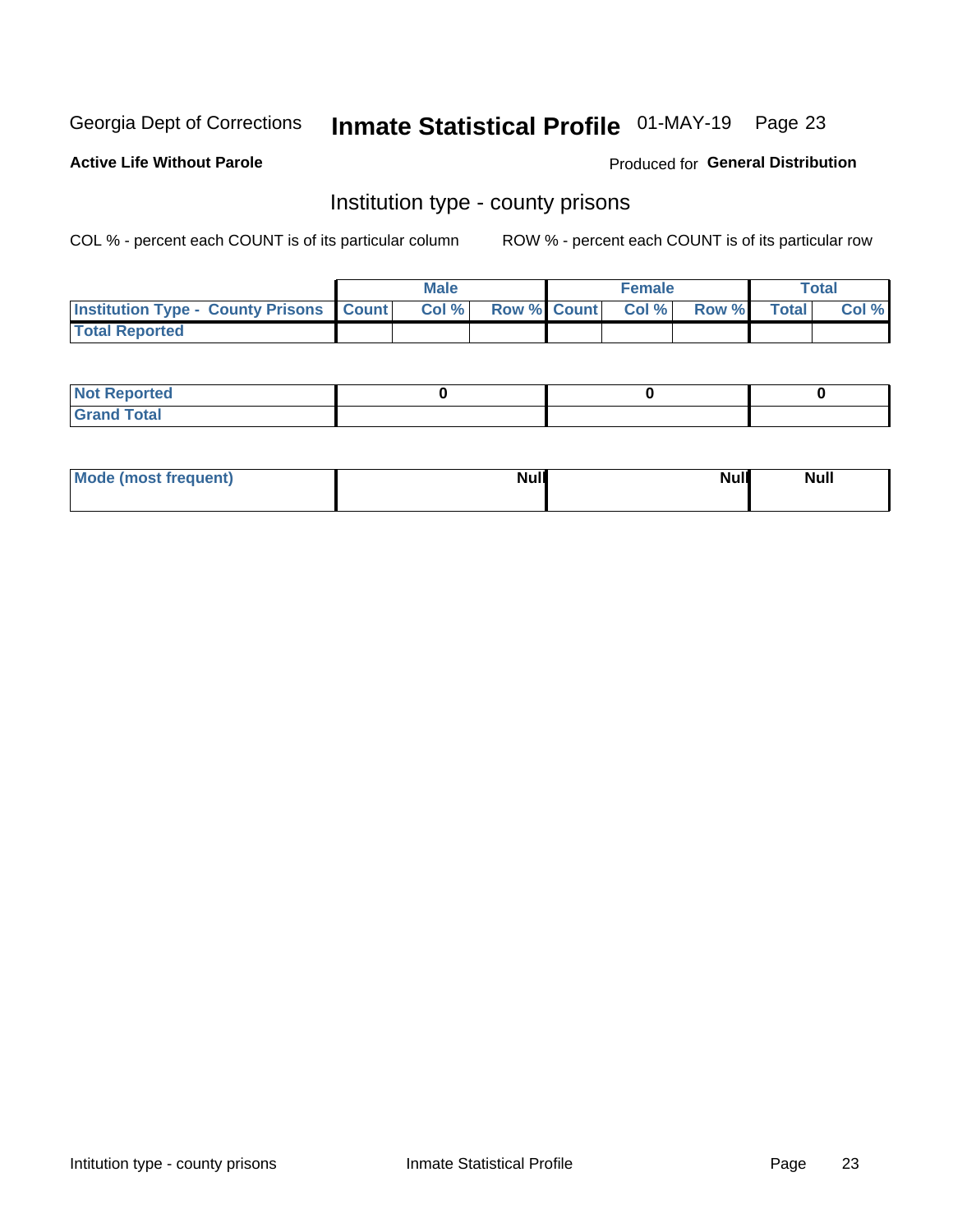## Inmate Statistical Profile 01-MAY-19 Page 24

#### **Active Life Without Parole**

#### Produced for General Distribution

### Institution type - state prisons

COL % - percent each COUNT is of its particular column

|                                         | <b>Male</b>               |        |                               |                 | <b>Female</b> |                                     | <b>Total</b> |        |
|-----------------------------------------|---------------------------|--------|-------------------------------|-----------------|---------------|-------------------------------------|--------------|--------|
| <b>Institution Type - State Prisons</b> | <b>Count</b>              | Col %  | Row %                         | <b>Count</b>    | Col %         | Row %                               | <b>Total</b> | Col %  |
| <b>Arrendale State Prison</b>           |                           |        |                               | 28              | 50.91%        | 100.00%                             | 28           | 1.80%  |
| <b>Augusta State Med. Prison</b>        | 68                        | 4.53%  | 100.00%                       |                 |               |                                     | 68           | 4.37%  |
| <b>Autry State Prison</b>               | 1                         | .07%   | 100.00%                       |                 |               |                                     | 1            | .06%   |
| <b>Baldwin State Prison</b>             | 50                        | 3.33%  | 100.00%                       |                 |               |                                     | 50           | 3.21%  |
| <b>Central State Prison</b>             | 5                         | .33%   | 100.00%                       |                 |               |                                     | 5            | .32%   |
| <b>Coastal State Prison</b>             | 3                         | .20%   | 100.00%                       |                 |               |                                     | 3            | .19%   |
| <b>Dooly State Prison</b>               |                           | .07%   | 100.00%                       |                 |               |                                     |              | .06%   |
| <b>Ga Diag Class Prison</b>             | 59                        | 3.93%  | 100.00%                       |                 |               |                                     | 59           | 3.79%  |
| <b>Ga State Prison</b>                  | 34                        | 2.27%  | 100.00%                       |                 |               |                                     | 34           | 2.19%  |
| <b>Hancock State Prison</b>             | 165                       | 10.99% | 100.00%                       |                 |               |                                     | 165          | 10.60% |
| <b>Hays State Prison</b>                | 126                       | 8.39%  | 100.00%                       |                 |               |                                     | 126          | 8.10%  |
| <b>Macon State Prison</b>               | 303                       | 20.19% | 100.00%                       |                 |               |                                     | 303          | 19.47% |
| <b>Phillips State Prison</b>            | 29                        | 1.93%  | 100.00%                       |                 |               |                                     | 29           | 1.86%  |
| <b>Pulaski State Prison</b>             |                           |        |                               | 27              | 49.09%        | 100.00%                             | 27           | 1.74%  |
| <b>Smith State Prison</b>               | 205                       | 13.66% | 100.00%                       |                 |               |                                     | 205          | 13.17% |
| <b>Telfair State Prison</b>             | 231                       | 15.39% | 100.00%                       |                 |               |                                     | 231          | 14.85% |
| <b>Valdosta State Prison</b>            | 106                       | 7.06%  | 100.00%                       |                 |               |                                     | 106          | 6.81%  |
| <b>Ware State Prison</b>                | 114                       | 7.59%  | 100.00%                       |                 |               |                                     | 114          | 7.33%  |
| <b>Wilcox State Prison</b>              | 1                         | .07%   | 100.00%                       |                 |               |                                     |              | .06%   |
| <b>Total Reported</b>                   | 1,501                     | 100%   | 96.47%                        | 55              | 100%          | 3.53%                               | 1,556        | 100%   |
| <b>Not Reported</b>                     | 0                         |        | $\bf{0}$                      |                 |               | $\bf{0}$                            |              |        |
| <b>Grand Total</b>                      |                           | 1,501  |                               | $\overline{55}$ |               |                                     | 1,556        |        |
| <b>Mode (most frequent)</b>             | <b>Macon State Prison</b> |        | <b>Arrendale State Prison</b> |                 |               | <b>Macon State</b><br><b>Prison</b> |              |        |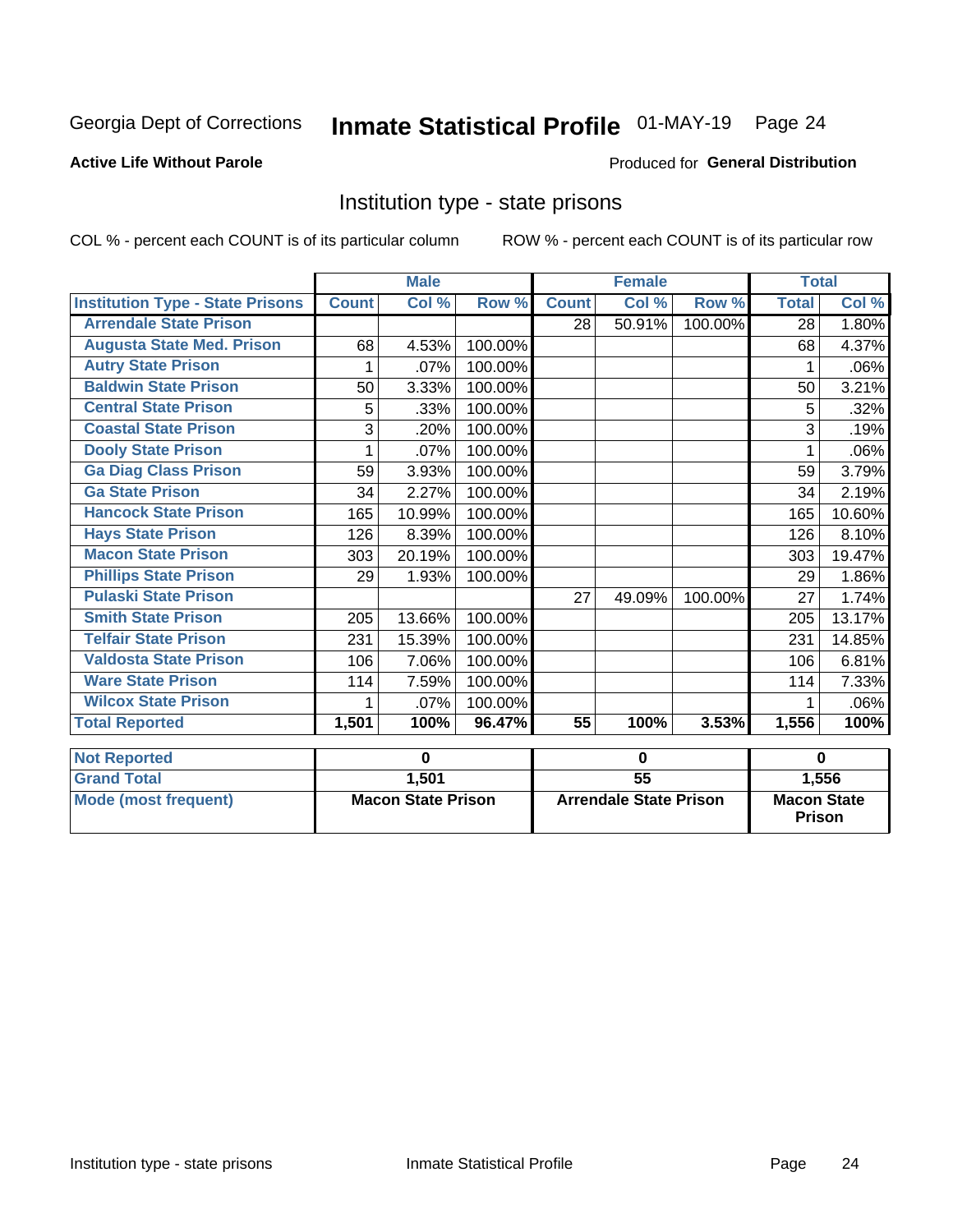## Inmate Statistical Profile 01-MAY-19 Page 25

#### **Active Life Without Parole**

#### Produced for General Distribution

### Institution type - private prisons

COL % - percent each COUNT is of its particular column

|                                                     | <b>Male</b> |       |                    | <b>Female</b> |       |             | Total |       |
|-----------------------------------------------------|-------------|-------|--------------------|---------------|-------|-------------|-------|-------|
| <b>Institution Type - Private Prisons   Count  </b> |             | Col % | <b>Row % Count</b> |               | Col % | Row % Total |       | Col % |
| <b>Total Reported</b>                               |             |       |                    |               |       |             |       |       |

| Not Reported           |  |  |
|------------------------|--|--|
| <b>Cotal</b><br>______ |  |  |

| <b>Mo</b><br>frequent) | <b>Null</b> | <b>Null</b> | . . I *<br><b>IVUII</b> |
|------------------------|-------------|-------------|-------------------------|
|                        |             |             |                         |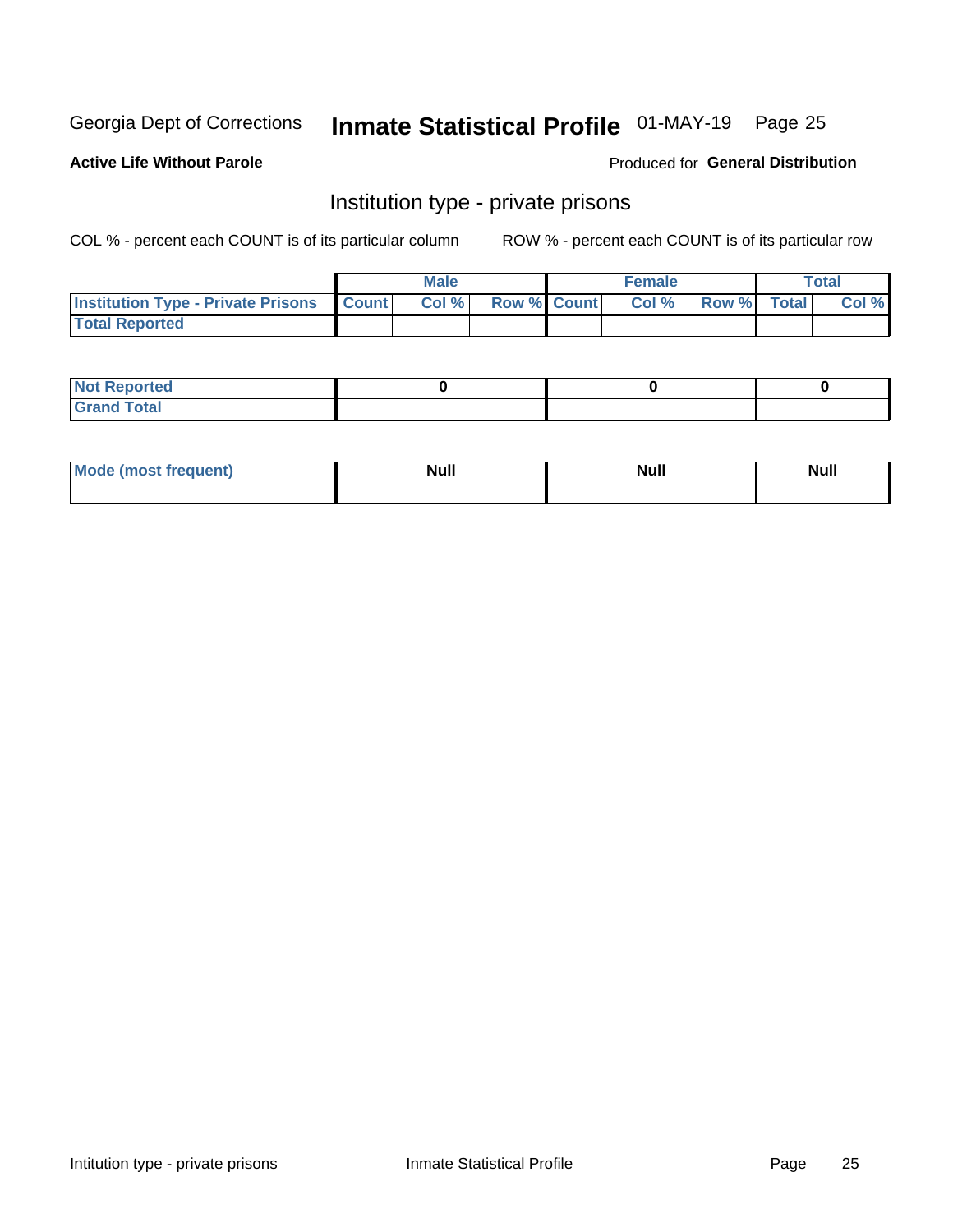## Inmate Statistical Profile 01-MAY-19 Page 26

#### **Active Life Without Parole**

#### Produced for General Distribution

### Institution type - inmate boot camp

COL % - percent each COUNT is of its particular column

|                                            | <b>Male</b> |      |                    | <b>Female</b> | <b>Total</b> |  |       |
|--------------------------------------------|-------------|------|--------------------|---------------|--------------|--|-------|
| <b>Institution Type - Boot Camps Count</b> |             | Col% | <b>Row % Count</b> | Col%          | Row % Total  |  | Col % |
| <b>Total Rported</b>                       |             |      |                    |               |              |  |       |

| <b>Not Reported</b>            |  |  |
|--------------------------------|--|--|
| <b>Total</b><br>C <sub>r</sub> |  |  |

| Mode (most f<br>*requent) | Nul.<br>------ | <b>Null</b> | <b>Null</b> |
|---------------------------|----------------|-------------|-------------|
|                           |                |             |             |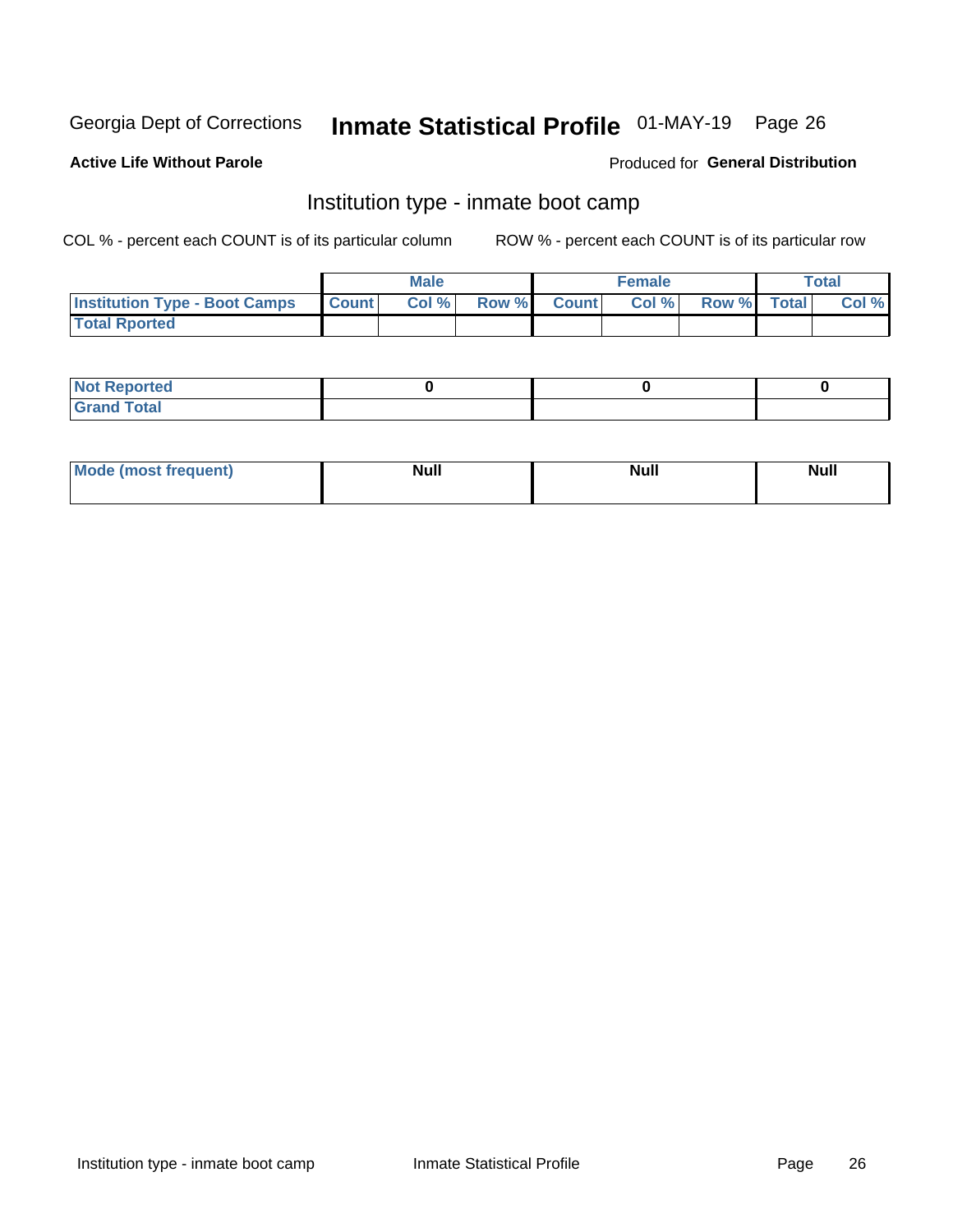## Inmate Statistical Profile 01-MAY-19 Page 27

#### **Active Life Without Parole**

#### Produced for General Distribution

### Number of disciplinary reports

COL % - percent each COUNT is of its particular column

|                                       | <b>Male</b>  |          |         | <b>Female</b> |        |       | <b>Total</b> |        |
|---------------------------------------|--------------|----------|---------|---------------|--------|-------|--------------|--------|
| <b>Number of Disciplinary Reports</b> | <b>Count</b> | Col %    | Row %   | <b>Count</b>  | Col %  | Row % | <b>Total</b> | Col %  |
|                                       | 457          | 30.45%   | 95.41%  | 22            | 40.00% | 4.59% | 479          | 30.78% |
|                                       | 196          | 13.06%   | 96.55%  | 7             | 12.73% | 3.45% | 203          | 13.05% |
| 2                                     | 144          | 9.59%    | 94.12%  | 9             | 16.36% | 5.88% | 153          | 9.83%  |
| 3                                     | 99           | $6.60\%$ | 95.19%  | 5             | 9.09%  | 4.81% | 104          | 6.68%  |
|                                       | 72           | 4.80%    | 96.00%  | 3             | 5.45%  | 4.00% | 75           | 4.82%  |
| 5                                     | 62           | 4.13%    | 100.00% |               |        |       | 62           | 3.98%  |
| <b>More Than 5</b>                    | 471          | 31.38%   | 98.13%  | 9             | 16.36% | 1.88% | 480          | 30.85% |
| <b>Total Reported</b>                 | 1,501        | 100%     | 96.47%  | 55            | 100%   | 3.53% | 1,556        | 100%   |

| NO           |      |   |      |
|--------------|------|---|------|
| <b>Total</b> | .501 | ູ | ,556 |

| Mean (average)       | 6.66 | 3.89 | 6.56 |
|----------------------|------|------|------|
| Median (middle)      |      |      |      |
| Mode (most frequent) |      |      |      |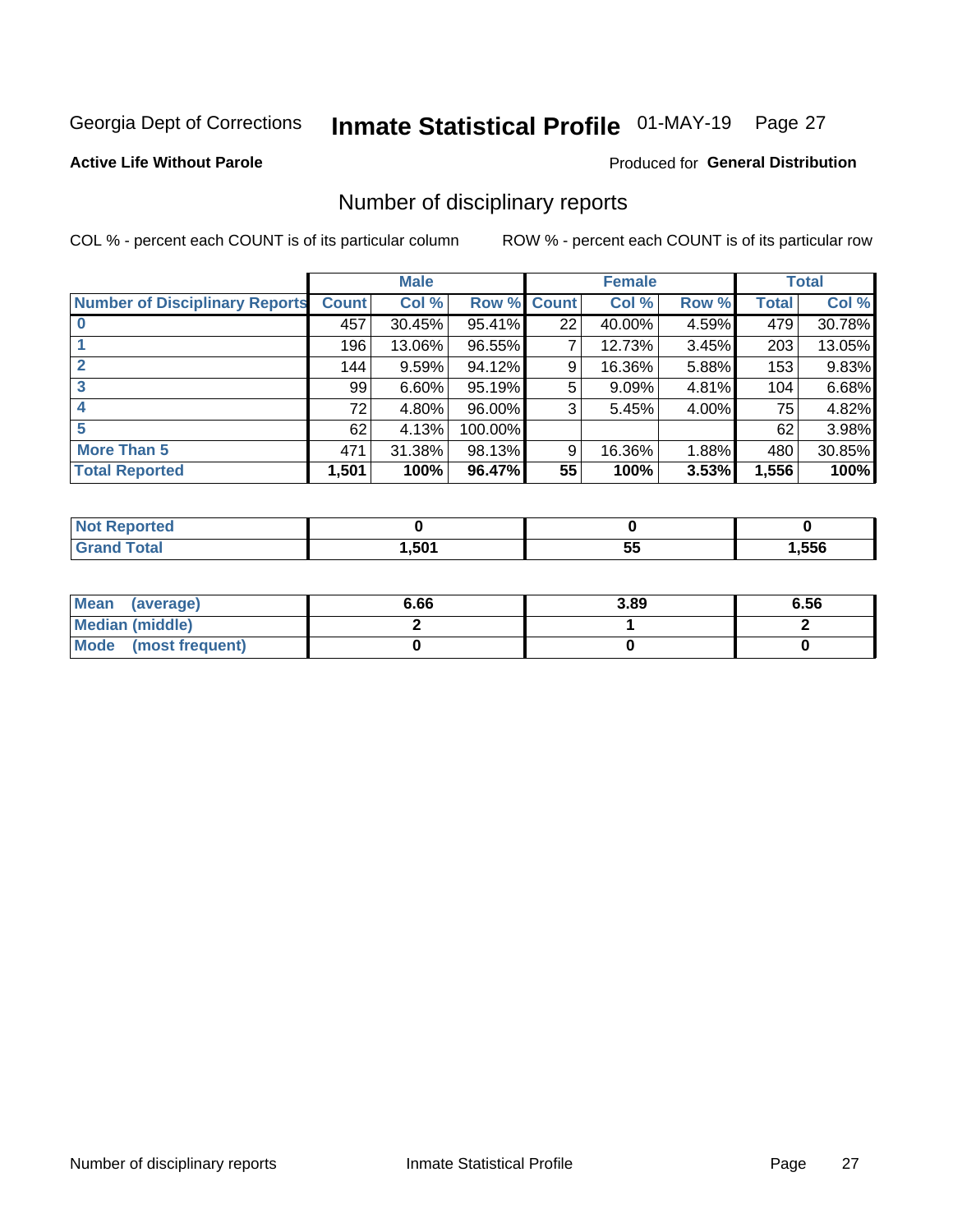## Inmate Statistical Profile 01-MAY-19 Page 28

#### **Active Life Without Parole**

#### **Produced for General Distribution**

### Number of transfers

COL % - percent each COUNT is of its particular column

|                            | <b>Male</b> |        | <b>Female</b> |              |        | <b>Total</b> |              |        |
|----------------------------|-------------|--------|---------------|--------------|--------|--------------|--------------|--------|
| <b>Number of Transfers</b> | Count l     | Col %  | Row %         | <b>Count</b> | Col %  | Row %        | <b>Total</b> | Col %  |
|                            | 31          | 2.07%  | 79.49%        | 8            | 14.55% | 20.51%       | 39           | 2.51%  |
|                            | 404         | 26.92% | 94.61%        | 23           | 41.82% | 5.39%        | 427          | 27.44% |
| $\mathbf{2}$               | 219         | 14.59% | 94.81%        | 12           | 21.82% | 5.19%        | 231          | 14.85% |
| 3                          | 164         | 10.93% | 96.47%        | 6            | 10.91% | $3.53\%$     | 170          | 10.93% |
|                            | 119         | 7.93%  | 99.17%        |              | 1.82%  | 0.83%        | 120          | 7.71%  |
| 5                          | 66          | 4.40%  | 98.51%        |              | 1.82%  | 1.49%        | 67           | 4.31%  |
| <b>More Than 5</b>         | 498         | 33.18% | 99.20%        | 4            | 7.27%  | 0.80%        | 502          | 32.26% |
| <b>Total Reported</b>      | 1,501       | 100%   | 96.47%        | 55           | 100.0% | 3.53%        | 1,556        | 100.0% |

| NO           |      |   |      |
|--------------|------|---|------|
| <b>Total</b> | .501 | ູ | ,556 |

| Mean (average)       | 5.88 | 1.89 | 5.74 |
|----------------------|------|------|------|
| Median (middle)      |      |      |      |
| Mode (most frequent) |      |      |      |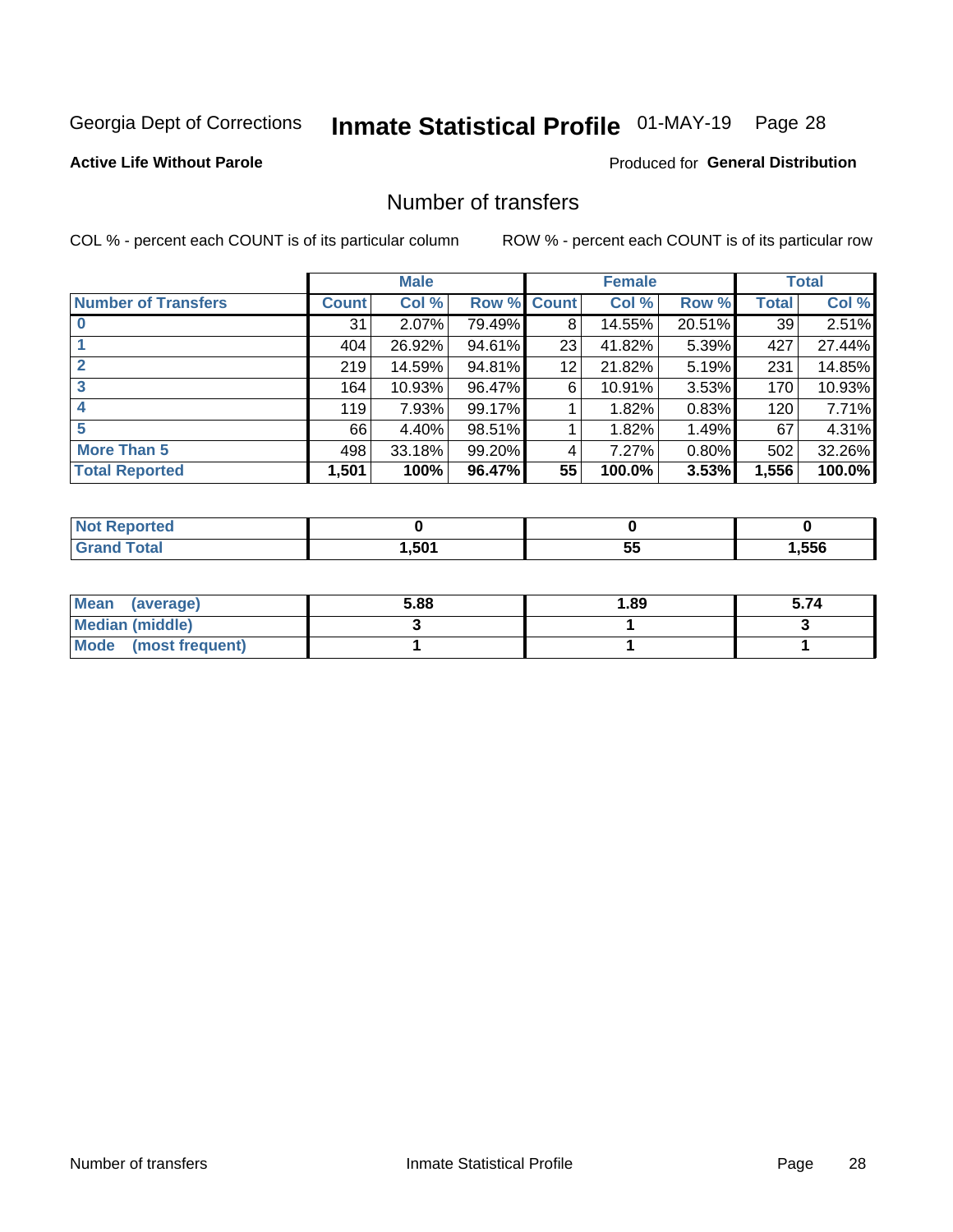## Inmate Statistical Profile 01-MAY-19 Page 29

**Active Life Without Parole** 

Produced for General Distribution

## Number of escapes

COL % - percent each COUNT is of its particular column

|                          | <b>Male</b>  |           |                    | <b>Female</b> |         |          | Total |        |
|--------------------------|--------------|-----------|--------------------|---------------|---------|----------|-------|--------|
| <b>Number of Escapes</b> | <b>Count</b> | Col %     | <b>Row % Count</b> |               | Col %   | Row %    | Total | Col %  |
|                          | 1.497        | $99.73\%$ | $96.46\%$          | 55            | 100.00% | $3.54\%$ | 1,552 | 99.74% |
|                          |              | 0.13%     | 100.00%            |               |         |          |       | 0.13%  |
|                          |              | 0.13%     | $100.00\%$         |               |         |          |       | 0.13%  |
| <b>Total Reported</b>    | .501         | 100%      | 96.47%             | 55            | 100%    | 3.53%    | 1,556 | 100%   |

| <b>Not Reported</b> |      |             |       |
|---------------------|------|-------------|-------|
| <b>Grand Total</b>  | .501 | --<br><br>◡ | 1,556 |

| Mean (average)         |  |  |
|------------------------|--|--|
| <b>Median (middle)</b> |  |  |
| Mode (most frequent)   |  |  |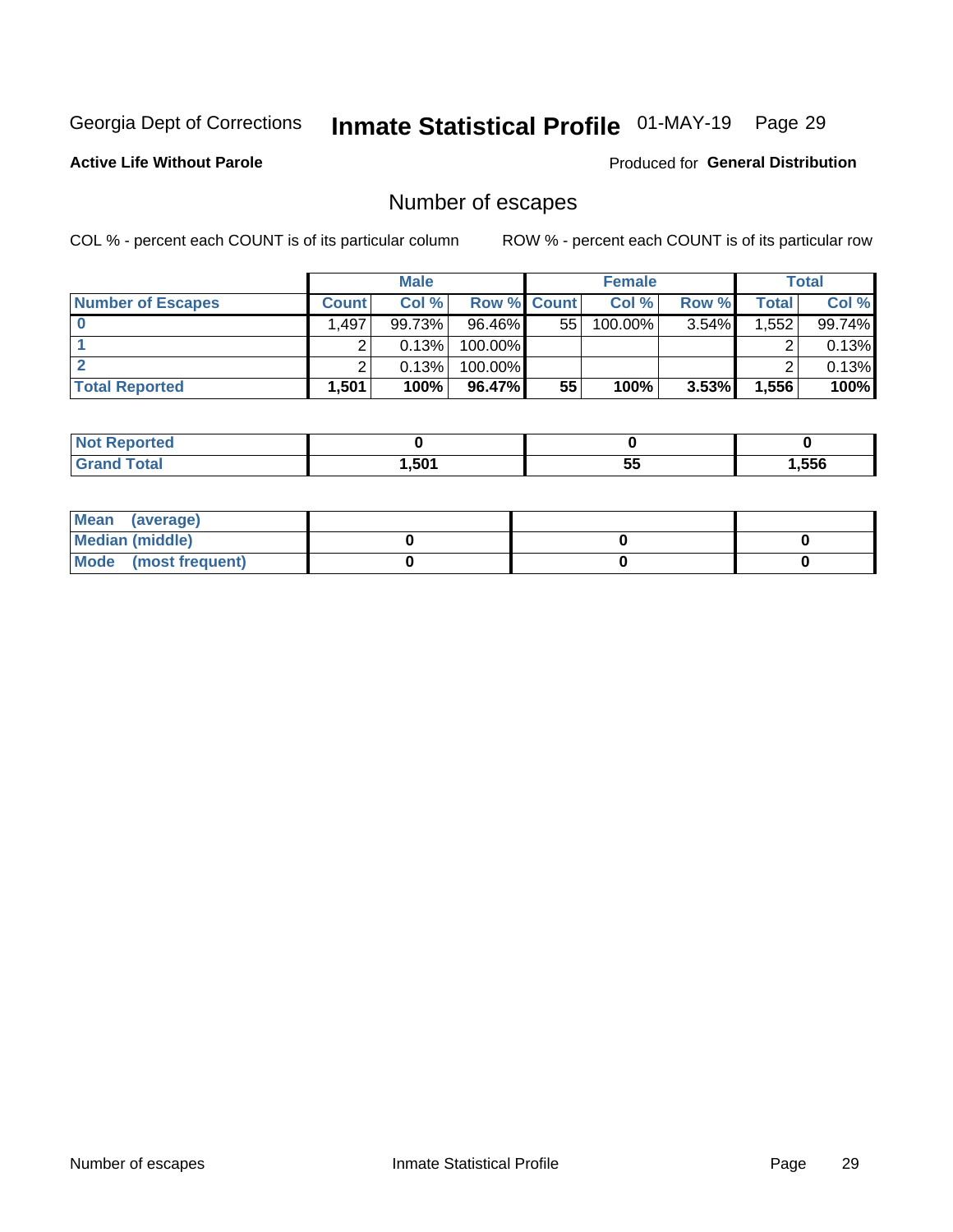#### **Active Life Without Parole**

#### Produced for General Distribution

### Time served in current (or last) institution

COL % - percent each COUNT is of its particular column

|                            |              | <b>Male</b> |         | <b>Female</b>  |        |        | <b>Total</b> |        |
|----------------------------|--------------|-------------|---------|----------------|--------|--------|--------------|--------|
| <b>Time In Institution</b> | <b>Count</b> | Col %       | Row %   | <b>Count</b>   | Col %  | Row %  | <b>Total</b> | Col %  |
| 0 to 3 months              | 207          | 13.79%      | 97.64%  | 5              | 9.09%  | 2.36%  | 212          | 13.62% |
| <b>3.01 to 6 months</b>    | 121          | 8.06%       | 93.80%  | 8              | 14.55% | 6.20%  | 129          | 8.29%  |
| 6.01 to 9 months           | 101          | 6.73%       | 97.12%  | 3              | 5.45%  | 2.88%  | 104          | 6.68%  |
| 9.01 to 12 months          | 118          | 7.86%       | 98.33%  | $\overline{2}$ | 3.64%  | 1.67%  | 120          | 7.71%  |
| 12.01 to 18 months         | 177          | 11.79%      | 98.88%  | $\overline{c}$ | 3.64%  | 1.12%  | 179          | 11.50% |
| <b>18.01 to 24 months</b>  | 116          | 7.73%       | 97.48%  | 3              | 5.45%  | 2.52%  | 119          | 7.65%  |
| $2.01$ to 3 years          | 190          | 12.66%      | 96.45%  | 7              | 12.73% | 3.55%  | 197          | 12.66% |
| 3.01 to 4 years            | 136          | 9.06%       | 94.44%  | 8              | 14.55% | 5.56%  | 144          | 9.25%  |
| 4.01 to 5 years            | 78           | 5.20%       | 92.86%  | 6              | 10.91% | 7.14%  | 84           | 5.40%  |
| 5.01 to 6 years            | 68           | 4.53%       | 95.77%  | 3              | 5.45%  | 4.23%  | 71           | 4.56%  |
| 6.01 to 7 years            | 50           | 3.33%       | 96.15%  | $\overline{2}$ | 3.64%  | 3.85%  | 52           | 3.34%  |
| 7.01 to 8 years            | 34           | 2.27%       | 100.00% |                |        |        | 34           | 2.19%  |
| $8.01$ to 9 years          | 27           | 1.80%       | 81.82%  | 6              | 10.91% | 18.18% | 33           | 2.12%  |
| 9.01 to 10 years           | 19           | 1.27%       | 100.00% |                |        |        | 19           | 1.22%  |
| Over 10 years              | 59           | 3.93%       | 100.00% |                |        |        | 59           | 3.79%  |
| <b>Total Reported</b>      | 1,501        | 100%        | 96.47%  | 55             | 100%   | 3.53%  | 1,556        | 100%   |

| <b>Not Reported</b>    |      |           |        |
|------------------------|------|-----------|--------|
| <b>Total</b><br>. Gran | ,501 | . .<br>JJ | 556, ا |

| <b>Mean</b><br>(average) | 33 months | 36 months | 33 months |
|--------------------------|-----------|-----------|-----------|
| Median (middle)          | 19 months | 35 months | 20 months |
| Mode (most frequent)     | 0 months  | 4 months  | 1 months  |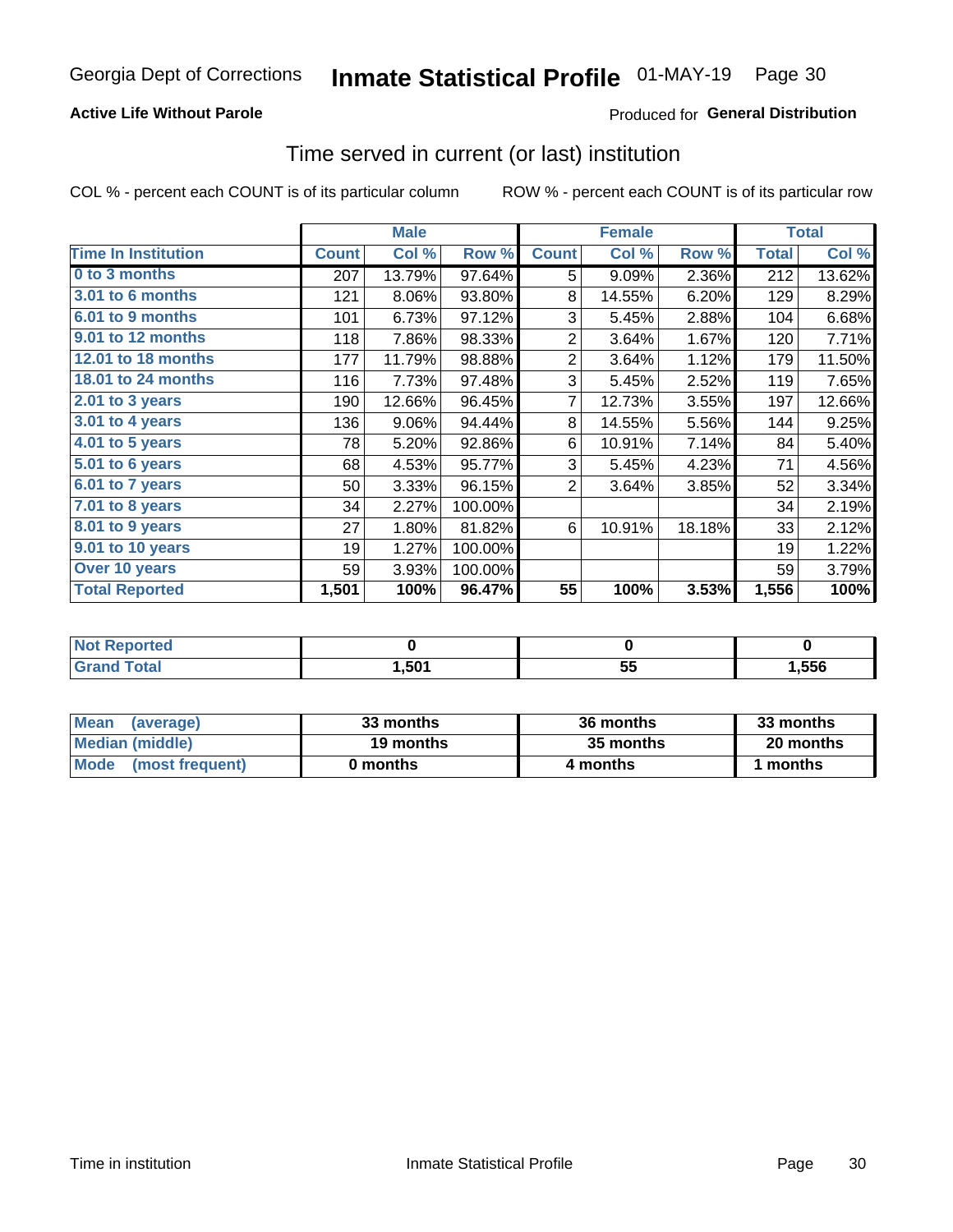## Inmate Statistical Profile 01-MAY-19 Page 31

#### **Active Life Without Parole**

#### Produced for General Distribution

### Highest grade level attained

COL % - percent each COUNT is of its particular column

|                              |                | <b>Male</b> |         |                 | <b>Female</b> |        |                | <b>Total</b> |
|------------------------------|----------------|-------------|---------|-----------------|---------------|--------|----------------|--------------|
| <b>Grade Level</b>           | <b>Count</b>   | Col %       | Row %   | <b>Count</b>    | Col %         | Row %  | <b>Total</b>   | Col %        |
| No school at all             | 2              | 0.18%       | 100.00% |                 |               |        | $\overline{2}$ | 0.17%        |
| <b>Grade 1</b>               | 1              | 0.09%       | 100.00% |                 |               |        | 1              | 0.09%        |
| <b>Grade 2</b>               | 1              | 0.09%       | 100.00% |                 |               |        | 1              | 0.09%        |
| <b>Grade 3</b>               | $\overline{2}$ | 0.18%       | 100.00% |                 |               |        | $\overline{2}$ | 0.17%        |
| Grade 4                      | 3              | 0.26%       | 100.00% |                 |               |        | 3              | 0.26%        |
| Grade 5                      | 1              | 0.09%       | 100.00% |                 |               |        | 1              | 0.09%        |
| Grade 6                      | 9              | 0.79%       | 100.00% |                 |               |        | 9              | 0.78%        |
| Grade 7                      | 36             | 3.17%       | 100.00% |                 |               |        | 36             | 3.10%        |
| <b>Grade 8</b>               | 76             | 6.70%       | 98.70%  | 1               | 3.85%         | 1.30%  | 77             | 6.64%        |
| Grade 9                      | 136            | 11.99%      | 97.84%  | 3               | 11.54%        | 2.16%  | 139            | 11.98%       |
| Grade 10                     | 218            | 19.22%      | 97.32%  | 6               | 23.08%        | 2.68%  | 224            | 19.31%       |
| Grade 11                     | 202            | 17.81%      | 98.54%  | 3               | 11.54%        | 1.46%  | 205            | 17.67%       |
| <b>Grade 12 or GED</b>       | 294            | 25.93%      | 97.35%  | 8               | 30.77%        | 2.65%  | 302            | 26.03%       |
| Some tech school             | 15             | 1.32%       | 93.75%  | 1               | 3.85%         | 6.25%  | 16             | 1.38%        |
| <b>Completed tech school</b> | 15             | 1.32%       | 100.00% |                 |               |        | 15             | 1.29%        |
| College, 1 year              | 37             | 3.26%       | 97.37%  | 1               | 3.85%         | 2.63%  | 38             | 3.28%        |
| College, 2 year              | 40             | 3.53%       | 97.56%  | 1               | 3.85%         | 2.44%  | 41             | 3.53%        |
| College, 3 year              | 18             | 1.59%       | 100.00% |                 |               |        | 18             | 1.55%        |
| <b>Bachelor's degree</b>     | 21             | 1.85%       | 100.00% |                 |               |        | 21             | 1.81%        |
| <b>Master's degree</b>       | 4              | 0.35%       | 80.00%  | 1               | 3.85%         | 20.00% | 5              | 0.43%        |
| Ph.D. degree                 | 1              | 0.09%       | 50.00%  | 1               | 3.85%         | 50.00% | $\overline{2}$ | 0.17%        |
| Law degree                   | $\overline{2}$ | 0.18%       | 100.00% |                 |               |        | $\overline{2}$ | 0.17%        |
| <b>Total Reported</b>        | 1,134          | 100%        | 97.76%  | $\overline{26}$ | 100.0%        | 2.24%  | 1,160          | 100%         |

| rteo<br>NO | 367  | 29  | 396  |
|------------|------|-----|------|
|            | .501 | ູບພ | ,556 |

| <b>Mean</b><br>(average) | 10.83           | 11.62           | 10.84           |
|--------------------------|-----------------|-----------------|-----------------|
| Median (middle)          | Grade 11        | Other           | Grade 11        |
| Mode<br>(most frequent)  | Grade 12 or GED | Grade 12 or GED | Grade 12 or GED |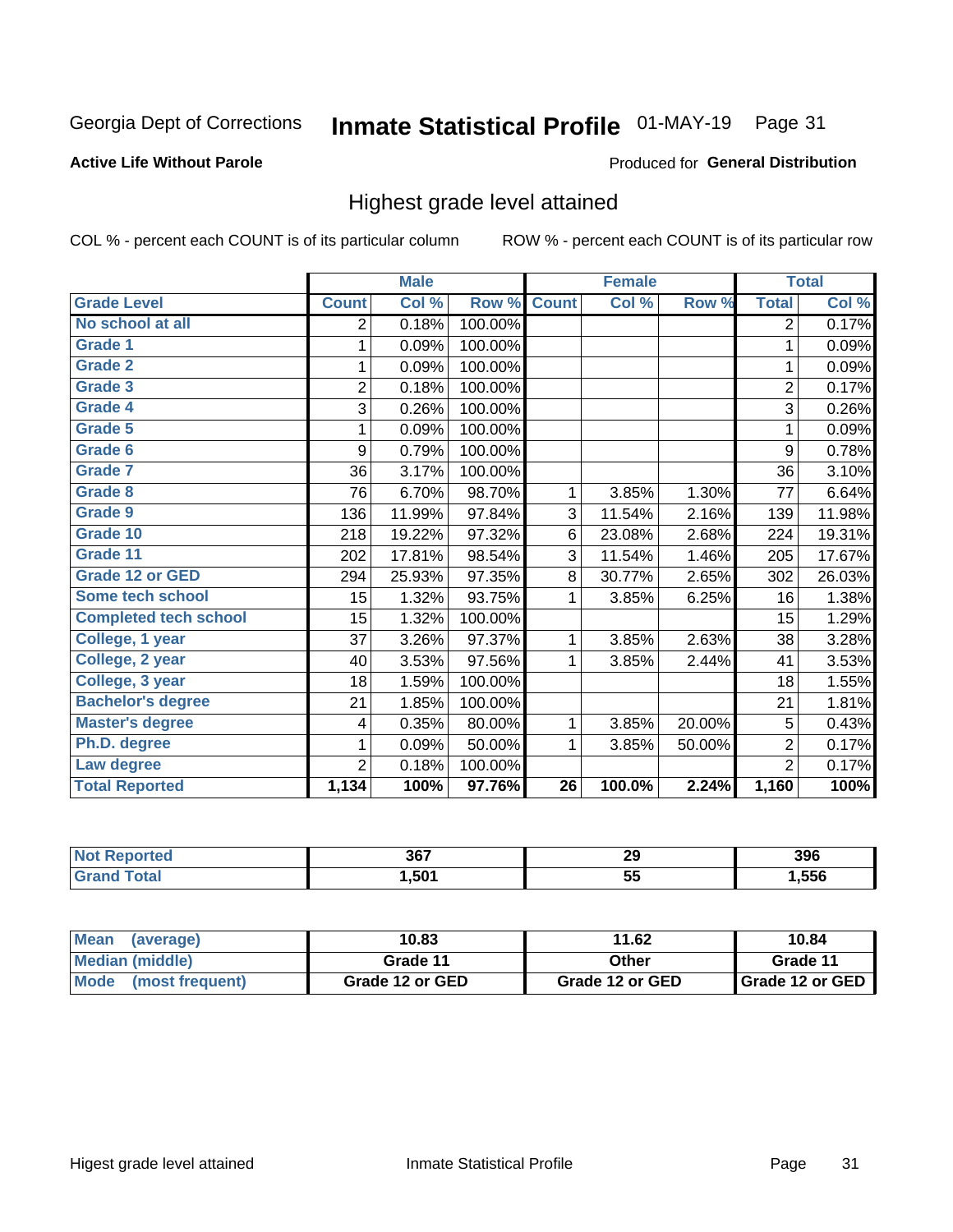## Inmate Statistical Profile 01-MAY-19 Page 32

#### **Active Life Without Parole**

#### **Produced for General Distribution**

### Culture fair IQ scores

COL % - percent each COUNT is of its particular column

|                       |              | <b>Male</b> |                    |                | <b>Female</b> |          |              | <b>Total</b> |
|-----------------------|--------------|-------------|--------------------|----------------|---------------|----------|--------------|--------------|
| <b>IQ Scores</b>      | <b>Count</b> | Col %       | <b>Row % Count</b> |                | Col %         | Row %    | <b>Total</b> | Col %        |
| $60 - 69$             | 43           | $3.36\%$    | 97.73%             |                | 2.27%         | $2.27\%$ | 44           | 3.33%        |
| $70 - 79$             | 97           | 7.59%       | 97.00%             | 3              | 6.82%         | 3.00%    | 100          | 7.56%        |
| $80 - 89$             | 172          | 13.46%      | 96.63%             | 6              | 13.64%        | $3.37\%$ | 178          | 13.46%       |
| $90 - 99$             | 328          | 25.67%      | 95.07%             | 17             | 38.64%        | 4.93%    | 345          | 26.10%       |
| $100 - 109$           | 351          | 27.46%      | 97.50%             | 9              | 20.45%        | 2.50%    | 360          | 27.23%       |
| $110 - 119$           | 239          | 18.70%      | 97.95%             | 5              | 11.36%        | 2.05%    | 244          | 18.46%       |
| $120 - 129$           | 46           | 3.60%       | 95.83%             | $\overline{2}$ | 4.55%         | 4.17%    | 48           | 3.63%        |
| $130 - 139$           | 2            | 0.16%       | 66.67%             | 1              | 2.27%         | 33.33%   | 3            | 0.23%        |
| <b>Total Reported</b> | 1,278        | 100%        | 96.67%             | 44             | 100%          | 3.33%    | 1,322        | 100%         |

| <b>Not Reported</b>  | 206   |    | つイつ<br>2 I J |
|----------------------|-------|----|--------------|
| Not Valid (under 60) |       |    | $\sim$       |
| <b>Grand Total</b>   | 1,501 | 55 | 1,556        |

| <b>Mean</b><br>(average) | 98 | 98  | 98 |
|--------------------------|----|-----|----|
| Median (middle)          | 99 | 96  | 99 |
| Mode (most frequent)     | 99 | 102 | 99 |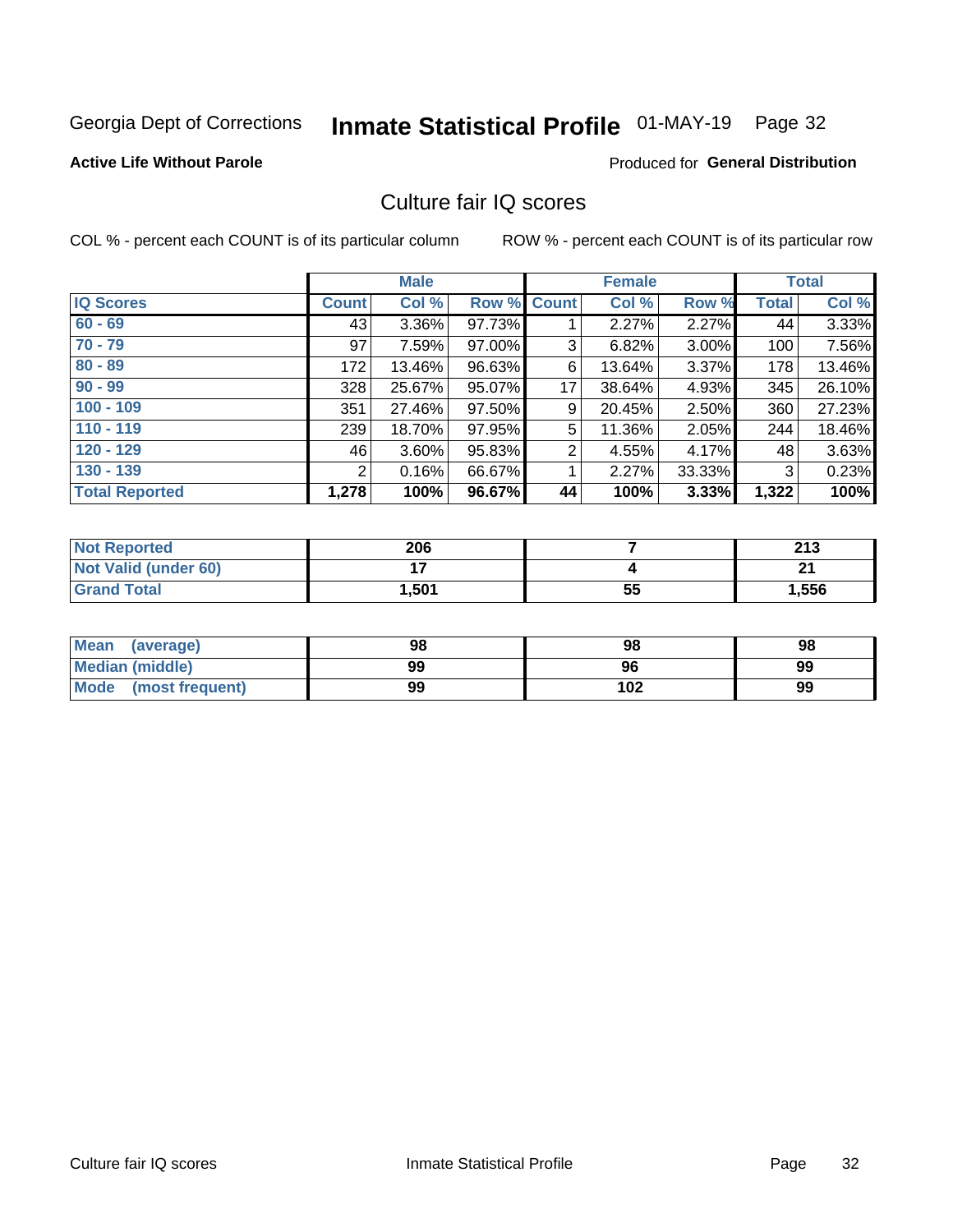## Inmate Statistical Profile 01-MAY-19 Page 33

#### **Active Life Without Parole**

#### **Produced for General Distribution**

## Wide Range Achievement Test (WRAT) reading score

COL % - percent each COUNT is of its particular column

| <b>WRAT Reading Score</b><br><b>Count</b><br>$0.1$ to $0.9$<br>26<br>1.0 to 1.9<br>20 <sup>2</sup><br>2.0 to 2.9<br>47<br>3.0 to 3.9<br>80 <br>4.0 to 4.9<br>108<br>5.0 to 5.9<br>132<br>6.0 to 6.9<br>115<br>7.0 to 7.9<br>39 | Col %<br>1.89%<br>1.46%<br>3.42%<br>5.82%<br>7.86%<br>9.61%<br>8.37% | Row %<br>100.00%<br>100.00%<br>95.92%<br>96.39%<br>96.43%<br>98.51% | <b>Count</b><br>$\overline{2}$<br>3<br>4 | Col %<br>4.17%<br>6.25%<br>8.33% | Row %<br>4.08%<br>3.61%<br>3.57% | <b>Total</b><br>26<br>20<br>49<br>83 | Col %<br>1.83%<br>1.41%<br>3.45%<br>5.84% |
|--------------------------------------------------------------------------------------------------------------------------------------------------------------------------------------------------------------------------------|----------------------------------------------------------------------|---------------------------------------------------------------------|------------------------------------------|----------------------------------|----------------------------------|--------------------------------------|-------------------------------------------|
|                                                                                                                                                                                                                                |                                                                      |                                                                     |                                          |                                  |                                  |                                      |                                           |
|                                                                                                                                                                                                                                |                                                                      |                                                                     |                                          |                                  |                                  |                                      |                                           |
|                                                                                                                                                                                                                                |                                                                      |                                                                     |                                          |                                  |                                  |                                      |                                           |
|                                                                                                                                                                                                                                |                                                                      |                                                                     |                                          |                                  |                                  |                                      |                                           |
|                                                                                                                                                                                                                                |                                                                      |                                                                     |                                          |                                  |                                  |                                      |                                           |
|                                                                                                                                                                                                                                |                                                                      |                                                                     |                                          |                                  |                                  | 112                                  | 7.88%                                     |
|                                                                                                                                                                                                                                |                                                                      |                                                                     | $\overline{2}$                           | 4.17%                            | 1.49%                            | 134                                  | 9.42%                                     |
|                                                                                                                                                                                                                                |                                                                      | 98.29%                                                              | $\overline{2}$                           | 4.17%                            | 1.71%                            | 117                                  | 8.23%                                     |
|                                                                                                                                                                                                                                | 2.84%                                                                | 100.00%                                                             |                                          |                                  |                                  | 39                                   | 2.74%                                     |
| 8.0 to 8.9<br>113                                                                                                                                                                                                              | 8.22%                                                                | 97.41%                                                              | 3                                        | 6.25%                            | 2.59%                            | 116                                  | 8.16%                                     |
| 9.0 to 9.9<br>71                                                                                                                                                                                                               | 5.17%                                                                | 97.26%                                                              | $\overline{2}$                           | 4.17%                            | 2.74%                            | 73                                   | 5.13%                                     |
| 10.0 to 10.9<br>80                                                                                                                                                                                                             | 5.82%                                                                | 98.77%                                                              | 1                                        | 2.08%                            | 1.23%                            | 81                                   | 5.70%                                     |
| 11.0 to 11.9<br>134                                                                                                                                                                                                            | 9.75%                                                                | 95.71%                                                              | 6                                        | 12.50%                           | 4.29%                            | 140                                  | 9.85%                                     |
| 12.0 to 12.9<br>356                                                                                                                                                                                                            | 25.91%                                                               | 94.68%                                                              | 20                                       | 41.67%                           | 5.32%                            | 376                                  | 26.44%                                    |
| 13<br>53                                                                                                                                                                                                                       | 3.86%                                                                | 94.64%                                                              | 3                                        | 6.25%                            | 5.36%                            | 56                                   | 3.94%                                     |
| <b>Total Reported</b><br>1,374                                                                                                                                                                                                 | 100%                                                                 | 96.62%                                                              | 48                                       | 100.0%                           | 3.38%                            | 1,422                                | 100.0%                                    |

| <b>Not Reported</b>          | "~<br>14 I |         | .<br>134 |
|------------------------------|------------|---------|----------|
| <b>Total</b><br><b>Grand</b> | ,501       | 55<br>◡ | ,556     |

| <b>Mean</b><br>(average)       | 8.67       | 9.90 | 8.72 |
|--------------------------------|------------|------|------|
| <b>Median (middle)</b>         | י ה<br>9.Z | 11.9 | 9.2  |
| <b>Mode</b><br>(most frequent) | 12.9       | 12.9 | 12.9 |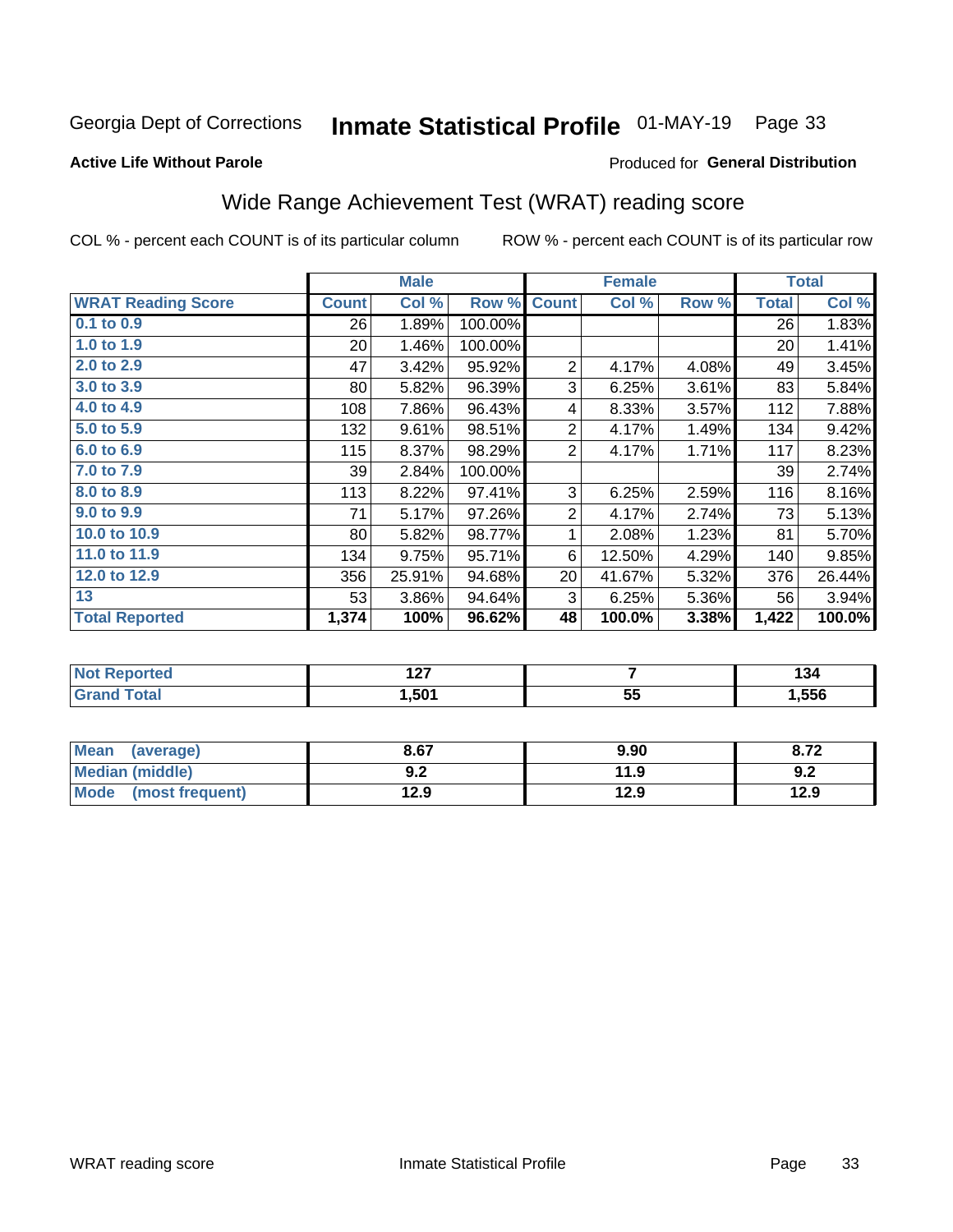## Inmate Statistical Profile 01-MAY-19 Page 34

#### **Active Life Without Parole**

#### Produced for General Distribution

## Wide Range Achievement Test (WRAT) math score

COL % - percent each COUNT is of its particular column

|                              |                 | <b>Male</b> |         |                 | <b>Female</b> |        |              | <b>Total</b> |
|------------------------------|-----------------|-------------|---------|-----------------|---------------|--------|--------------|--------------|
| <b>WRAT Mathematic Score</b> | <b>Count</b>    | Col %       | Row %   | <b>Count</b>    | Col %         | Row %  | <b>Total</b> | Col %        |
| $0.1$ to $0.9$               | 3               | 0.22%       | 100.00% |                 |               |        | 3            | 0.21%        |
| 1.0 to 1.9                   | 10 <sup>1</sup> | 0.73%       | 100.00% |                 |               |        | 10           | 0.70%        |
| 2.0 to 2.9                   | 33              | 2.40%       | 97.06%  | 1               | 2.08%         | 2.94%  | 34           | 2.39%        |
| 3.0 to 3.9                   | 71              | 5.17%       | 97.26%  | $\overline{2}$  | 4.17%         | 2.74%  | 73           | 5.13%        |
| 4.0 to 4.9                   | 152             | 11.06%      | 97.44%  | 4               | 8.33%         | 2.56%  | 156          | 10.97%       |
| 5.0 to 5.9                   | 195             | 14.19%      | 97.99%  | 4               | 8.33%         | 2.01%  | 199          | 13.99%       |
| 6.0 to 6.9                   | 295             | 21.47%      | 97.04%  | 9               | 18.75%        | 2.96%  | 304          | 21.38%       |
| 7.0 to 7.9                   | 126             | 9.17%       | 96.18%  | 5               | 10.42%        | 3.82%  | 131          | 9.21%        |
| 8.0 to 8.9                   | 145             | 10.55%      | 97.97%  | 3               | 6.25%         | 2.03%  | 148          | 10.41%       |
| 9.0 to 9.9                   | 99              | 7.21%       | 95.19%  | 5               | 10.42%        | 4.81%  | 104          | 7.31%        |
| 10.0 to 10.9                 | 28              | 2.04%       | 100.00% |                 |               |        | 28           | 1.97%        |
| 11.0 to 11.9                 | 49              | 3.57%       | 96.08%  | $\overline{2}$  | 4.17%         | 3.92%  | 51           | 3.59%        |
| 12.0 to 12.9                 | 162             | 11.79%      | 93.10%  | 12 <sub>2</sub> | 25.00%        | 6.90%  | 174          | 12.24%       |
| 13                           | 6               | 0.44%       | 85.71%  | 1               | 2.08%         | 14.29% | 7            | 0.49%        |
| <b>Total Reported</b>        | 1,374           | 100%        | 96.62%  | 48              | 100%          | 3.38%  | 1,422        | 100%         |

| <b>Not Reported</b>          | ៱៷<br>141 |              | .<br>134 |
|------------------------------|-----------|--------------|----------|
| <b>Total</b><br><b>Grand</b> | 501.ا     | --<br><br>JJ | ,556     |

| <b>Mean</b><br>(average) | 7 27<br>، ن | 8.46  | 7.41 |
|--------------------------|-------------|-------|------|
| Median (middle)          | 6.9         | . . O | 6.9  |
| Mode<br>(most frequent)  | 12.9        | 12.9  | 12.9 |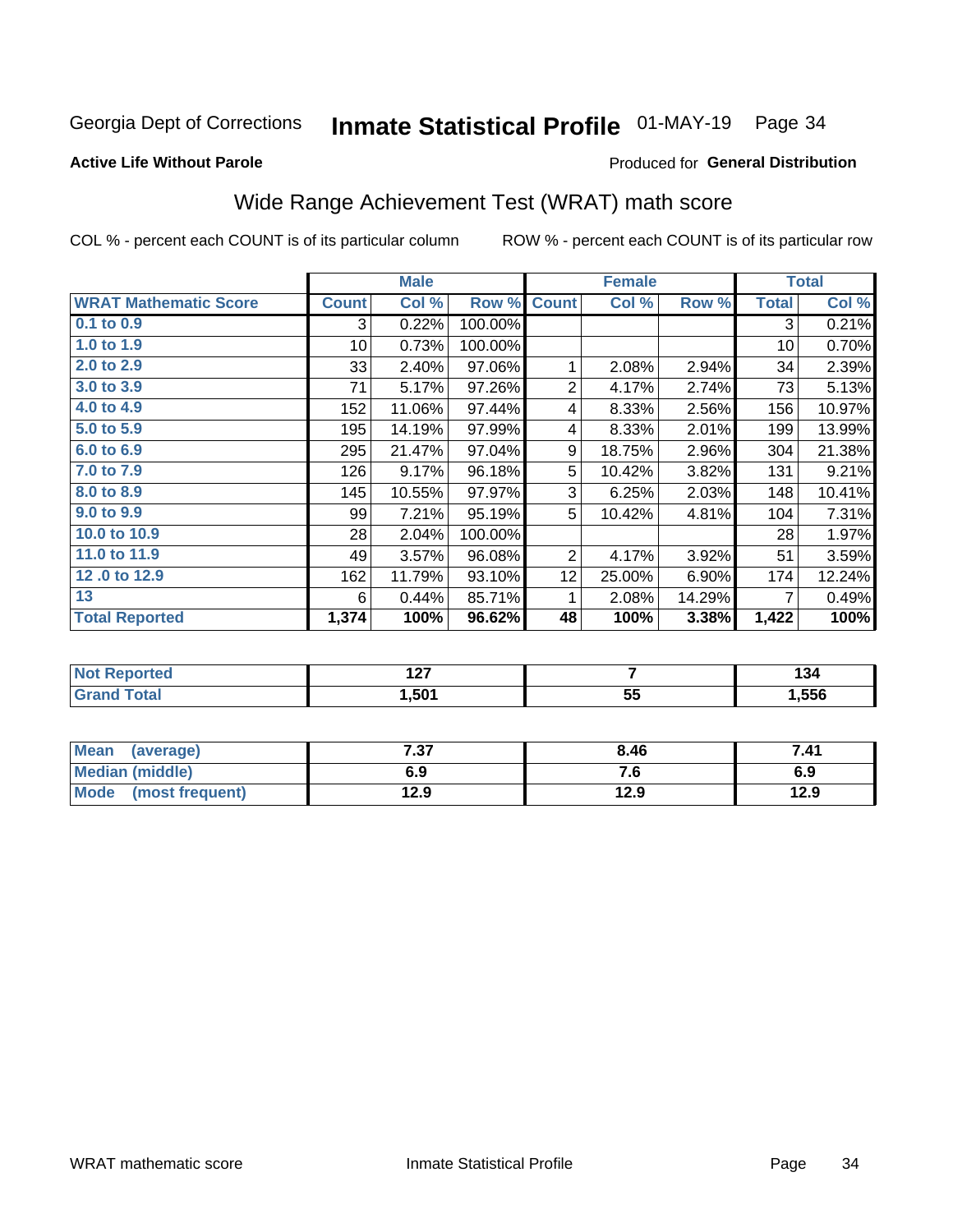#### Inmate Statistical Profile 01-MAY-19 Page 35

#### **Active Life Without Parole**

#### Produced for General Distribution

### Wide Range Achievement Test (WRAT) spelling score

COL % - percent each COUNT is of its particular column

|                            |              | <b>Male</b> |         |                | <b>Female</b>  |       |              | <b>Total</b> |
|----------------------------|--------------|-------------|---------|----------------|----------------|-------|--------------|--------------|
| <b>WRAT Spelling Score</b> | <b>Count</b> | Col %       | Row %   | <b>Count</b>   | Col %          | Row % | <b>Total</b> | Col %        |
| 0.1 to 0.9                 | 24           | 1.75%       | 100.00% |                |                |       | 24           | 1.69%        |
| 1.0 to $1.9$               | 37           | 2.70%       | 100.00% |                |                |       | 37           | 2.61%        |
| 2.0 to 2.9                 | 56           | 4.08%       | 96.55%  | $\overline{2}$ | 4.17%          | 3.45% | 58           | 4.08%        |
| 3.0 to 3.9                 | 78           | 5.69%       | 97.50%  | $\overline{2}$ | 4.17%          | 2.50% | 80           | 5.63%        |
| 4.0 to 4.9                 | 80           | 5.83%       | 97.56%  | $\overline{2}$ | 4.17%          | 2.44% | 82           | 5.77%        |
| 5.0 to 5.9                 | 151          | 11.01%      | 99.34%  | 1              | 2.08%          | 0.66% | 152          | 10.70%       |
| 6.0 to 6.9                 | 122          | 8.89%       | 99.19%  | 1              | 2.08%          | 0.81% | 123          | 8.66%        |
| 7.0 to 7.9                 | 117          | 8.53%       | 97.50%  | 3              | 6.25%          | 2.50% | 120          | 8.45%        |
| 8.0 to 8.9                 | 119          | 8.67%       | 97.54%  | 3              | 6.25%          | 2.46% | 122          | 8.59%        |
| 9.0 to 9.9                 | 78           | 5.69%       | 100.00% |                |                |       | 78           | 5.49%        |
| 10.0 to 10.9               | 72           | 5.25%       | 100.00% |                |                |       | 72           | 5.07%        |
| 11.0 to 11.9               | 96           | 7.00%       | 93.20%  | $\overline{7}$ | 14.58%         | 6.80% | 103          | 7.25%        |
| 12.0 to 12.9               | 312          | 22.74%      | 92.31%  | 26             | 54.17%         | 7.69% | 338          | 23.80%       |
| 13                         | 30           | 2.19%       | 96.77%  | 1              | 2.08%          | 3.23% | 31           | 2.18%        |
| <b>Total Reported</b>      | 1,372        | 100%        | 96.62%  | 48             | 100%           | 3.38% | 1,420        | 100%         |
|                            |              |             |         |                |                |       |              |              |
| <b>Not Reported</b>        |              | 129         |         |                | $\overline{7}$ |       |              | 136          |
| <b>Grand Total</b>         |              | 1,501       |         |                | 55             |       |              | 1,556        |

| <b>Mean</b><br>(average)       | 8.24 | 10.53 | 8.31 |
|--------------------------------|------|-------|------|
| Median (middle)                | o. J | 12.5  | ი.ა  |
| <b>Mode</b><br>(most frequent) | 12.9 | 12.9  | 12.9 |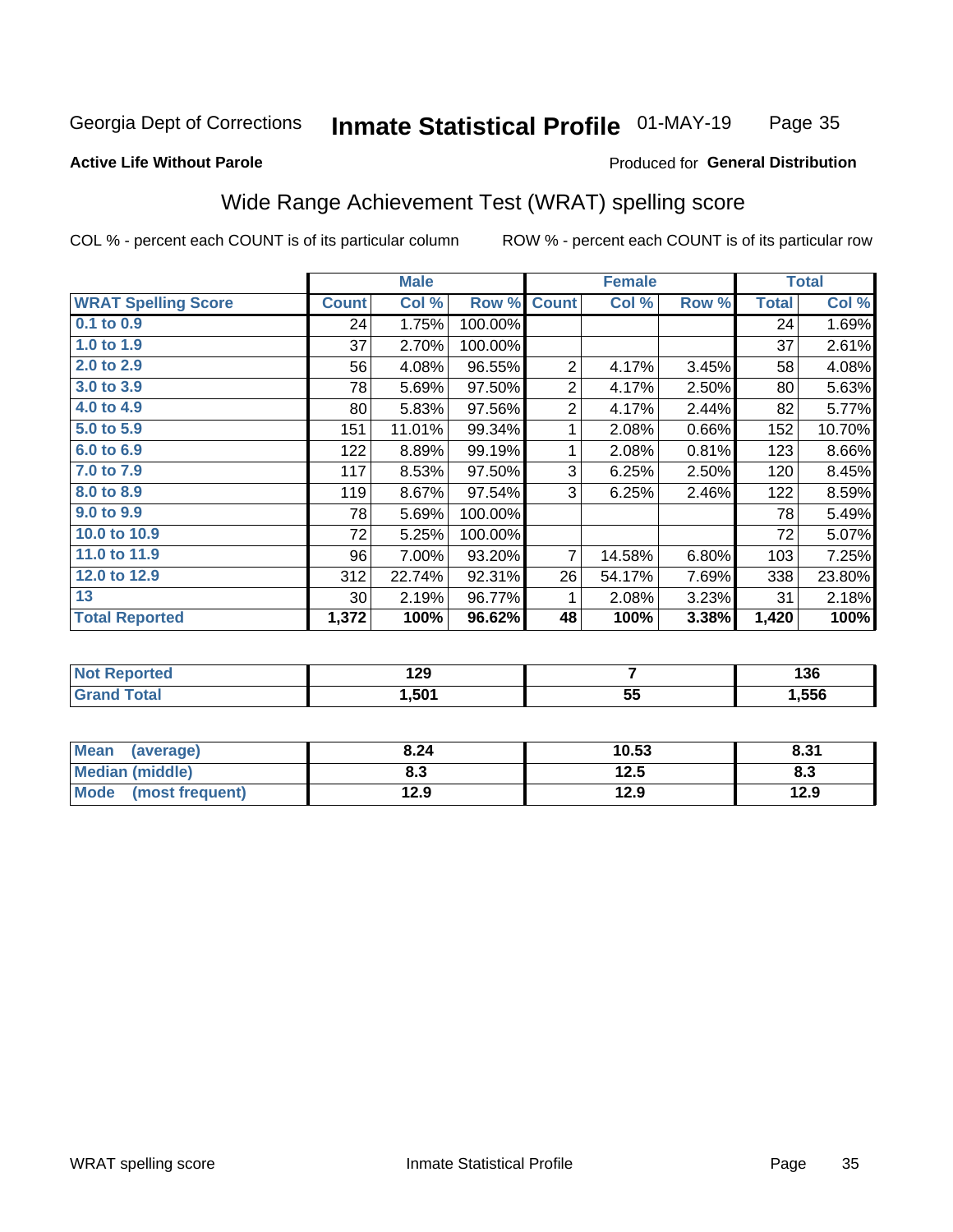## Inmate Statistical Profile 01-MAY-19 Page 36

#### **Active Life Without Parole**

#### **Produced for General Distribution**

## Current / last mental health treatment level

COL % - percent each COUNT is of its particular column

|                                    |              | <b>Male</b> |         |              | <b>Female</b> |        |              | <b>Total</b> |
|------------------------------------|--------------|-------------|---------|--------------|---------------|--------|--------------|--------------|
| <b>Mental Health Treatment Lev</b> | <b>Count</b> | Col %       | Row %   | <b>Count</b> | Col %         | Row %  | <b>Total</b> | Col %        |
| 1 No problem at current time       | 259          | 39.18%      | 96.28%  | 10           | 20.83%        | 3.72%  | 269          | 37.94%       |
| 2 Receiving outpatient             | 318          | 48.11%      | 89.33%  | 38           | 79.17%        | 10.67% | 356          | 50.21%       |
| Treatment                          |              |             |         |              |               |        |              |              |
| 3 Inpatient, moderate              | 68           | 10.29%      | 100.00% |              |               |        | 68           | 9.59%        |
| <b>Treatment</b>                   |              |             |         |              |               |        |              |              |
| 4 Inpatient, intensive             | 16           | $2.42\%$    | 100.00% |              |               |        | 16           | 2.26%        |
| Treatment                          |              |             |         |              |               |        |              |              |
| <b>Total Evaluated</b>             | 661          | 100%        | 93.23%  | 48           | 100%          | 6.77%  | 709          | 100%         |

| Never had MH evaluation | 840   |           | 847  |
|-------------------------|-------|-----------|------|
|                         | .,501 | - -<br>vu | ,556 |

| <b>Median (middle)</b>         | <b>Receiving outpatient</b><br>treatment | <b>Receiving outpatient</b><br>treatment | <b>Receiving</b><br>outpatient<br>treatment |  |
|--------------------------------|------------------------------------------|------------------------------------------|---------------------------------------------|--|
| <b>Mode</b><br>(most frequent) | <b>Receiving outpatient</b><br>treatment | <b>Receiving outpatient</b><br>treatment | <b>Receiving</b><br>outpatient<br>treatment |  |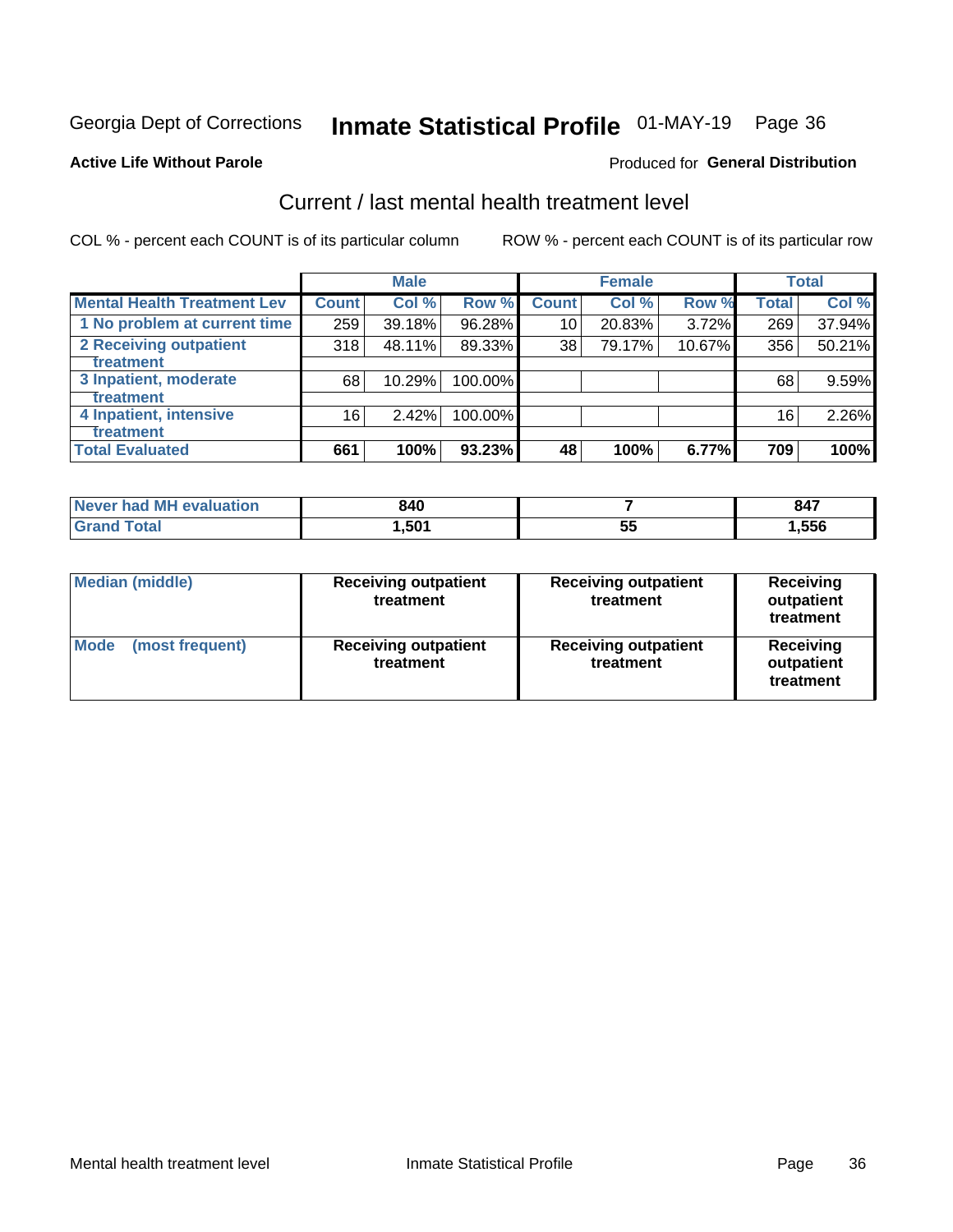#### Inmate Statistical Profile 01-MAY-19 Page 37

#### **Active Life Without Parole**

#### Produced for General Distribution

## PULHESDWIT medical scale - 'P' overall condition ('P'hysical)

COL % - percent each COUNT is of its particular column

|                                |              | <b>Male</b> |             |    | <b>Female</b> |       |                 | <b>Total</b> |
|--------------------------------|--------------|-------------|-------------|----|---------------|-------|-----------------|--------------|
| 'P' Overall Condition          | <b>Count</b> | Col %       | Row % Count |    | Col %         | Row % | <b>Total</b>    | Col %        |
| 1 No medical illness           | 1,052        | 77.13%      | 97.05%      | 32 | 58.18%        | 2.95% | 1,084           | 76.39%       |
| 2 Well-controlled chronic      | 286          | 20.97%      | 92.86%      | 22 | 40.00%        | 7.14% | 308             | 21.71%       |
| <b>lillness</b>                |              |             |             |    |               |       |                 |              |
| 3 Poorly-controlled chronic    | 25           | 1.83%       | 96.15%      |    | 1.82%         | 3.85% | 26 <sub>1</sub> | 1.83%        |
| <b>illness</b>                 |              |             |             |    |               |       |                 |              |
| 5 Terminal illness, < 6 months |              | $0.07\%$    | 100.00%     |    |               |       |                 | 0.07%        |
| to live                        |              |             |             |    |               |       |                 |              |
| <b>Total Reported</b>          | 1,364        | 100%        | 96.12%      | 55 | 100%          | 3.88% | 1,419           | 100%         |

| --<br>. .<br>___ |             | $\sim$<br><u>. </u> |
|------------------|-------------|---------------------|
| EO <sub>4</sub>  | --<br><br>ぃ | .556                |

| <b>Mode</b> | (most frequent) | 1 No medical illness | 1 No medical illness | 1 No medical<br>illness |
|-------------|-----------------|----------------------|----------------------|-------------------------|
|-------------|-----------------|----------------------|----------------------|-------------------------|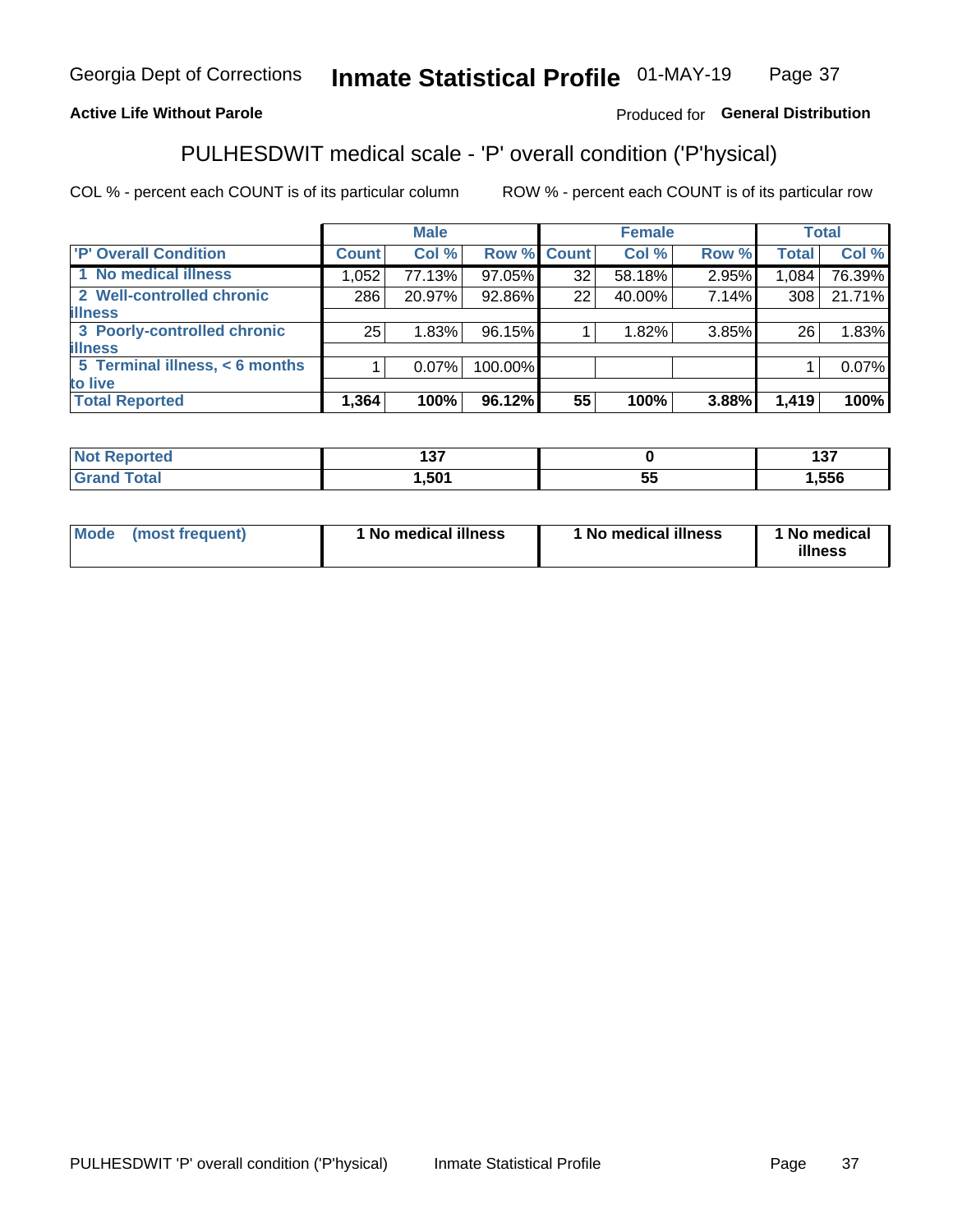#### **Active Life Without Parole**

#### Produced for General Distribution

## PULHESDWIT medical scale - 'U' upper body

COL % - percent each COUNT is of its particular column

|                              |              | <b>Male</b> |         |              | <b>Female</b> |       |              | <b>Total</b> |
|------------------------------|--------------|-------------|---------|--------------|---------------|-------|--------------|--------------|
| <b>U' Upper Body</b>         | <b>Count</b> | Col %       | Row %   | <b>Count</b> | Col %         | Row % | <b>Total</b> | Col %        |
| 1 Upper bones, joints,       | 1,293        | 94.93%      | 96.21%  | 51           | 92.73%        | 3.79% | 1,344        | 94.85%       |
| muscles all OK               |              |             |         |              |               |       |              |              |
| 2 One or both arms minimally | 60           | 4.41%       | 93.75%  | 4            | 7.27%         | 6.25% | 64           | 4.52%        |
| limited                      |              |             |         |              |               |       |              |              |
| 3 One or both arms           | 6            | 0.44%       | 100.00% |              |               |       | 6            | 0.42%        |
| moderately limited           |              |             |         |              |               |       |              |              |
| 4 One arm disabled,          | 3            | 0.22%       | 100.00% |              |               |       | 3            | 0.21%        |
| paralyzed, or amputated      |              |             |         |              |               |       |              |              |
| <b>Total Reported</b>        | 1,362        | 100%        | 96.12%  | 55           | 100%          | 3.88% | 1,417        | 100%         |

| <b>Not Reported</b> | 139  |    | 139  |
|---------------------|------|----|------|
| <b>Grand Total</b>  | ,501 | vu | 556, |

| <b>Mode</b> | (most frequent) | 1 Upper bones, joints,<br>muscles all OK | 1 Upper bones, joints,<br>muscles all OK | 1 Upper bones,<br>ljoints, muscles all<br>ОK |
|-------------|-----------------|------------------------------------------|------------------------------------------|----------------------------------------------|
|-------------|-----------------|------------------------------------------|------------------------------------------|----------------------------------------------|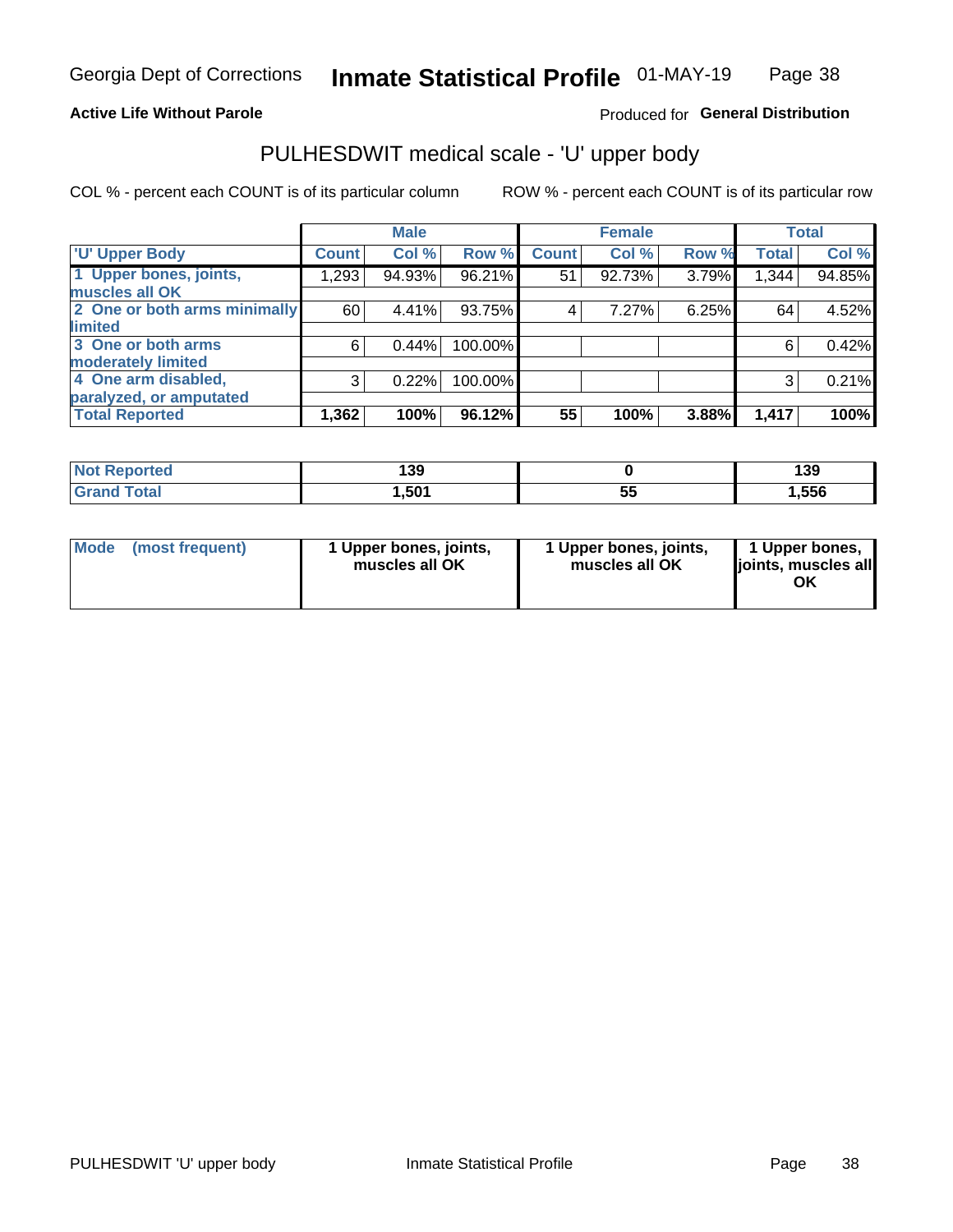#### **Active Life Without Parole**

#### Produced for General Distribution

### PULHESDWIT medical scale - 'L' lower body

COL % - percent each COUNT is of its particular column

|                                |               | <b>Male</b> |         |              | <b>Female</b> |       |              | <b>Total</b> |
|--------------------------------|---------------|-------------|---------|--------------|---------------|-------|--------------|--------------|
| 'L' Lower Body                 | <b>Count!</b> | Col %       | Row %   | <b>Count</b> | Col %         | Row % | <b>Total</b> | Col %        |
| 1 Lower bones, joints,         | 1,190         | 87.37%      | 96.20%  | 47           | 85.45%        | 3.80% | 1,237        | 87.30%       |
| muscles all OK                 |               |             |         |              |               |       |              |              |
| 2 One or both legs minimally   | 153           | 11.23%      | 95.03%  | 8            | 14.55%        | 4.97% | 161          | 11.36%       |
| limited                        |               |             |         |              |               |       |              |              |
| 3 One or both legs             | 15            | 1.10%       | 100.00% |              |               |       | 15           | 1.06%        |
| moderately limited             |               |             |         |              |               |       |              |              |
| 4 One leg disabled, paralyzed, | 4             | 0.29%       | 100.00% |              |               |       | 4            | 0.28%        |
| or amputated                   |               |             |         |              |               |       |              |              |
| <b>Total Reported</b>          | 1,362         | 100%        | 96.12%  | 55           | 100%          | 3.88% | 1,417        | 100%         |

| <b>Not Reported</b> | 139   |    | 139  |
|---------------------|-------|----|------|
| <b>Grand Total</b>  | 1,501 | ວະ | ,556 |

| Mode | (most frequent) | 1 Lower bones, joints,<br>muscles all OK | 1 Lower bones, joints,<br>muscles all OK | 1 Lower bones,<br>ljoints, muscles all<br>ΟK |
|------|-----------------|------------------------------------------|------------------------------------------|----------------------------------------------|
|------|-----------------|------------------------------------------|------------------------------------------|----------------------------------------------|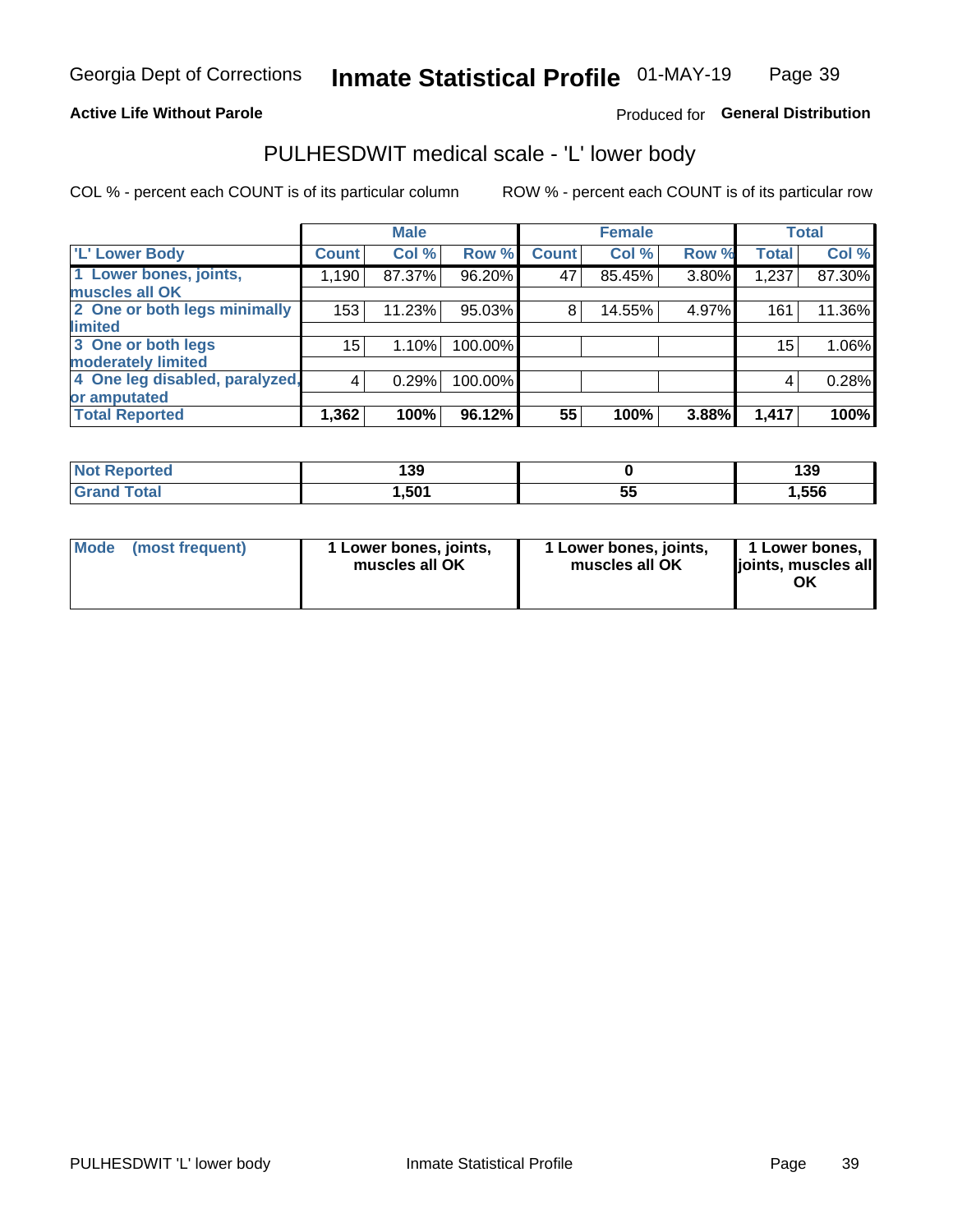#### **Active Life Without Parole**

Produced for General Distribution

### PULHESDWIT medical scale - 'H' hearing

COL % - percent each COUNT is of its particular column

|                                |              | <b>Male</b> |                    |    | <b>Female</b> |       | <b>Total</b> |        |
|--------------------------------|--------------|-------------|--------------------|----|---------------|-------|--------------|--------|
| <b>H' Hearing</b>              | <b>Count</b> | Col %       | <b>Row % Count</b> |    | Col %         | Row % | <b>Total</b> | Col %  |
| 1 Normal hearing both ears     | 1,345        | 98.82%      | 96.14%             | 54 | 100.00%       | 3.86% | 1,399        | 98.87% |
| 2 Some loss in one ear with    | 11           | 0.81%       | 100.00%            |    |               |       | 11           | 0.78%  |
| other OK, or mild loss in both |              |             |                    |    |               |       |              |        |
| 3 Total loss in one ear with   | 4            | 0.29%       | 100.00%            |    |               |       | 4            | 0.28%  |
| mild loss in other             |              |             |                    |    |               |       |              |        |
| 4 Severe loss in both ears     |              | $0.07\%$    | 100.00%            |    |               |       |              | 0.07%  |
| <b>Total Reported</b>          | 1,361        | 100%        | 96.18%             | 54 | 100%          | 3.82% | 1,415        | 100%   |

| ported<br>NOT   | 140  |             | 14.<br>- - - |
|-----------------|------|-------------|--------------|
| $n+n$<br>______ | .501 | $\sim$<br>◡ | 556,،        |

| Mode (most frequent) | 1 Normal hearing both ears 1 Normal hearing both ears 1 Normal hearing | both ears |
|----------------------|------------------------------------------------------------------------|-----------|
|                      |                                                                        |           |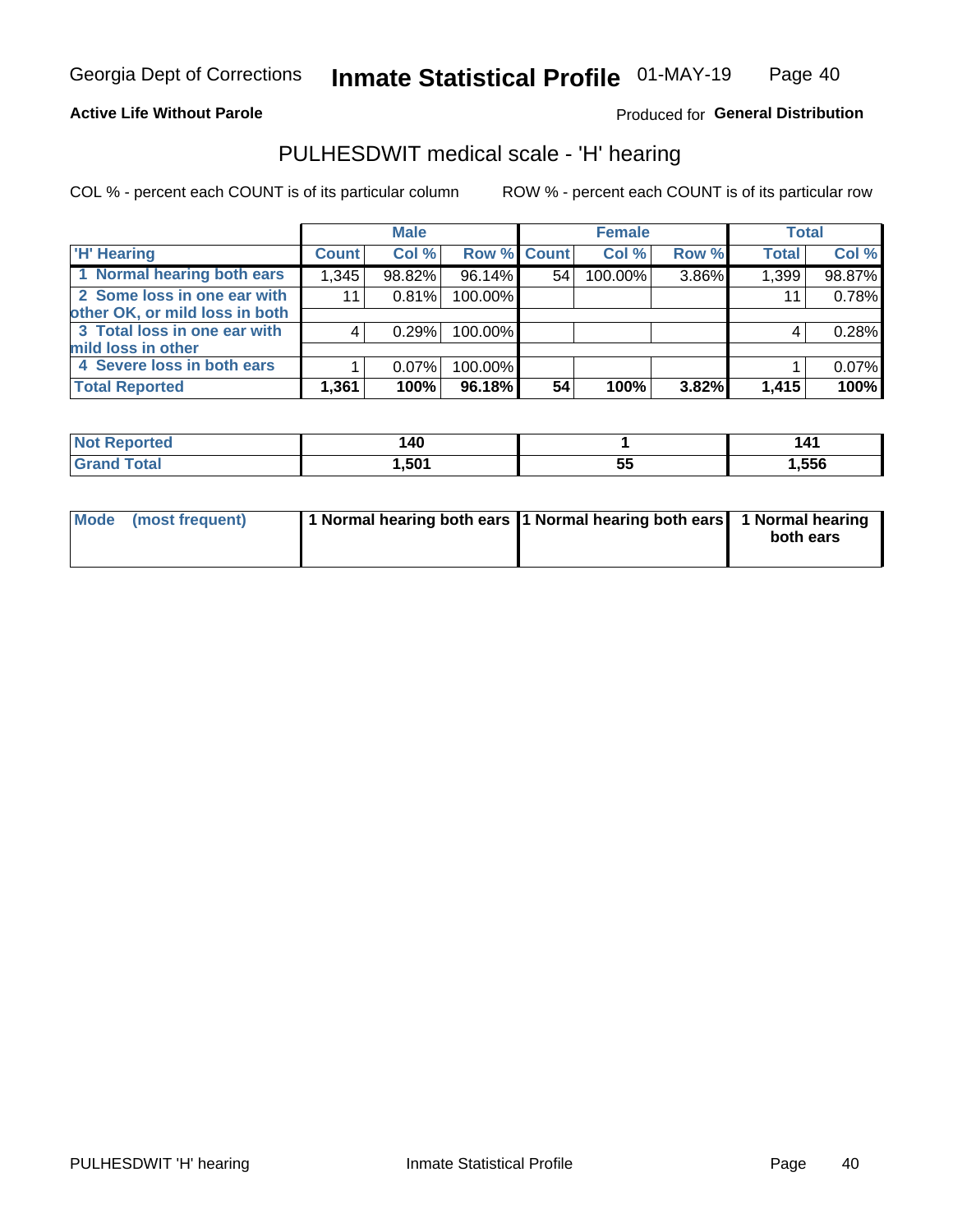#### **Active Life Without Parole**

#### Produced for General Distribution

### PULHESDWIT medical scale - 'E' vision

COL % - percent each COUNT is of its particular column

|                                |              | <b>Male</b> |             |    | <b>Female</b> |          |              | <b>Total</b> |
|--------------------------------|--------------|-------------|-------------|----|---------------|----------|--------------|--------------|
| <b>E' Vision</b>               | <b>Count</b> | Col %       | Row % Count |    | Col %         | Row %    | <b>Total</b> | Col %        |
| 1 Correctable to 20/40 in both | 1,010        | 76.57%      | 97.30%      | 28 | 53.85%        | 2.70%    | 1,038        | 75.71%       |
| eyes                           |              |             |             |    |               |          |              |              |
| 2 Correctable to 20/70 in one  | 276          | 20.92%      | 92.00%      | 24 | 46.15%        | $8.00\%$ | 300          | 21.88%       |
| eye, may be blind in other     |              |             |             |    |               |          |              |              |
| 3 Correctable to 20/200 in one | 29           | 2.20%       | 100.00%     |    |               |          | 29           | 2.12%        |
| eye, may be blind in other     |              |             |             |    |               |          |              |              |
| 4 One eye not correctable to   | 4            | $0.30\%$    | 100.00%     |    |               |          | 4            | 0.29%        |
| 20/200, other may be blind     |              |             |             |    |               |          |              |              |
| <b>Total Reported</b>          | 1,319        | 100%        | $96.21\%$   | 52 | 100%          | 3.79%    | 1,371        | 100%         |

| <b>Not Reported</b> | រ ០១<br>.UZ |          | 185  |
|---------------------|-------------|----------|------|
| Total               | 501,ا       | --<br>ວະ | ,556 |

| Mode (most frequent) | 1 Correctable to 20/40 in both<br>eves | 1 Correctable to 20/40 in   1 Correctable to<br>both eyes | 20/40 in both eyes |
|----------------------|----------------------------------------|-----------------------------------------------------------|--------------------|
|                      |                                        |                                                           |                    |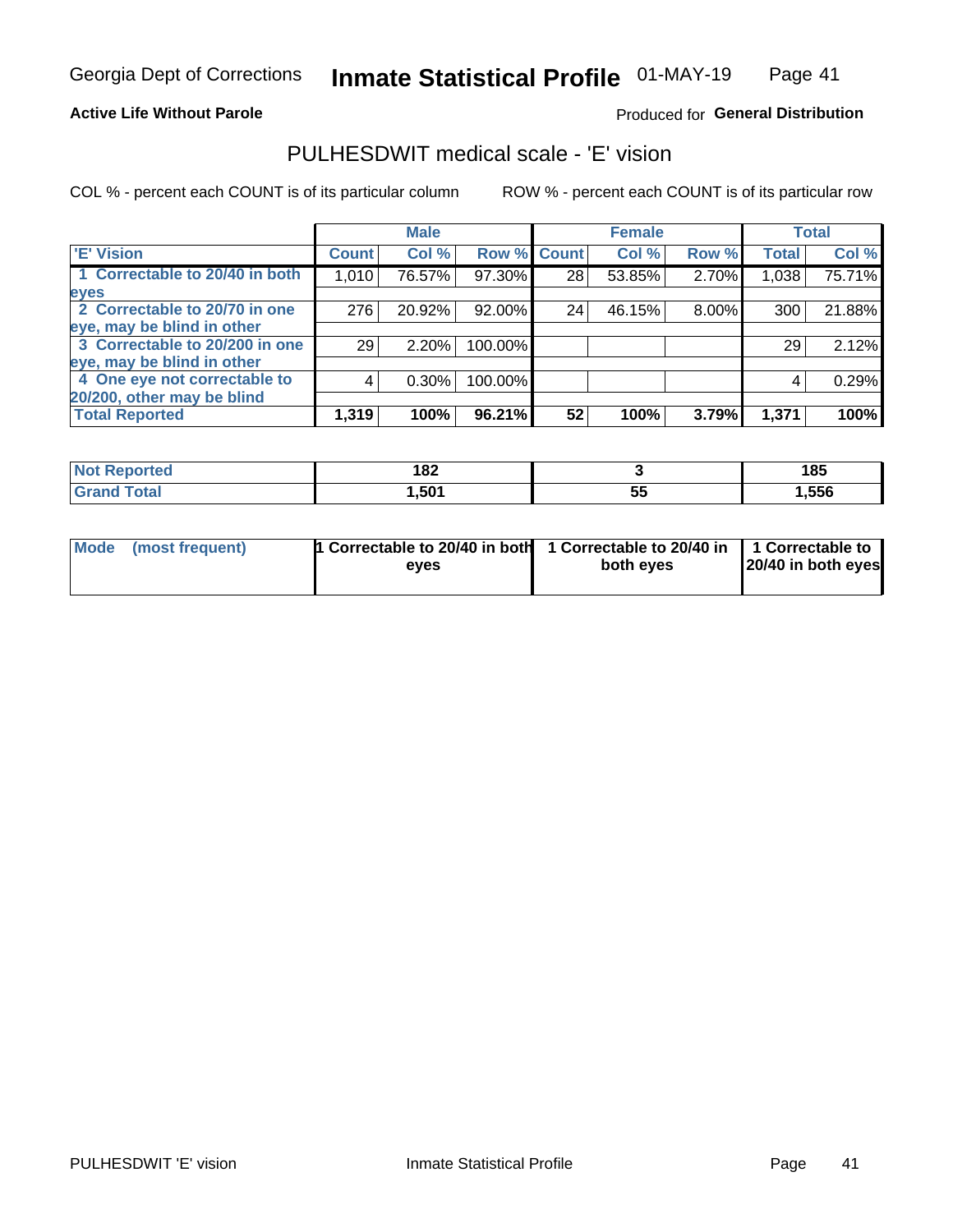#### **Active Life Without Parole**

#### Produced for General Distribution

## PULHESDWIT medical scale - 'S' pSychiatric

COL % - percent each COUNT is of its particular column

|                                        |              | <b>Male</b> |         |             | <b>Female</b> |        |              | <b>Total</b> |
|----------------------------------------|--------------|-------------|---------|-------------|---------------|--------|--------------|--------------|
| 'S' pSychiatric                        | <b>Count</b> | Col %       |         | Row % Count | Col %         | Row %  | <b>Total</b> | Col %        |
| 1 No impairment or disorders           | 1,164        | 83.08%      | 98.90%  | 13          | 28.89%        | 1.10%  | 1,177        | 81.40%       |
| 2 Stable, or in remission, or          | 178          | 12.71%      | 85.17%  | 31          | 68.89%        | 14.83% | 209          | 14.45%       |
| mild impairment or retardation         |              |             |         |             |               |        |              |              |
| 3 Requires moderate inpatient          | 49           | $3.50\%$    | 98.00%  |             | 2.22%         | 2.00%  | 50           | 3.46%        |
| treatment                              |              |             |         |             |               |        |              |              |
| 4 Requires intensive inpatient         | 9            | 0.64%       | 100.00% |             |               |        | 9            | 0.62%        |
| treatment                              |              |             |         |             |               |        |              |              |
| <b>5 Requires Crisis Stabilization</b> |              | $0.07\%$    | 100.00% |             |               |        |              | 0.07%        |
| Unit (CSU) inpatient care              |              |             |         |             |               |        |              |              |
| <b>Total Reported</b>                  | 1,401        | 100%        | 96.89%  | 45          | 100%          | 3.11%  | 1,446        | 100%         |

| <b>Not Reported</b> | 100   |   | 110   |
|---------------------|-------|---|-------|
| <b>Grand Total</b>  | 501,ا | ◡ | 1,556 |

| Mode (most frequent) | <b>1 No impairment or disorders</b> 2 Stable, or in remission, 11 No impairment or |                       |           |
|----------------------|------------------------------------------------------------------------------------|-----------------------|-----------|
|                      |                                                                                    | or mild impairment or | disorders |
|                      |                                                                                    | retardation           |           |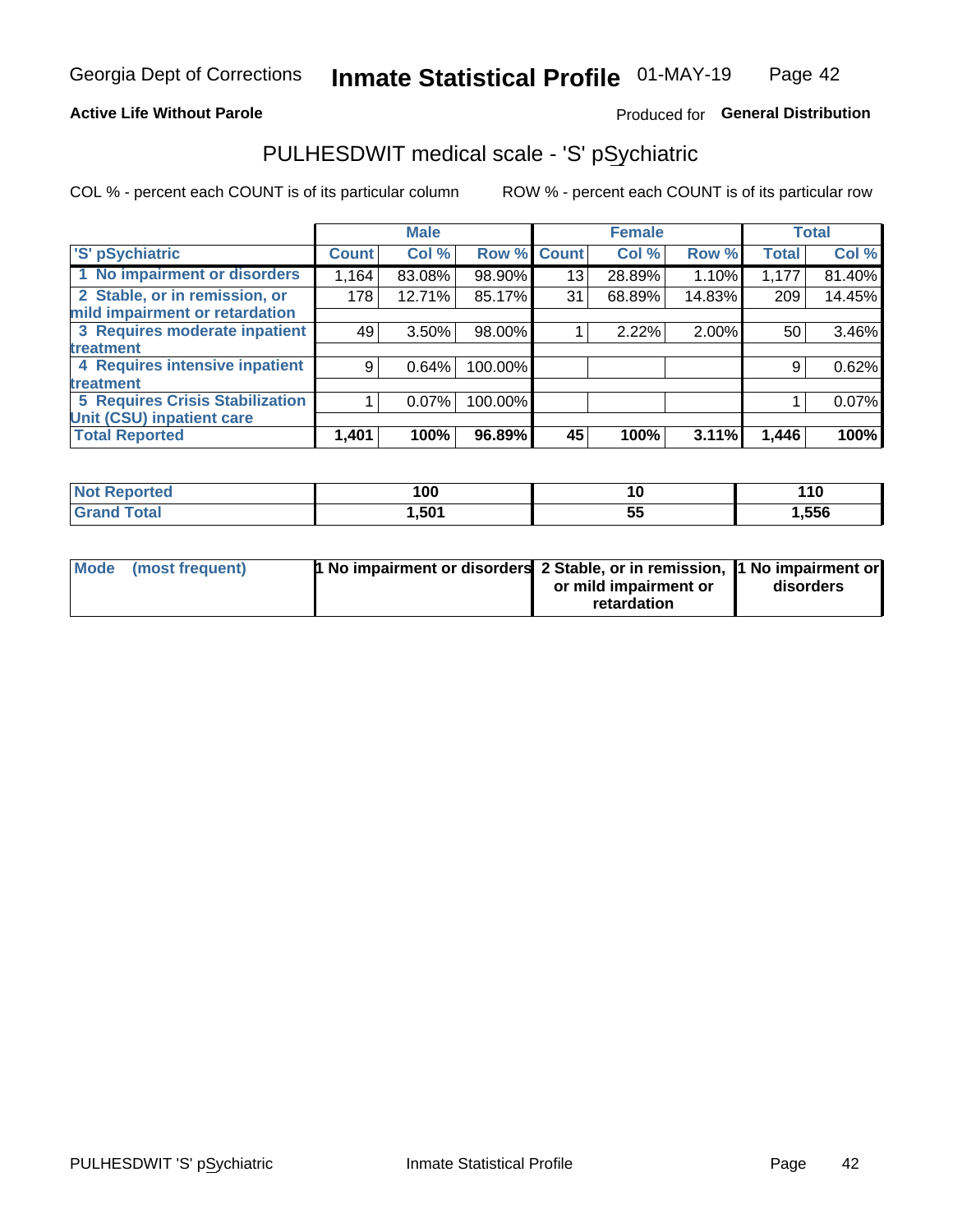#### **Active Life Without Parole**

#### Produced for General Distribution

## PULHESDWIT medical scale - 'D' dental

COL % - percent each COUNT is of its particular column

|                                 |              | <b>Male</b> |         |             | <b>Female</b> |       |              | <b>Total</b> |
|---------------------------------|--------------|-------------|---------|-------------|---------------|-------|--------------|--------------|
| <b>D'</b> Dental                | <b>Count</b> | Col %       |         | Row % Count | Col %         | Row % | <b>Total</b> | Col %        |
| 1 Minimal routine dental health | 970          | 75.08%      | 95.57%  | 45          | 90.00%        | 4.43% | 1,015        | 75.63%       |
| <b>needs</b>                    |              |             |         |             |               |       |              |              |
| 2 Moderate cavities and/or gum  | 271          | 20.98%      | 99.27%  |             | 4.00%         | 0.73% | 273          | 20.34%       |
| disease                         |              |             |         |             |               |       |              |              |
| 3 Extensive gum disease         | 50           | 3.87%       | 94.34%  | 3           | 6.00%         | 5.66% | 53           | 3.95%        |
| and/or widespread decay         |              |             |         |             |               |       |              |              |
| 4 Urgent need for dental        |              | 0.08%       | 100.00% |             |               |       |              | 0.07%        |
| <b>services</b>                 |              |             |         |             |               |       |              |              |
| <b>Total Reported</b>           | 1,292        | 100%        | 96.27%  | 50          | 100%          | 3.73% | 1,342        | 100%         |

| orted<br>NOT RADO<br>. | 209  |           | O4.<br>Z 14 |
|------------------------|------|-----------|-------------|
| <b>Total</b>           | ,501 | --<br>ູບປ | ,556        |

| <b>Mode</b> | (most frequent) | <b>Minimal routine dental</b><br>health needs | 1 Minimal routine dental<br>health needs | <b>11 Minimal routine I</b><br>dental health<br>needs |
|-------------|-----------------|-----------------------------------------------|------------------------------------------|-------------------------------------------------------|
|-------------|-----------------|-----------------------------------------------|------------------------------------------|-------------------------------------------------------|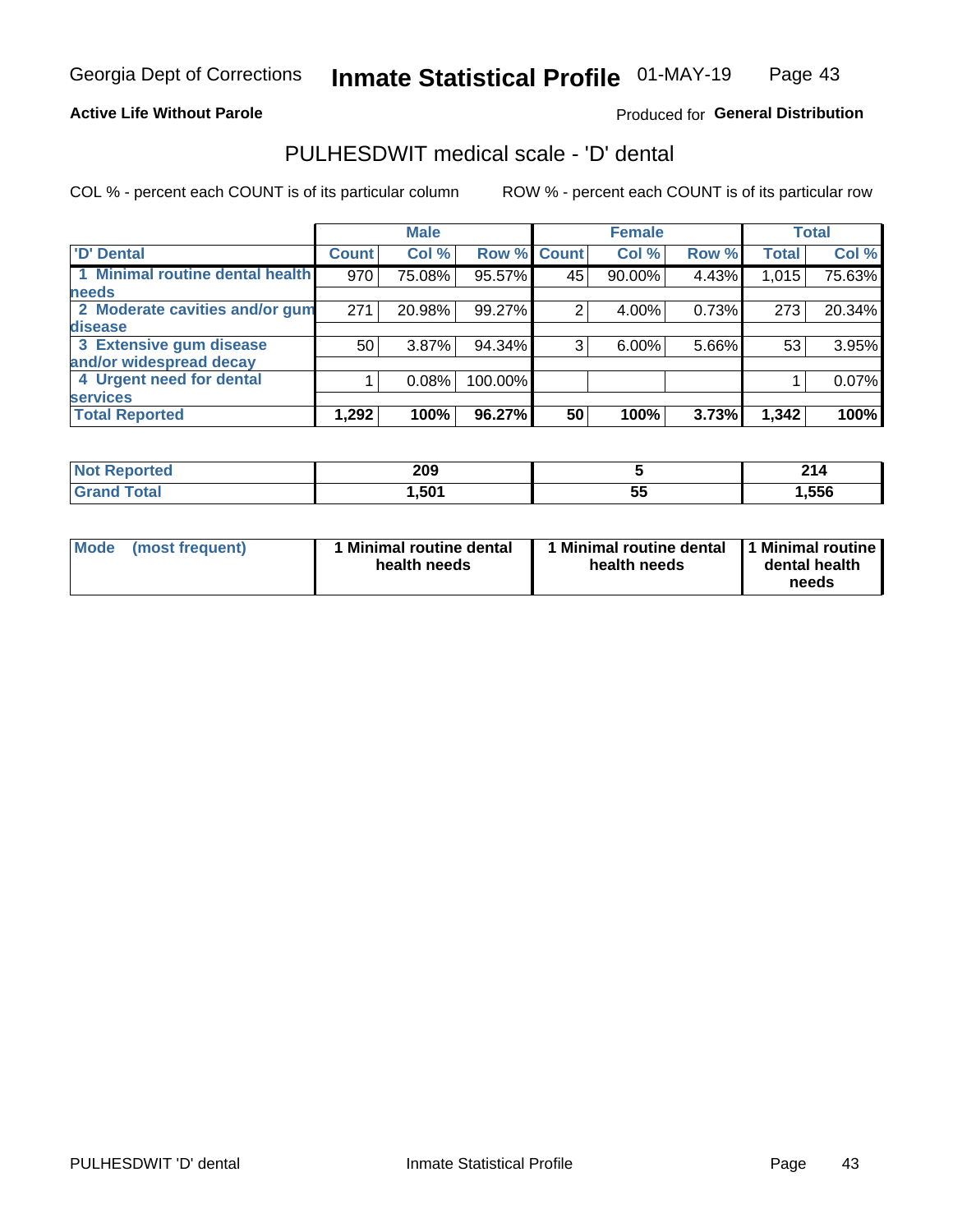#### **Active Life Without Parole**

#### Produced for General Distribution

### PULHESDWIT medical scale - 'W' work ability

COL % - percent each COUNT is of its particular column

|                                 |              | <b>Male</b> |         |             | <b>Female</b> |       |              | <b>Total</b> |
|---------------------------------|--------------|-------------|---------|-------------|---------------|-------|--------------|--------------|
| <b>W' work ability</b>          | <b>Count</b> | Col %       |         | Row % Count | Col %         | Row % | <b>Total</b> | Col %        |
| 1 Unrestricted work or activity | 1,149        | 84.36%      | 96.72%  | 39          | 70.91%        | 3.28% | 1,188        | 83.84%       |
| 2 Minor restrictions on type of | 168          | 12.33%      | 91.30%  | 16          | 29.09%        | 8.70% | 184          | 12.99%       |
| <b>work</b>                     |              |             |         |             |               |       |              |              |
| 3 Moderate restrictions on type | 30           | 2.20%       | 100.00% |             |               |       | 30           | 2.12%        |
| lof work                        |              |             |         |             |               |       |              |              |
| 4 Major restrictions on type of | 10           | 0.73%       | 100.00% |             |               |       | 10           | 0.71%        |
| <b>work</b>                     |              |             |         |             |               |       |              |              |
| 5 Cannot work under any         | 5            | 0.37%       | 100.00% |             |               |       | 5            | 0.35%        |
| <b>circumstances</b>            |              |             |         |             |               |       |              |              |
| <b>Total Reported</b>           | 1,362        | 100%        | 96.12%  | 55          | 100%          | 3.88% | 1,417        | 100.0%       |

| <b>Not Reported</b>  | 139  |          | 139   |
|----------------------|------|----------|-------|
| <b>Total</b><br>Cron | 501, | --<br>v. | 1,556 |

| Mode (most frequent) | 1 Unrestricted work or | 1 Unrestricted work or | 1 Unrestricted   |
|----------------------|------------------------|------------------------|------------------|
|                      | activity               | activity               | work or activity |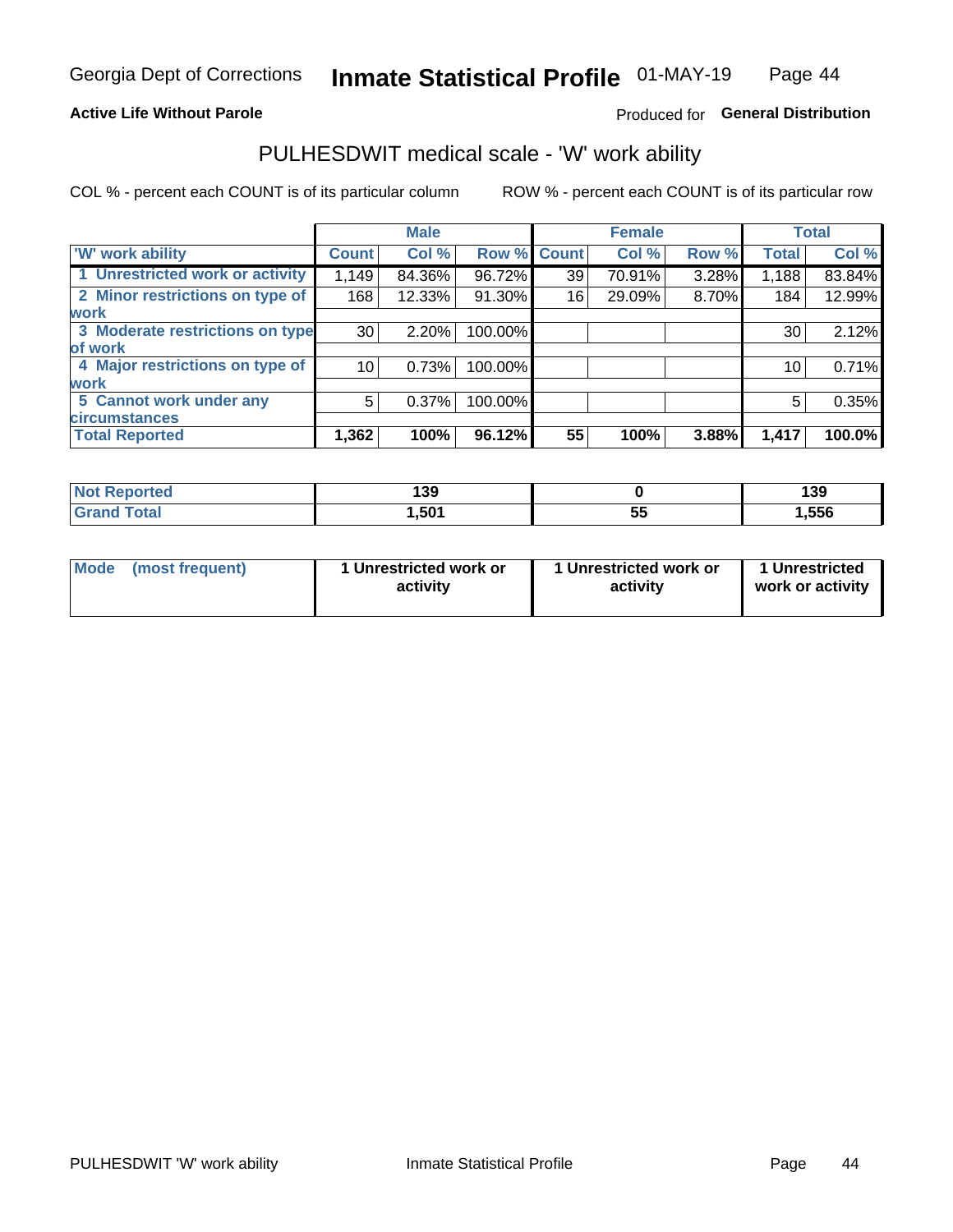#### **Active Life Without Parole**

#### Produced for General Distribution

## PULHESDWIT medical scale - 'I' impairment

COL % - percent each COUNT is of its particular column ROW % - percent each COUNT is of its particular row

|                                   |              | <b>Male</b> |             |    | <b>Female</b> |       |              | <b>Total</b> |
|-----------------------------------|--------------|-------------|-------------|----|---------------|-------|--------------|--------------|
| <b>T' Impairment</b>              | <b>Count</b> | Col %       | Row % Count |    | Col %         | Row % | <b>Total</b> | Col %        |
| 1 No impairments or               | 1,344        | 98.82%      | 96.07%      | 55 | 100.00%       | 3.93% | 1,399        | 98.87%       |
| <b>disabilities</b>               |              |             |             |    |               |       |              |              |
| 2 Wheelchair-bound but            | 9            | 0.66%       | 100.00%     |    |               |       | 9            | 0.64%        |
| otherwise OK                      |              |             |             |    |               |       |              |              |
| <b>3 Needs low-level Assisted</b> | 3            | 0.22%       | 100.00%     |    |               |       | 3            | 0.21%        |
| Living (level I)                  |              |             |             |    |               |       |              |              |
| 4 Needs moderate Assisted         |              | 0.07%       | 100.00%     |    |               |       |              | 0.07%        |
| Living (level II)                 |              |             |             |    |               |       |              |              |
| <b>5 Needs maximal Assisted</b>   | 3            | 0.22%       | 100.00%     |    |               |       | 3            | 0.21%        |
| <b>Living (level III)</b>         |              |             |             |    |               |       |              |              |
| <b>Total Reported</b>             | 1,360        | 100%        | 96.11%      | 55 | 100%          | 3.89% | 1,415        | 100%         |

| <b>eported</b> |       |          | 141   |
|----------------|-------|----------|-------|
| `otal          | 501.ا | --<br>JJ | 1,556 |

| <b>Mode</b> | (most frequent) | <b>No impairments or</b><br>disabilities | 1 No impairments or<br>disabilities | 1 No impairments<br>or disabilities |
|-------------|-----------------|------------------------------------------|-------------------------------------|-------------------------------------|
|-------------|-----------------|------------------------------------------|-------------------------------------|-------------------------------------|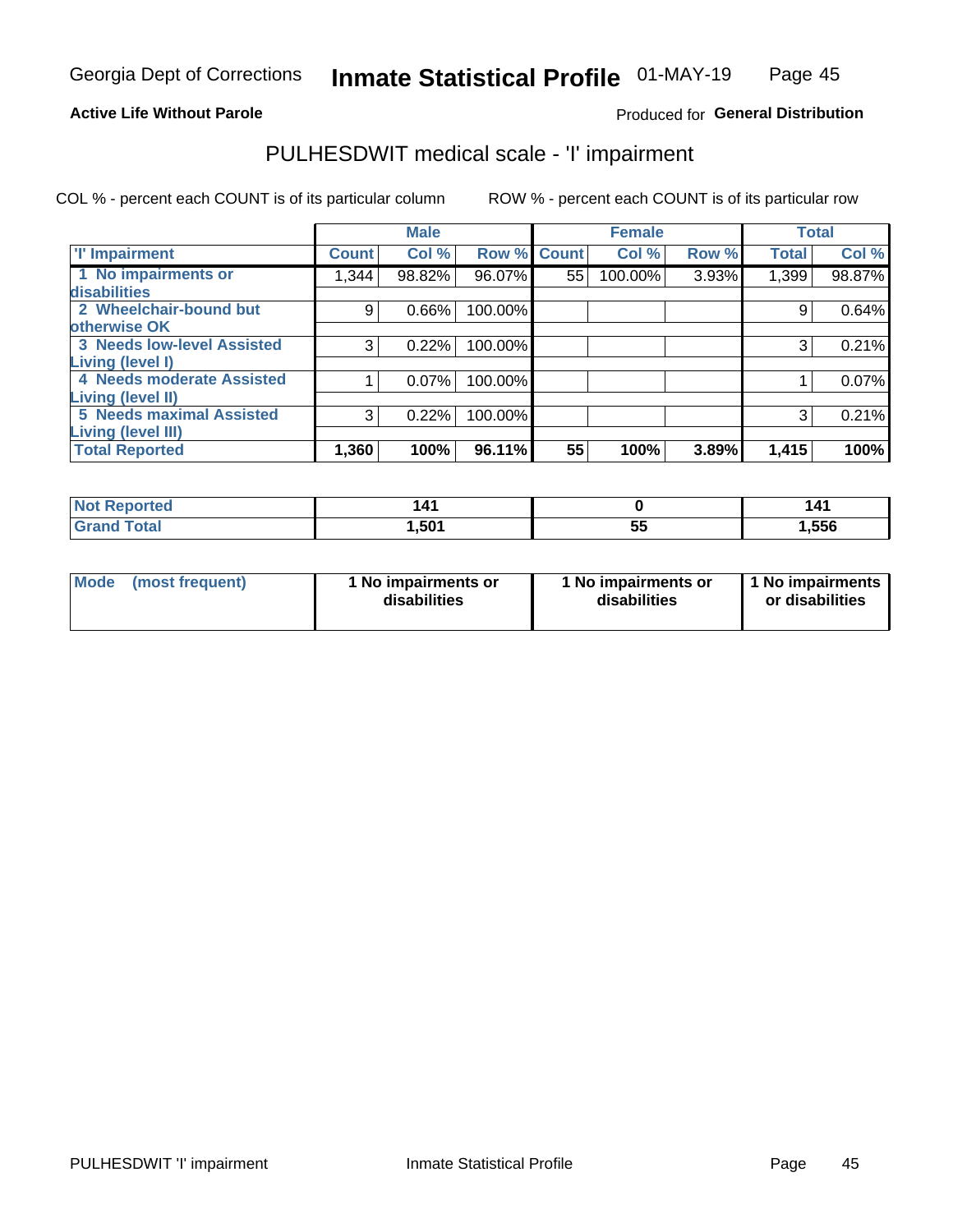#### **Active Life Without Parole**

#### Produced fo General Distribution

## PULHESDWIT medical scale - 'T' transportability

COL % - percent each COUNT is of its particular column

|                             |              | <b>Male</b> |             |    | <b>Female</b> |       |              | <b>Total</b> |
|-----------------------------|--------------|-------------|-------------|----|---------------|-------|--------------|--------------|
| <b>T' Transportability</b>  | <b>Count</b> | Col%        | Row % Count |    | Col %         | Row % | <b>Total</b> | Col %        |
| 1 Can be transported in any | 1,356        | 99.27%      | 96.17%      | 54 | 100.00%       | 3.83% | 1,410        | 99.30%       |
| ordinary approved vehicle   |              |             |             |    |               |       |              |              |
| 2 Wheelchair-bound, not     |              | 0.29%       | 100.00%     |    |               |       |              | 0.28%        |
| needing special vehicle     |              |             |             |    |               |       |              |              |
| 5 Requires ambulance        | 6            | 0.44%       | 100.00%     |    |               |       |              | 0.42%        |
| transport                   |              |             |             |    |               |       |              |              |
| <b>Total Reported</b>       | 1,366        | 100%        | 96.20%      | 54 | 100%          | 3.80% | 1,420        | 100%         |

| <b>eported</b> | $\overline{AB}$<br>טט ו |           | 136   |
|----------------|-------------------------|-----------|-------|
| <b>otal</b>    | 501.                    | - -<br>JJ | 1,556 |

| Mode (most frequent) | 1 Can be transported in any 1 Can be transported in any | ordinary approved vehicle   ordinary approved vehicle   transported in any | 1 Can be<br>ordinary approved<br>vehicle |
|----------------------|---------------------------------------------------------|----------------------------------------------------------------------------|------------------------------------------|
|                      |                                                         |                                                                            |                                          |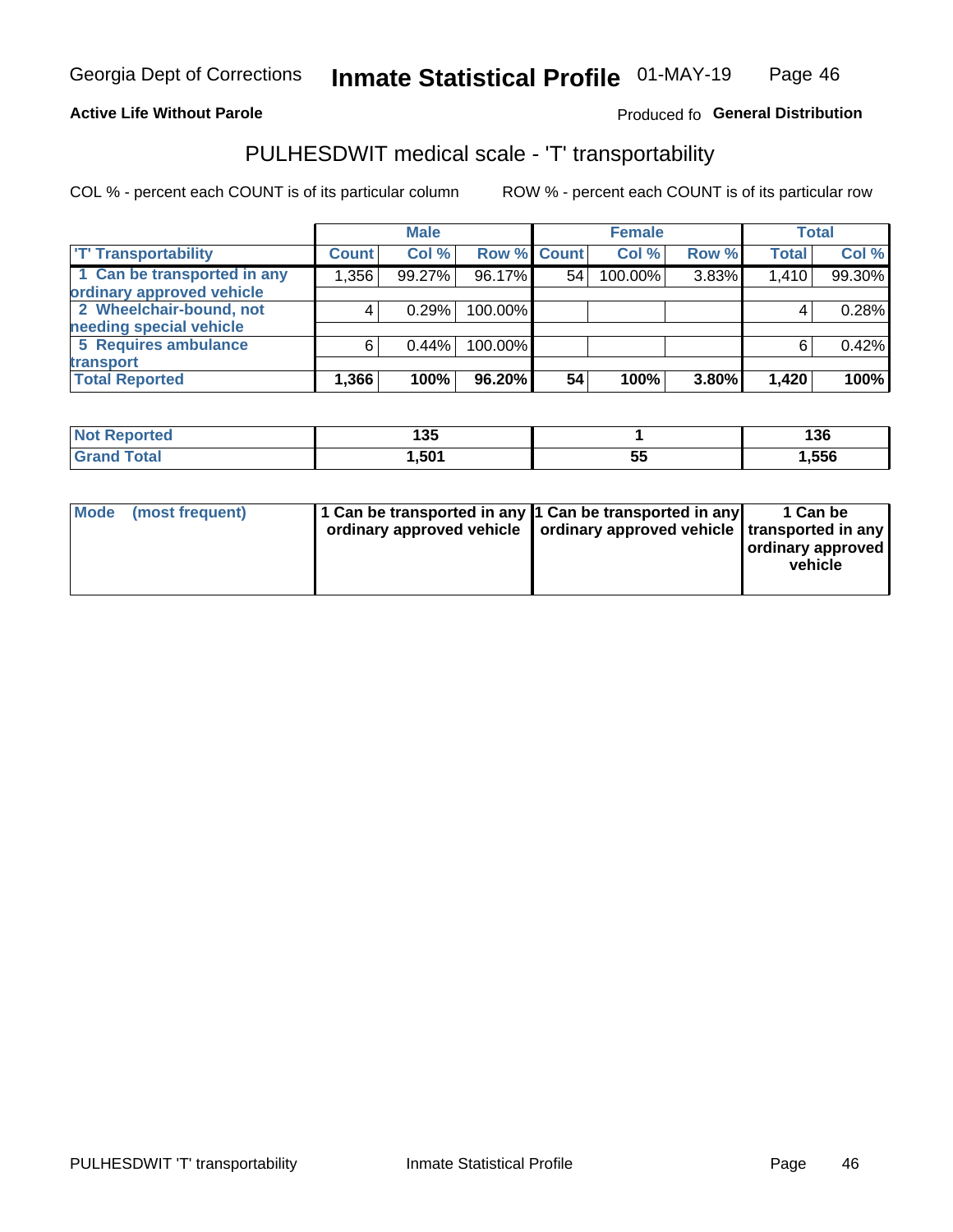## Inmate Statistical Profile 01-MAY-19 Page 47

#### **Active Life Without Parole**

#### **Produced for General Distribution**

### Number of prior Georgia incarcerations

COL % - percent each COUNT is of its particular column

|                                       |       | <b>Male</b> |           |              | <b>Female</b> |          |       | <b>Total</b> |
|---------------------------------------|-------|-------------|-----------|--------------|---------------|----------|-------|--------------|
| <b>Num of Prior GA Incarcerations</b> | Count | Col %       | Row %     | <b>Count</b> | Col %         | Row %    | Total | Col %        |
| $\bf{0}$                              | 763   | 50.83%      | 94.55%    | 44           | 80.00%        | 5.45%    | 807   | 51.86%       |
|                                       | 294   | 19.59%      | $98.00\%$ | 6            | 10.91%        | $2.00\%$ | 300   | 19.28%       |
|                                       | 190   | 12.66%      | 98.96%    | 2            | 3.64%         | 1.04%    | 192   | 12.34%       |
| 3                                     | 122   | 8.13%       | 98.39%    | 2            | 3.64%         | 1.61%    | 124   | 7.97%        |
| 4                                     | 61    | 4.06%       | 100.00%   |              |               |          | 61    | 3.92%        |
| 5                                     | 39    | 2.60%       | 100.00%   |              |               |          | 39    | 2.51%        |
| <b>More Than 5</b>                    | 32    | 2.13%       | 96.97%    |              | 1.82%         | 3.03%    | 33    | 2.12%        |
| <b>Total Reported</b>                 | 1,501 | 100%        | 96.47%    | 55           | 100.0%        | 3.53%    | 1,556 | 100%         |

| <b>ortea</b><br><b>NI</b>        |      |   |      |
|----------------------------------|------|---|------|
| <b>Total</b><br>$\mathbf{v}$ and | .501 | ູ | .556 |

| Mean (average)       | 1 1 2 | .42 | 1.10 |
|----------------------|-------|-----|------|
| Median (middle)      |       |     |      |
| Mode (most frequent) |       |     |      |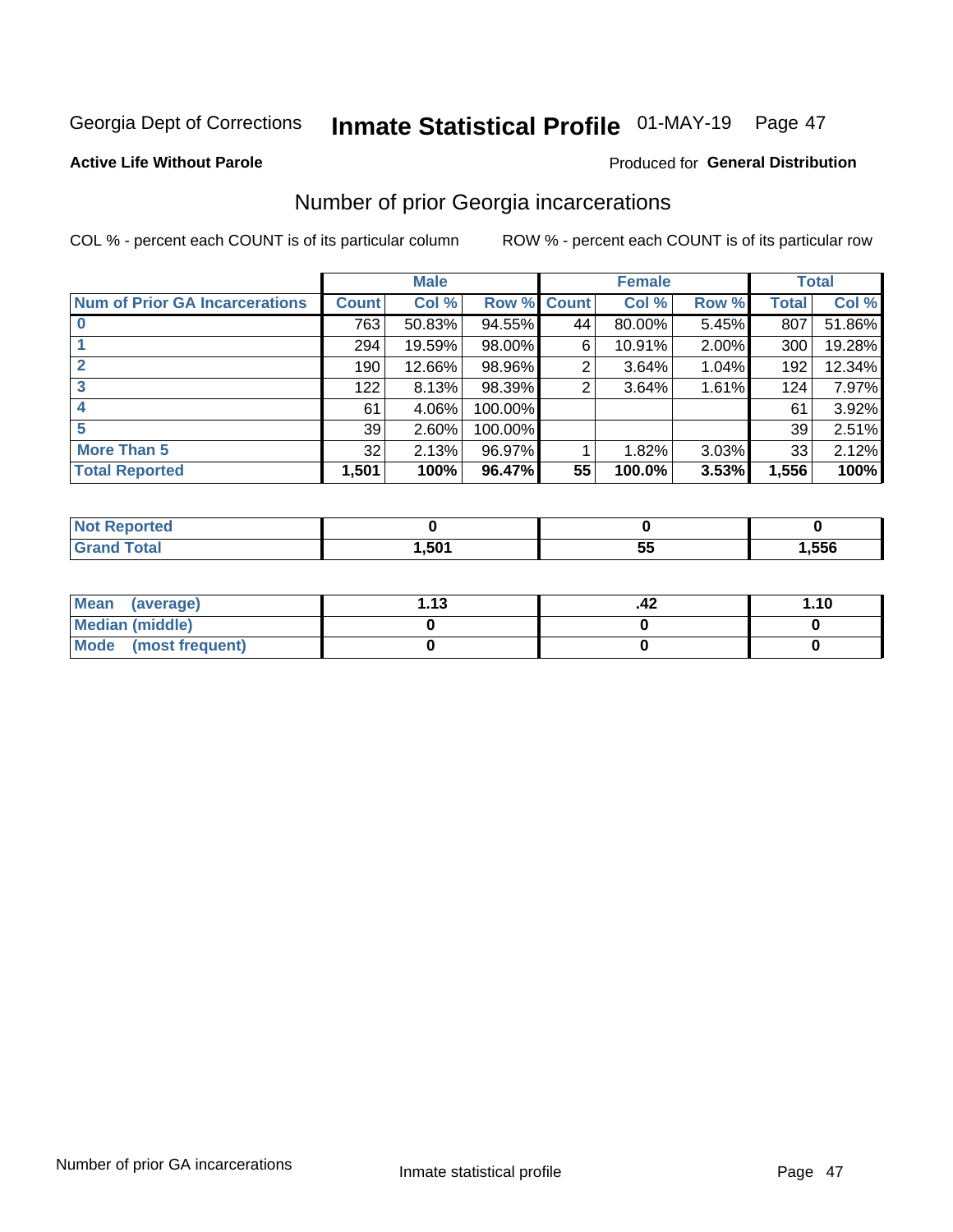## Inmate Statistical Profile 01-MAY-19 Page 48

**Active Life Without Parole** 

**Produced for General Distribution** 

### Prison sentence in years

COL % - percent each COUNT is of its particular column

ROW % - percent each COUNT is of its particular row

|                                 | <b>Male</b>  |        |             |    | <b>Female</b> | Total    |             |        |
|---------------------------------|--------------|--------|-------------|----|---------------|----------|-------------|--------|
| <b>Prison Sentence In Years</b> | <b>Count</b> | Col %  | Row % Count |    | Col %         | Row %    | $\tau$ otal | Col %  |
| <b>Life Without Parole</b>      | .500'        | 99.93% | 96.46%      | 55 | 100.00%       | $3.54\%$ | .555        | 99.94% |
| <b>Death</b>                    |              | 0.07%  | 100.00%     |    |               |          |             | 0.06%  |
| <b>Total Reported</b>           | 1,501        | 100%   | 96.47%      | 55 | 100%          | 3.53%    | 1,556       | 100%   |

| rted  |       |           |
|-------|-------|-----------|
| 'otal | 1,501 | <br>1,556 |

#### **Determinate (numeric) sentences only**

| 1112211 | <b>Mean</b> | Ane <sup>*</sup> |  |  |
|---------|-------------|------------------|--|--|

All sentences (including determinate), with life, life without parole, and death sentences figured at 45 years

| l Mea<br>'ЯМА<br>.<br> | ᠇<br>$\sim$ | $\sim$ |  |
|------------------------|-------------|--------|--|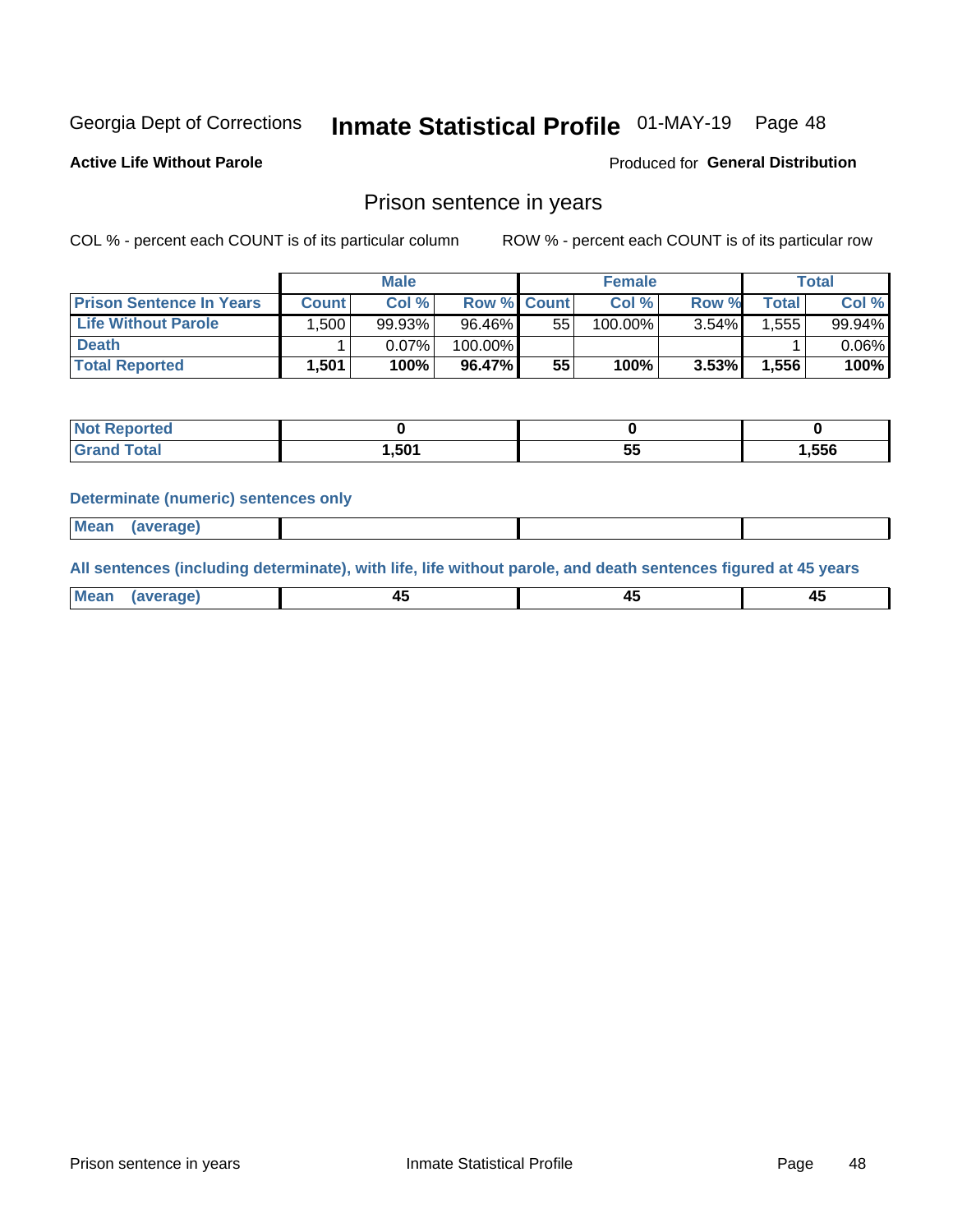#### Georgia Dept of Corrections Inmate Statistical Profile 01-MAY-19 Page 49

#### **Active Life Without Parole**

#### **Produced for General Distribution**

### Primary offense, broken out into felonies vs misdemeanors

COL % - percent each COUNT is of its particular column

|                                  | <b>Male</b>  |         |                    | <b>Female</b>   |         |          | Total        |         |
|----------------------------------|--------------|---------|--------------------|-----------------|---------|----------|--------------|---------|
| <b>Felonies and Misdemeanors</b> | <b>Count</b> | Col%    | <b>Row % Count</b> |                 | Col%    | Row %    | <b>Total</b> | Col %   |
| <b>Felonies</b>                  | .495         | 100.00% | $96.58\%$          | 53 <sub>1</sub> | 100.00% | $3.42\%$ | 1.548        | 100.00% |
| <b>Total Reported</b>            | .495         | $100\%$ | 96.58%             | 53              | $100\%$ | 3.42%    | 1,548        | 100%    |

| <b>Not Reported</b>   |      |      |      |
|-----------------------|------|------|------|
| Total<br><b>Grand</b> | ,501 | ,497 | ,556 |

| <b>Mode</b><br>frequent)<br>nies<br>≧ (most tr.<br>. | onies<br>. | lonies<br>ею<br>____ |
|------------------------------------------------------|------------|----------------------|
|------------------------------------------------------|------------|----------------------|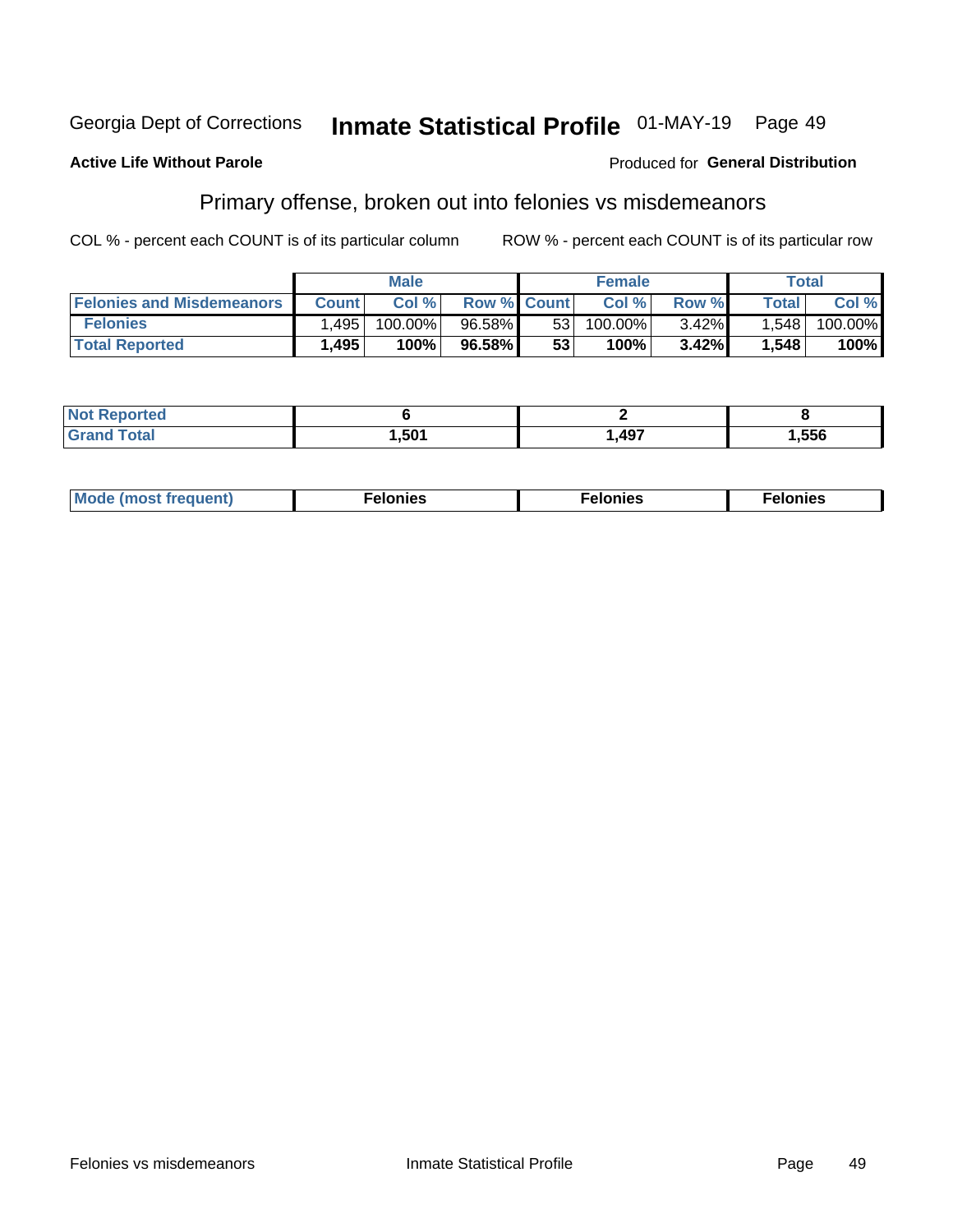## Inmate Statistical Profile 01-MAY-19 Page 50

#### **Active Life Without Parole**

#### Produced for General Distribution

### Primary offense, broken out into six broad crime categories

COL % - percent each COUNT is of its particular column

|                         | <b>Male</b>  |        |           |             | <b>Female</b> |       |                  | Total   |  |
|-------------------------|--------------|--------|-----------|-------------|---------------|-------|------------------|---------|--|
| <b>Crime Categories</b> | <b>Count</b> | Col %  |           | Row % Count | Col %         | Row % | <b>Total</b>     | Col %   |  |
| <b>Violent</b>          | .295         | 86.28% | 96.00%    | 54          | 98.18%        | 4.00% | 1,349            | 86.70%  |  |
| <b>Sex Crime</b>        | 198          | 13.19% | $99.50\%$ |             | 1.82%         | .50%  | 199 <sub>1</sub> | 12.79%  |  |
| <b>Drug</b><br>4        | ⇁            | .47%   | 100.00%   |             | .00%          |       |                  | .45%    |  |
| <b>Other</b><br>6       |              | .07%   | 100.00%   |             | .00%          |       |                  | $.06\%$ |  |
| <b>Total Reported</b>   | 1,501        | 100%   | 96.47%    | 55          | 100%          | 3.53% | 1,556            | 100%    |  |

| orted<br><b>NOT REPO</b> |      |          |      |
|--------------------------|------|----------|------|
| Total                    | .501 | --<br>Ju | ,556 |

| <b>Mode (most frequent)</b> | <br>'iolent | Violent | --<br><b>Violent</b> |
|-----------------------------|-------------|---------|----------------------|
|                             |             |         |                      |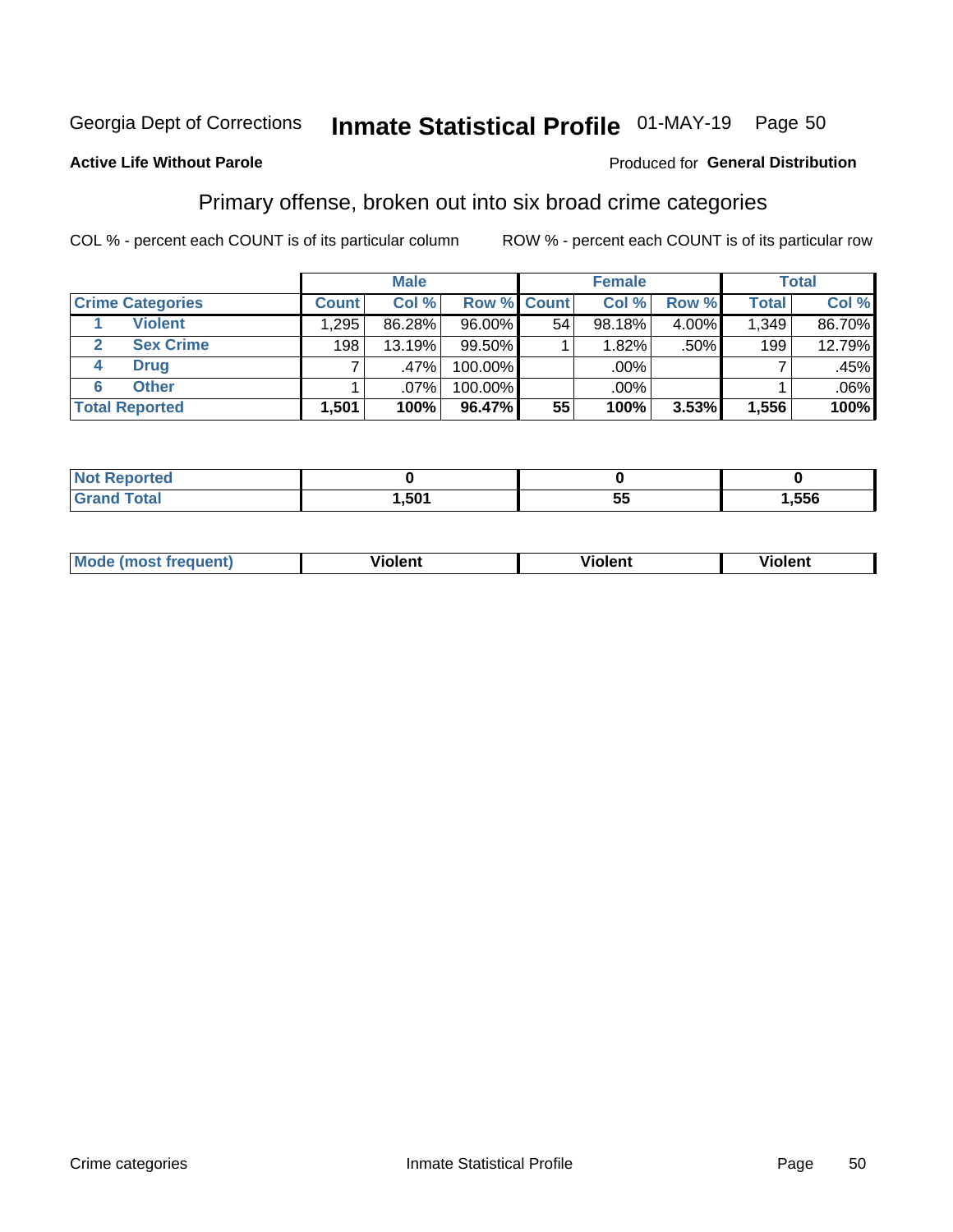## Inmate Statistical Profile 01-MAY-19 Page 51

#### **Active Life Without Parole**

#### **Produced for General Distribution**

## Primary offense, detailed offense code

COL % - percent each COUNT is of its particular column

|                                            |              | <b>Male</b> |         |                 | <b>Female</b> |         |                | <b>Total</b> |
|--------------------------------------------|--------------|-------------|---------|-----------------|---------------|---------|----------------|--------------|
| <b>Primary Offense</b>                     | <b>Count</b> | Col %       | Row %   | <b>Count</b>    | Col %         | Row %   | <b>Total</b>   | Col %        |
| <b>Agg Sex Battery Atmpt (2099)</b>        | 1.           | .07%        | 100.00% |                 |               |         | 1              | $.06\%$      |
| <b>Aggrav Assault (1302)</b>               |              |             |         | $\mathbf{1}$    | 1.82%         | 100.00% | 1              | .06%         |
| <b>Aggrav Battery (1305)</b>               | 1            | .07%        | 100.00% |                 |               |         | 1              | $.06\%$      |
| <b>Aggrav Child Molestation (2021)</b>     | 28           | 1.87%       | 100.00% |                 |               |         | 28             | 1.80%        |
| <b>Aggrav Sexual Battery (2009)</b>        | 6            | .40%        | 100.00% |                 |               |         | 6              | $.39\%$      |
| <b>Aggrav Sodomy (2003)</b>                | 10           | .67%        | 100.00% |                 |               |         | 10             | .64%         |
| <b>Armed Robbery (1902)</b>                | 156          | 10.39%      | 99.36%  | $\mathbf 1$     | 1.82%         | .64%    | 157            | 10.09%       |
| <b>Child Molestation (2019)</b>            | 5            | .33%        | 100.00% |                 |               |         | 5              | .32%         |
| <b>False Imprisonment (1308)</b>           |              | .07%        | 100.00% |                 |               |         | 1              | $.06\%$      |
| <b>Hijacking Motor Vehicle (1911)</b>      | 1            | .07%        | 100.00% |                 |               |         | 1              | .06%         |
| Kidnapping (1311)                          | 95           | 6.33%       | 100.00% |                 |               |         | 95             | 6.11%        |
| <b>Murder (1101)</b>                       | 1,039        | 69.22%      | 95.23%  | 52              | 94.55%        | 4.77%   | 1,091          | 70.12%       |
| <b>Poss Firearm Convct Felon</b>           | 1.           | .07%        | 100.00% |                 |               |         |                | $.06\%$      |
| (2914)                                     |              |             |         |                 |               |         |                |              |
| <b>Poss Of Firearm Dur Crime</b><br>(2910) | $\mathbf{1}$ | .07%        | 100.00% |                 |               |         | 1              | $.06\%$      |
| Poss W Int Dist Cocaine (4050)             | 1            | .07%        | 100.00% |                 |               |         | 1              | $.06\%$      |
| <b>Rape (2001)</b>                         | 148          | 9.86%       | 99.33%  | $\mathbf{1}$    | 1.82%         | .67%    | 149            | 9.58%        |
| S/D Cocaine (4021)                         | 1            | .07%        | 100.00% |                 |               |         | 1              | .06%         |
| S/D Cont Sub Public (4017)                 | 1            | .07%        | 100.00% |                 |               |         | 1              | .06%         |
| S/D Cont Sub School (4018)                 | 1            | .07%        | 100.00% |                 |               |         | 1              | $.06\%$      |
| <b>Traf Cocaine 401+ Gm (4103)</b>         | 2            | .13%        | 100.00% |                 |               |         | $\overline{2}$ | .13%         |
| <b>Traf Methamph 28-199 Gm</b>             | 1            | .07%        | 100.00% |                 |               |         | 1              | $.06\%$      |
| (4140)                                     |              |             |         |                 |               |         |                |              |
| <b>Traffick Sexual Servitude (1331)</b>    | 1            | .07%        | 100.00% |                 |               |         |                | .06%         |
| <b>Total Rported</b>                       | 1,501        | 100%        | 96.47%  | $\overline{55}$ | 100%          | 3.53%   | 1,556          | 100%         |

| <b>NOT</b><br>oortea |      |    |      |
|----------------------|------|----|------|
| υιαι<br>______       | ,501 | 55 | ,556 |

| Mode (most frequent) | 1101 Murder | 1101 Murder | 1101 Murder |
|----------------------|-------------|-------------|-------------|
|                      |             |             |             |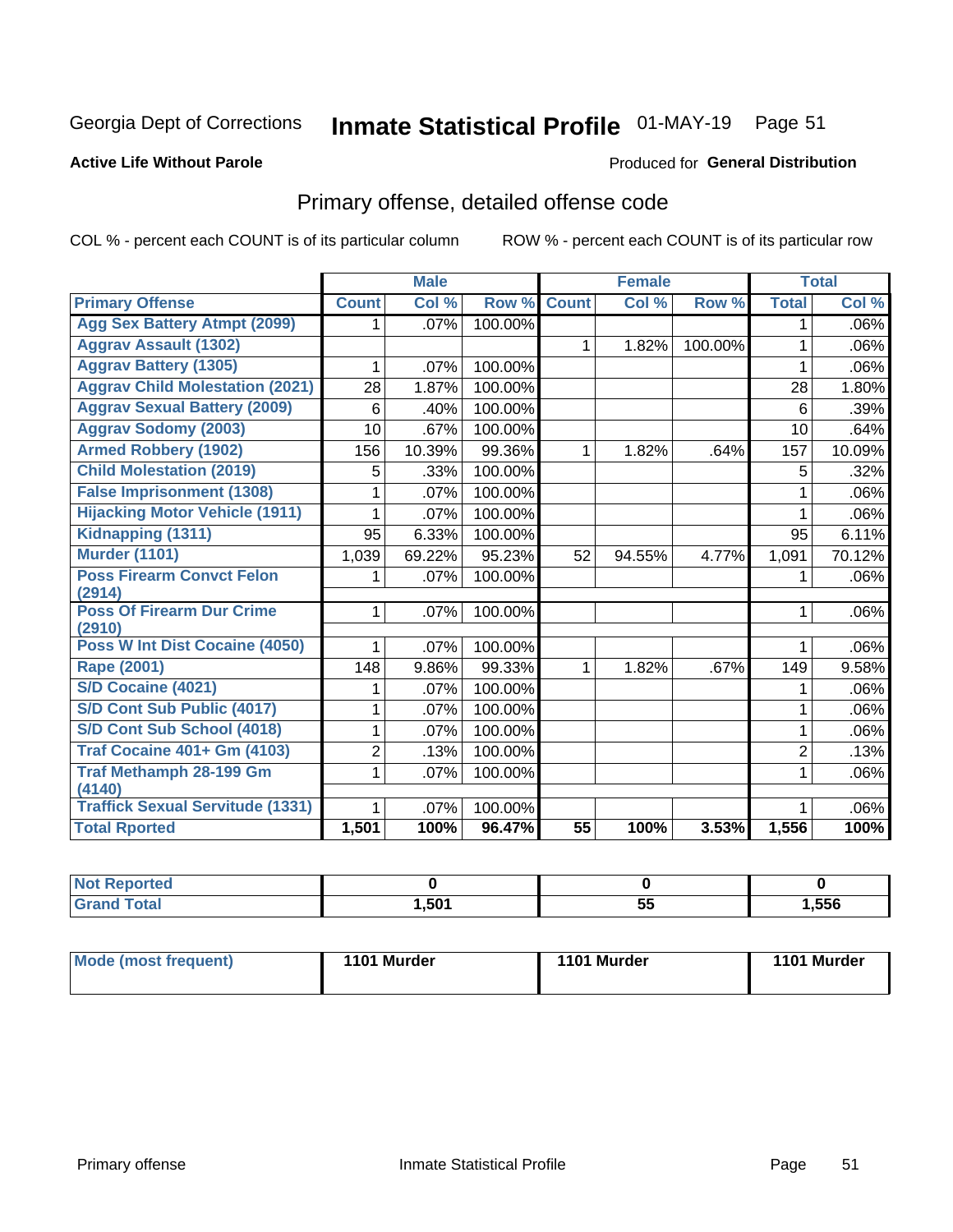## Inmate Statistical Profile 01-MAY-19 Page 52

#### **Active Life Without Parole**

#### Produced for General Distribution

## County of conviction of primary offense

COL % - percent each COUNT is of its particular column

|     |                             |                | <b>Male</b> |         |                | <b>Female</b> |        |                | <b>Total</b> |
|-----|-----------------------------|----------------|-------------|---------|----------------|---------------|--------|----------------|--------------|
|     | <b>County of Conviction</b> | <b>Count</b>   | Col %       | Row %   | <b>Count</b>   | Col %         | Row %  | <b>Total</b>   | Col %        |
| 000 | <b>Unknown</b>              | 6              | .40%        | 75.00%  | $\overline{2}$ | 3.64%         | 25.00% | 8              | .51%         |
| 001 | <b>Appling County</b>       | 4              | .27%        | 100.00% |                |               |        | 4              | .26%         |
| 002 | <b>Atkinson County</b>      | 4              | .27%        | 100.00% |                |               |        | 4              | .26%         |
| 003 | <b>Bacon County</b>         | 5              | .33%        | 100.00% |                |               |        | 5              | .32%         |
| 004 | <b>Baker County</b>         | $\mathbf{1}$   | .07%        | 100.00% |                |               |        | $\mathbf{1}$   | .06%         |
| 005 | <b>Baldwin County</b>       | 4              | .27%        | 100.00% |                |               |        | 4              | .26%         |
| 006 | <b>Banks County</b>         | 3              | .20%        | 100.00% |                |               |        | 3              | .19%         |
| 007 | <b>Barrow County</b>        | $\overline{7}$ | .47%        | 100.00% |                |               |        | $\overline{7}$ | .45%         |
| 008 | <b>Bartow County</b>        | 9              | .60%        | 90.00%  | 1              | 1.82%         | 10.00% | 10             | .64%         |
| 009 | <b>Ben Hill County</b>      | $\overline{7}$ | .47%        | 100.00% |                |               |        | $\overline{7}$ | .45%         |
| 010 | <b>Berrien County</b>       | $\overline{c}$ | .13%        | 100.00% |                |               |        | $\overline{2}$ | .13%         |
| 011 | <b>Bibb County</b>          | 46             | 3.06%       | 95.83%  | $\overline{2}$ | 3.64%         | 4.17%  | 48             | 3.08%        |
| 012 | <b>Bleckley County</b>      | $\mathbf{1}$   | .07%        | 100.00% |                |               |        | $\mathbf{1}$   | .06%         |
| 013 | <b>Brantley County</b>      | $\overline{2}$ | .13%        | 100.00% |                |               |        | $\overline{2}$ | .13%         |
| 014 | <b>Brooks County</b>        | $\overline{c}$ | .13%        | 100.00% |                |               |        | $\overline{2}$ | .13%         |
| 015 | <b>Bryan County</b>         | $\mathbf{1}$   | .07%        | 100.00% |                |               |        | $\mathbf{1}$   | .06%         |
| 016 | <b>Bulloch County</b>       | 7              | .47%        | 87.50%  | 1              | 1.82%         | 12.50% | 8              | .51%         |
| 017 | <b>Burke County</b>         | 13             | .87%        | 100.00% |                |               |        | 13             | .84%         |
| 018 | <b>Butts County</b>         | 5              | .33%        | 100.00% |                |               |        | 5              | .32%         |
| 019 | <b>Calhoun County</b>       | $\overline{c}$ | .13%        | 100.00% |                |               |        | $\overline{c}$ | .13%         |
| 020 | <b>Camden County</b>        | 6              | .40%        | 100.00% |                |               |        | 6              | .39%         |
| 021 | <b>Candler County</b>       | 3              | .20%        | 100.00% |                |               |        | 3              | .19%         |
| 022 | <b>Carroll County</b>       | 5              | .33%        | 100.00% |                |               |        | 5              | .32%         |
| 023 | <b>Catoosa County</b>       | 4              | .27%        | 80.00%  | 1              | 1.82%         | 20.00% | 5              | .32%         |
| 025 | <b>Chatham County</b>       | 60             | 4.00%       | 96.77%  | $\overline{2}$ | 3.64%         | 3.23%  | 62             | 3.98%        |
| 027 | <b>Chattooga County</b>     | 1              | .07%        | 100.00% |                |               |        | 1              | .06%         |
| 028 | <b>Cherokee County</b>      | 8              | .53%        | 100.00% |                |               |        | 8              | .51%         |
| 029 | <b>Clarke County</b>        | 23             | 1.53%       | 95.83%  | 1              | 1.82%         | 4.17%  | 24             | 1.54%        |
| 030 | <b>Clay County</b>          | $\mathbf{1}$   | .07%        | 100.00% |                |               |        | $\mathbf{1}$   | .06%         |
| 031 | <b>Clayton County</b>       | 70             | 4.66%       | 93.33%  | 5              | 9.09%         | 6.67%  | 75             | 4.82%        |
| 032 | <b>Clinch County</b>        | 1              | .07%        | 100.00% |                |               |        | 1              | .06%         |
| 033 | <b>Cobb County</b>          | 72             | 4.80%       | 97.30%  | 2              | 3.64%         | 2.70%  | 74             | 4.76%        |
| 034 | <b>Coffee County</b>        | 9              | .60%        | 90.00%  | 1              | 1.82%         | 10.00% | 10             | .64%         |
| 035 | <b>Colquitt County</b>      | $\overline{2}$ | .13%        | 100.00% |                |               |        | $\overline{2}$ | .13%         |
| 036 | <b>Columbia County</b>      | 9              | .60%        | 81.82%  | $\overline{2}$ | 3.64%         | 18.18% | 11             | .71%         |
| 037 | <b>Cook County</b>          | 5              | .33%        | 100.00% |                |               |        | 5              | .32%         |
| 038 | <b>Coweta County</b>        | 9              | .60%        | 100.00% |                |               |        | 9              | .58%         |
| 040 | <b>Crisp County</b>         | $\overline{7}$ | .47%        | 100.00% |                |               |        | $\overline{7}$ | .45%         |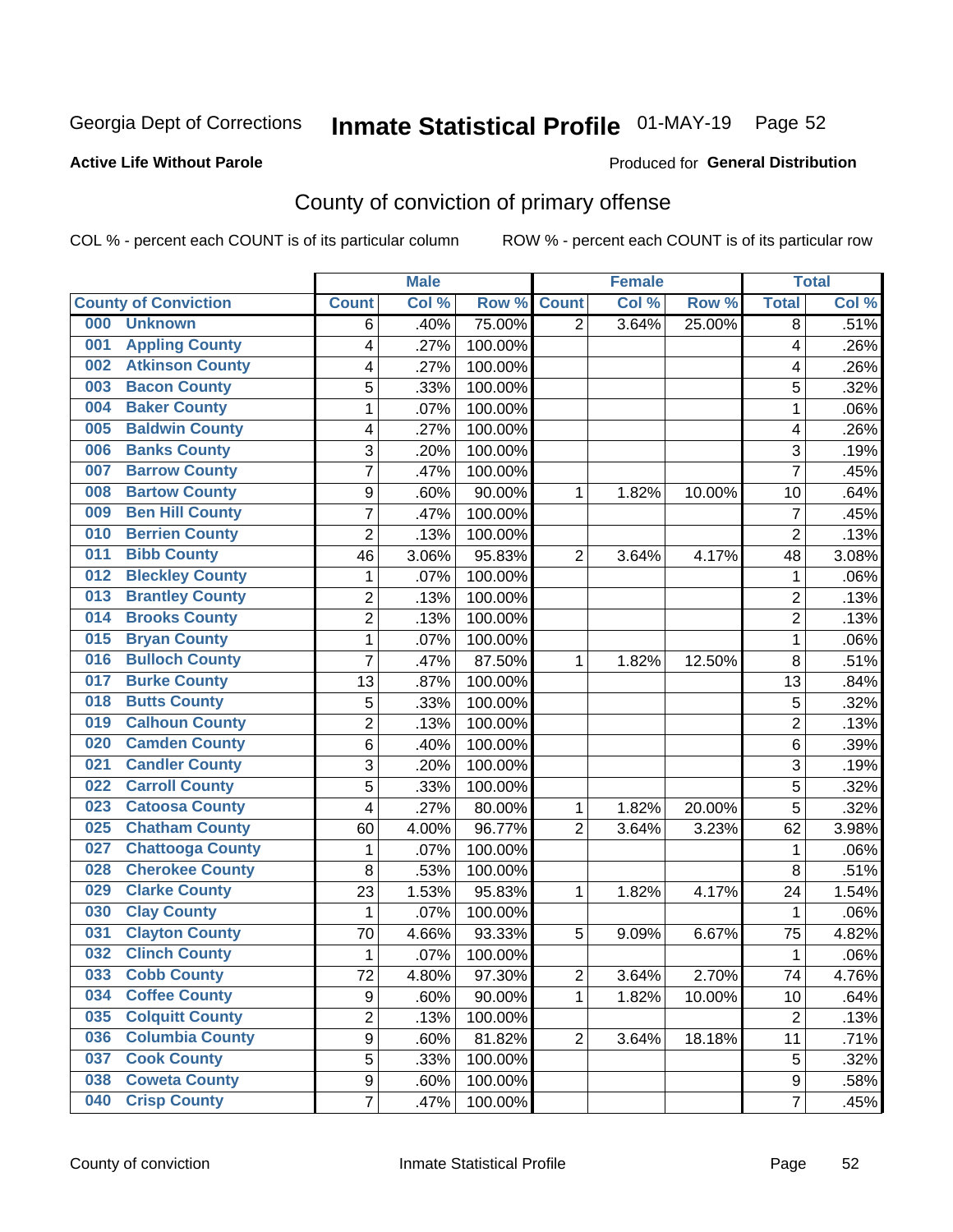## Inmate Statistical Profile 01-MAY-19 Page 53

#### **Active Life Without Parole**

#### Produced for General Distribution

## County of conviction of primary offense

COL % - percent each COUNT is of its particular column

|     |                             |                         | <b>Male</b> |         |                | <b>Female</b> |        |                | <b>Total</b> |
|-----|-----------------------------|-------------------------|-------------|---------|----------------|---------------|--------|----------------|--------------|
|     | <b>County of Conviction</b> | <b>Count</b>            | Col %       | Row %   | <b>Count</b>   | Col %         | Row %  | <b>Total</b>   | Col %        |
| 041 | <b>Dade County</b>          | 1                       | .07%        | 100.00% |                |               |        | 1              | .06%         |
| 042 | <b>Dawson County</b>        | $\overline{2}$          | .13%        | 100.00% |                |               |        | $\overline{2}$ | .13%         |
| 043 | <b>Decatur County</b>       | 6                       | .40%        | 100.00% |                |               |        | 6              | .39%         |
| 044 | <b>Dekalb County</b>        | 138                     | 9.19%       | 97.18%  | 4              | 7.27%         | 2.82%  | 142            | 9.13%        |
| 046 | <b>Dooly County</b>         | $\overline{2}$          | .13%        | 100.00% |                |               |        | $\overline{2}$ | .13%         |
| 047 | <b>Dougherty County</b>     | 28                      | 1.87%       | 96.55%  | 1              | 1.82%         | 3.45%  | 29             | 1.86%        |
| 048 | <b>Douglas County</b>       | 35                      | 2.33%       | 94.59%  | $\overline{2}$ | 3.64%         | 5.41%  | 37             | 2.38%        |
| 049 | <b>Early County</b>         | $\mathbf 2$             | .13%        | 100.00% |                |               |        | $\overline{2}$ | .13%         |
| 051 | <b>Effingham County</b>     | 6                       | .40%        | 100.00% |                |               |        | 6              | .39%         |
| 052 | <b>Elbert County</b>        | 3                       | .20%        | 100.00% |                |               |        | 3              | .19%         |
| 053 | <b>Emanuel County</b>       | 11                      | .73%        | 100.00% |                |               |        | 11             | .71%         |
| 056 | <b>Fayette County</b>       | 8                       | .53%        | 100.00% |                |               |        | 8              | .51%         |
| 057 | <b>Floyd County</b>         | 33                      | 2.20%       | 97.06%  | $\mathbf{1}$   | 1.82%         | 2.94%  | 34             | 2.19%        |
| 058 | <b>Forsyth County</b>       | 4                       | .27%        | 80.00%  | 1              | 1.82%         | 20.00% | 5              | .32%         |
| 059 | <b>Franklin County</b>      | 6                       | .40%        | 85.71%  | 1              | 1.82%         | 14.29% | $\overline{7}$ | .45%         |
| 060 | <b>Fulton County</b>        | 198                     | 13.19%      | 98.51%  | 3              | 5.45%         | 1.49%  | 201            | 12.92%       |
| 061 | <b>Gilmer County</b>        | $\overline{2}$          | .13%        | 100.00% |                |               |        | $\overline{2}$ | .13%         |
| 063 | <b>Glynn County</b>         | 20                      | 1.33%       | 100.00% |                |               |        | 20             | 1.29%        |
| 064 | <b>Gordon County</b>        | 8                       | .53%        | 100.00% |                |               |        | 8              | .51%         |
| 065 | <b>Grady County</b>         | 3                       | .20%        | 100.00% |                |               |        | $\overline{3}$ | .19%         |
| 066 | <b>Greene County</b>        | $\overline{2}$          | .13%        | 100.00% |                |               |        | $\overline{2}$ | .13%         |
| 067 | <b>Gwinnett County</b>      | 67                      | 4.46%       | 94.37%  | 4              | 7.27%         | 5.63%  | 71             | 4.56%        |
| 068 | <b>Habersham County</b>     | $\overline{\mathbf{4}}$ | .27%        | 100.00% |                |               |        | 4              | .26%         |
| 069 | <b>Hall County</b>          | 22                      | 1.47%       | 84.62%  | 4              | 7.27%         | 15.38% | 26             | 1.67%        |
| 070 | <b>Hancock County</b>       | $\mathbf{1}$            | .07%        | 100.00% |                |               |        | $\mathbf{1}$   | .06%         |
| 071 | <b>Haralson County</b>      | 5                       | .33%        | 100.00% |                |               |        | 5              | .32%         |
| 072 | <b>Harris County</b>        | $\overline{2}$          | .13%        | 100.00% |                |               |        | $\overline{2}$ | .13%         |
| 073 | <b>Hart County</b>          | 3                       | .20%        | 100.00% |                |               |        | $\overline{3}$ | .19%         |
| 075 | <b>Henry County</b>         | 19                      | 1.27%       | 95.00%  | $\mathbf{1}$   | 1.82%         | 5.00%  | 20             | 1.29%        |
| 076 | <b>Houston County</b>       | 26                      | 1.73%       | 100.00% |                |               |        | 26             | 1.67%        |
| 077 | <b>Irwin County</b>         | $\overline{2}$          | .13%        | 100.00% |                |               |        | $\overline{2}$ | .13%         |
| 078 | <b>Jackson County</b>       | 11                      | .73%        | 100.00% |                |               |        | 11             | .71%         |
| 079 | <b>Jasper County</b>        | $\mathbf{1}$            | .07%        | 100.00% |                |               |        | $\mathbf{1}$   | .06%         |
| 080 | <b>Jeff Davis County</b>    | 1                       | .07%        | 100.00% |                |               |        | $\mathbf{1}$   | .06%         |
| 081 | <b>Jefferson County</b>     | 6                       | .40%        | 100.00% |                |               |        | 6              | .39%         |
| 082 | <b>Jenkins County</b>       | $\overline{c}$          | .13%        | 100.00% |                |               |        | $\overline{2}$ | .13%         |
| 083 | <b>Johnson County</b>       | $\mathbf 1$             | .07%        | 100.00% |                |               |        | $\mathbf 1$    | .06%         |
| 084 | <b>Jones County</b>         | $\mathbf 1$             | .07%        | 50.00%  | 1              | 1.82%         | 50.00% | $\overline{2}$ | .13%         |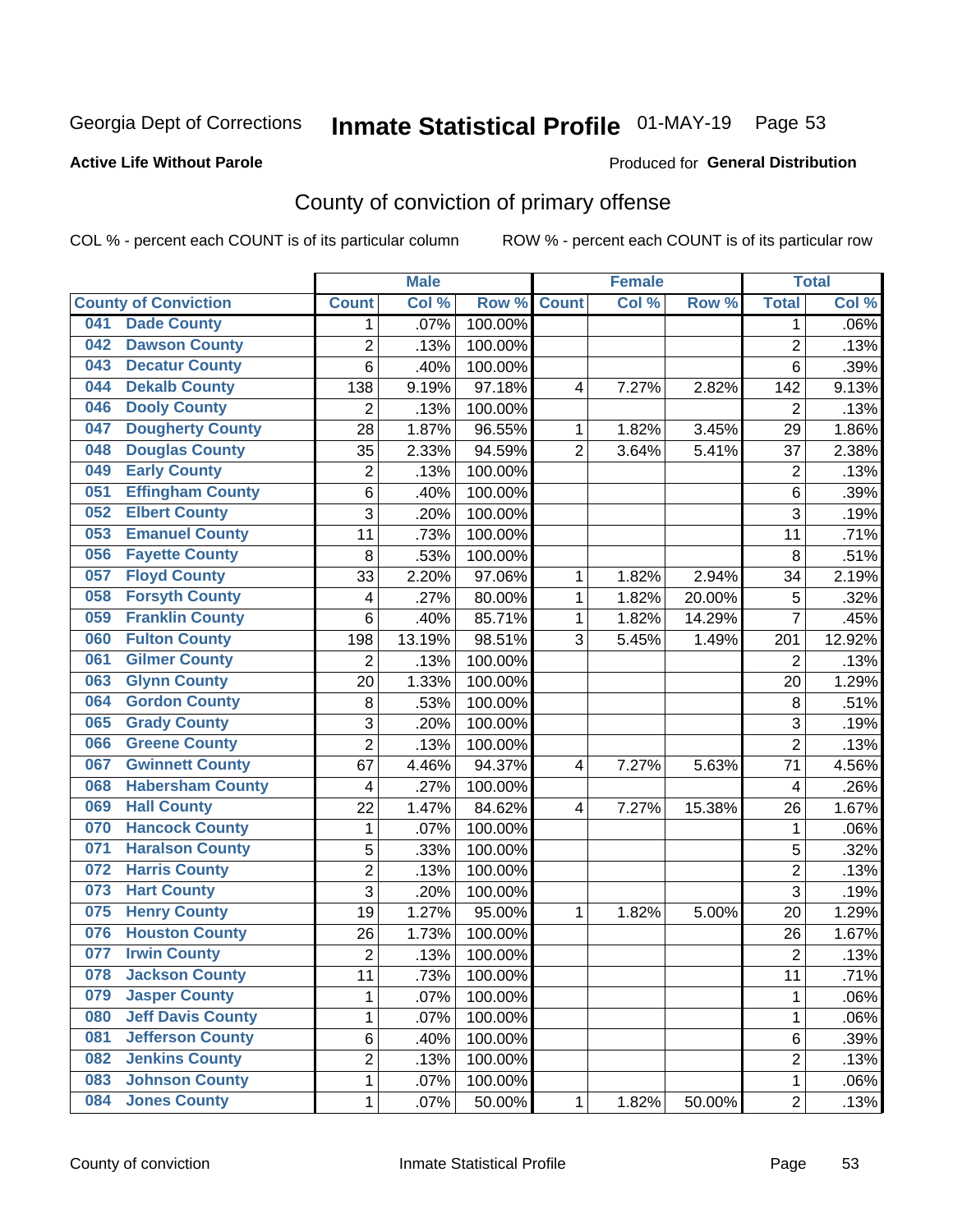## Inmate Statistical Profile 01-MAY-19 Page 54

#### **Active Life Without Parole**

#### **Produced for General Distribution**

## County of conviction of primary offense

COL % - percent each COUNT is of its particular column

|                                        |                | <b>Male</b> |         |                | <b>Female</b> |        |                | <b>Total</b> |
|----------------------------------------|----------------|-------------|---------|----------------|---------------|--------|----------------|--------------|
| <b>County of Conviction</b>            | <b>Count</b>   | Col %       | Row %   | <b>Count</b>   | Col %         | Row %  | <b>Total</b>   | Col %        |
| <b>Lamar County</b><br>085             | 1              | .07%        | 100.00% |                |               |        | 1              | $.06\%$      |
| <b>Lanier County</b><br>086            | $\overline{2}$ | .13%        | 100.00% |                |               |        | $\overline{2}$ | .13%         |
| <b>Laurens County</b><br>087           | 4              | .27%        | 100.00% |                |               |        | 4              | .26%         |
| <b>Lee County</b><br>088               | 4              | .27%        | 100.00% |                |               |        | 4              | .26%         |
| <b>Liberty County</b><br>089           | 7              | .47%        | 100.00% |                |               |        | 7              | .45%         |
| <b>Long County</b><br>091              | 5              | .33%        | 100.00% |                |               |        | 5              | .32%         |
| <b>Lowndes County</b><br>092           | 8              | .53%        | 100.00% |                |               |        | 8              | .51%         |
| <b>Lumpkin County</b><br>093           | 1              | .07%        | 100.00% |                |               |        | 1              | .06%         |
| <b>Madison County</b><br>095           | 2              | .13%        | 100.00% |                |               |        | $\overline{2}$ | .13%         |
| <b>Marion County</b><br>096            | 1              | .07%        | 100.00% |                |               |        | $\mathbf{1}$   | .06%         |
| <b>Mcduffie County</b><br>097          | 3              | .20%        | 100.00% |                |               |        | 3              | .19%         |
| <b>Meriwether County</b><br>099        | $\overline{2}$ | .13%        | 100.00% |                |               |        | $\overline{2}$ | .13%         |
| <b>Miller County</b><br>100            | 1              | .07%        | 100.00% |                |               |        | $\mathbf{1}$   | .06%         |
| <b>Mitchell County</b><br>101          | 1              | .07%        | 100.00% |                |               |        | $\mathbf{1}$   | .06%         |
| <b>Monroe County</b><br>102            | 7              | .47%        | 100.00% |                |               |        | $\overline{7}$ | .45%         |
| <b>Morgan County</b><br>104            | 1              | .07%        | 100.00% |                |               |        | $\mathbf{1}$   | .06%         |
| <b>Murray County</b><br>105            | 3              | .20%        | 100.00% |                |               |        | 3              | .19%         |
| <b>Muscogee County</b><br>106          | 43             | 2.86%       | 97.73%  | 1              | 1.82%         | 2.27%  | 44             | 2.83%        |
| <b>Newton County</b><br>107            | 12             | .80%        | 85.71%  | $\overline{2}$ | 3.64%         | 14.29% | 14             | .90%         |
| <b>Oconee County</b><br>108            | 1              | .07%        | 100.00% |                |               |        | 1              | .06%         |
| <b>Oglethorpe County</b><br>109        | 1              | .07%        | 100.00% |                |               |        | 1              | .06%         |
| <b>Paulding County</b><br>110          | 3              | .20%        | 100.00% |                |               |        | 3              | .19%         |
| <b>Peach County</b><br>111             | 4              | .27%        | 100.00% |                |               |        | 4              | .26%         |
| <b>Pickens County</b><br>112           | $\overline{2}$ | .13%        | 100.00% |                |               |        | $\overline{2}$ | .13%         |
| <b>Pierce County</b><br>113            | 2              | .13%        | 100.00% |                |               |        | $\overline{2}$ | .13%         |
| <b>Pike County</b><br>$\overline{114}$ | 3              | .20%        | 60.00%  | $\overline{2}$ | 3.64%         | 40.00% | 5              | .32%         |
| <b>Polk County</b><br>115              | 5              | .33%        | 100.00% |                |               |        | 5              | .32%         |
| <b>Pulaski County</b><br>116           | 1              | .07%        | 100.00% |                |               |        | 1              | .06%         |
| <b>Putnam County</b><br>117            | 7              | .47%        | 100.00% |                |               |        | 7              | .45%         |
| <b>Rabun County</b><br>119             | 1              | .07%        | 100.00% |                |               |        | $\mathbf{1}$   | .06%         |
| <b>Randolph County</b><br>120          | $\overline{2}$ | .13%        | 100.00% |                |               |        | $\overline{2}$ | .13%         |
| <b>Richmond County</b><br>121          | 72             | 4.80%       | 97.30%  | 2              | 3.64%         | 2.70%  | 74             | 4.76%        |
| <b>Rockdale County</b><br>122          | 11             | .73%        | 100.00% |                |               |        | 11             | .71%         |
| <b>Seminole County</b><br>$125$        | $\overline{2}$ | .13%        | 100.00% |                |               |        | $\overline{2}$ | .13%         |
| <b>Spalding County</b><br>126          | 14             | .93%        | 100.00% |                |               |        | 14             | .90%         |
| <b>Stephens County</b><br>127          | 3              | .20%        | 100.00% |                |               |        | 3              | .19%         |
| <b>Stewart County</b><br>128           | 1              | .07%        | 100.00% |                |               |        | 1              | .06%         |
| <b>Sumter County</b><br>129            | 3              | .20%        | 100.00% |                |               |        | 3              | .19%         |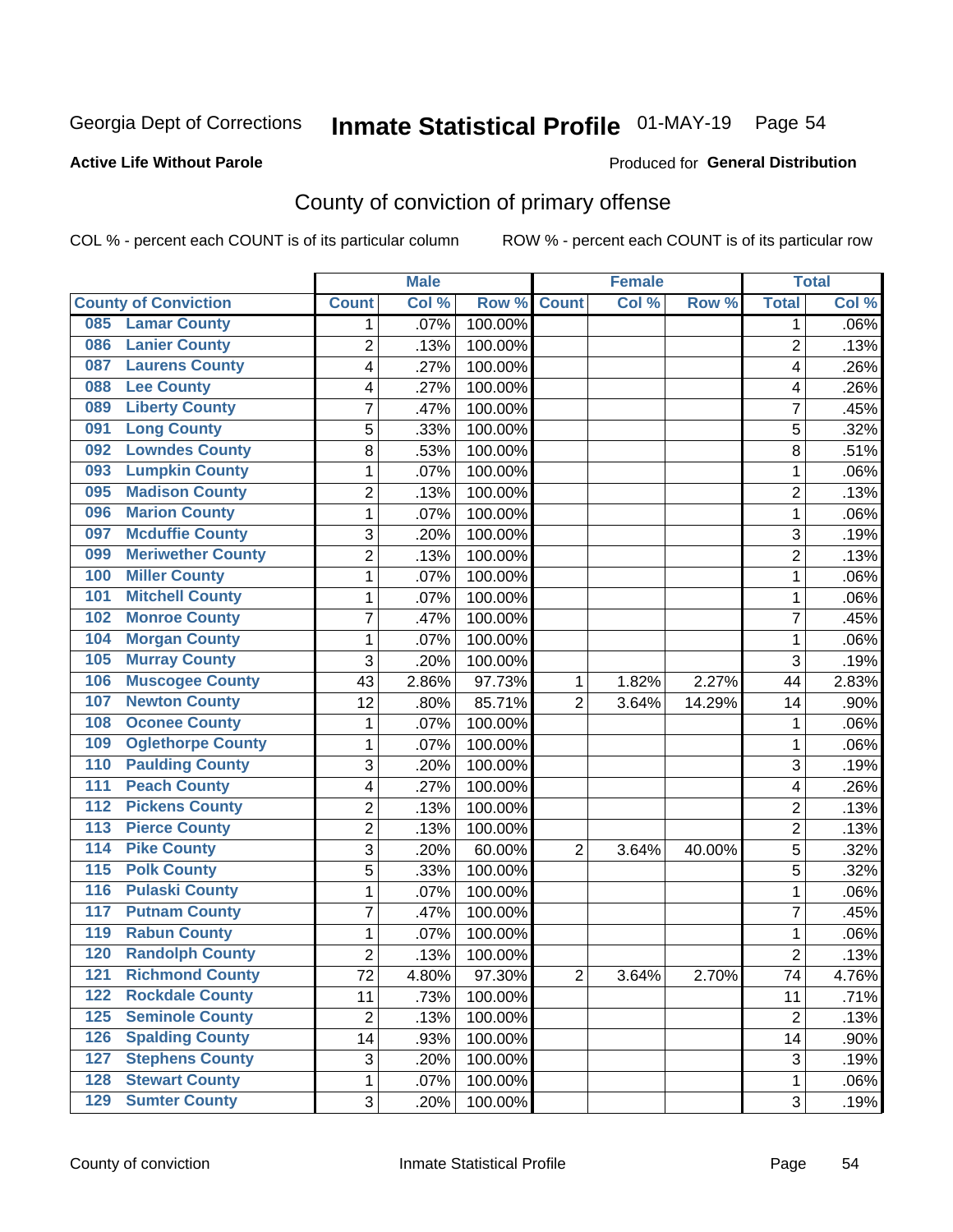## Inmate Statistical Profile 01-MAY-19 Page 55

#### **Active Life Without Parole**

#### **Produced for General Distribution**

## County of conviction of primary offense

COL % - percent each COUNT is of its particular column

|                                 |                | <b>Male</b> |         |                 | <b>Female</b> |        |                | <b>Total</b> |
|---------------------------------|----------------|-------------|---------|-----------------|---------------|--------|----------------|--------------|
| <b>County of Conviction</b>     | <b>Count</b>   | Col %       | Row %   | <b>Count</b>    | Col %         | Row %  | <b>Total</b>   | Col %        |
| <b>Taliaferro County</b><br>131 | 1              | .07%        | 100.00% |                 |               |        | 1              | .06%         |
| <b>Tattnall County</b><br>132   | 3              | .20%        | 75.00%  | 1               | 1.82%         | 25.00% | 4              | .26%         |
| <b>Taylor County</b><br>133     |                | .07%        | 100.00% |                 |               |        | 1              | .06%         |
| <b>Terrell County</b><br>135    | $\overline{2}$ | .13%        | 100.00% |                 |               |        | $\overline{2}$ | .13%         |
| <b>Thomas County</b><br>136     | 6              | .40%        | 100.00% |                 |               |        | 6              | .39%         |
| <b>Tift County</b><br>137       | 10             | .67%        | 100.00% |                 |               |        | 10             | .64%         |
| <b>Toombs County</b><br>138     | 10             | .67%        | 100.00% |                 |               |        | 10             | .64%         |
| <b>Towns County</b><br>139      |                | .07%        | 100.00% |                 |               |        | 1              | .06%         |
| <b>Treutlen County</b><br>140   | 5              | .33%        | 100.00% |                 |               |        | 5              | .32%         |
| <b>Troup County</b><br>141      | 11             | .73%        | 91.67%  | 1               | 1.82%         | 8.33%  | 12             | .77%         |
| <b>Turner County</b><br>142     | $\overline{2}$ | .13%        | 100.00% |                 |               |        | $\overline{2}$ | .13%         |
| <b>Twiggs County</b><br>143     | 1              | .07%        | 100.00% |                 |               |        | 1              | .06%         |
| <b>Upson County</b><br>145      | 5              | .33%        | 100.00% |                 |               |        | 5              | .32%         |
| <b>Walker County</b><br>146     | 11             | .73%        | 91.67%  | 1               | 1.82%         | 8.33%  | 12             | .77%         |
| <b>Walton County</b><br>147     | 19             | 1.27%       | 100.00% |                 |               |        | 19             | 1.22%        |
| <b>Ware County</b><br>148       | 14             | .93%        | 100.00% |                 |               |        | 14             | .90%         |
| <b>Warren County</b><br>149     | 3              | .20%        | 75.00%  | 1               | 1.82%         | 25.00% | 4              | .26%         |
| <b>Washington County</b><br>150 | 6              | .40%        | 100.00% |                 |               |        | 6              | .39%         |
| <b>Wayne County</b><br>151      | 12             | .80%        | 100.00% |                 |               |        | 12             | .77%         |
| <b>Whitfield County</b><br>155  | 11             | .73%        | 91.67%  | 1               | 1.82%         | 8.33%  | 12             | .77%         |
| <b>Wilkes County</b><br>157     | $\overline{2}$ | .13%        | 100.00% |                 |               |        | $\overline{2}$ | .13%         |
| <b>Worth County</b><br>159      | 1              | .07%        | 100.00% |                 |               |        | 1              | .06%         |
| <b>Total Rported</b>            | 1,501          | 100%        | 96.47%  | $\overline{55}$ | 100%          | 3.53%  | 1,556          | 100%         |

| Reported |       |         |      |
|----------|-------|---------|------|
| υιαι     | .,501 | --<br>◡ | ,556 |

| <b>Mode (most frequent)</b> | <b>Fulton County</b> | <b>Clayton County</b> | <b>Fulton County</b> |
|-----------------------------|----------------------|-----------------------|----------------------|
|-----------------------------|----------------------|-----------------------|----------------------|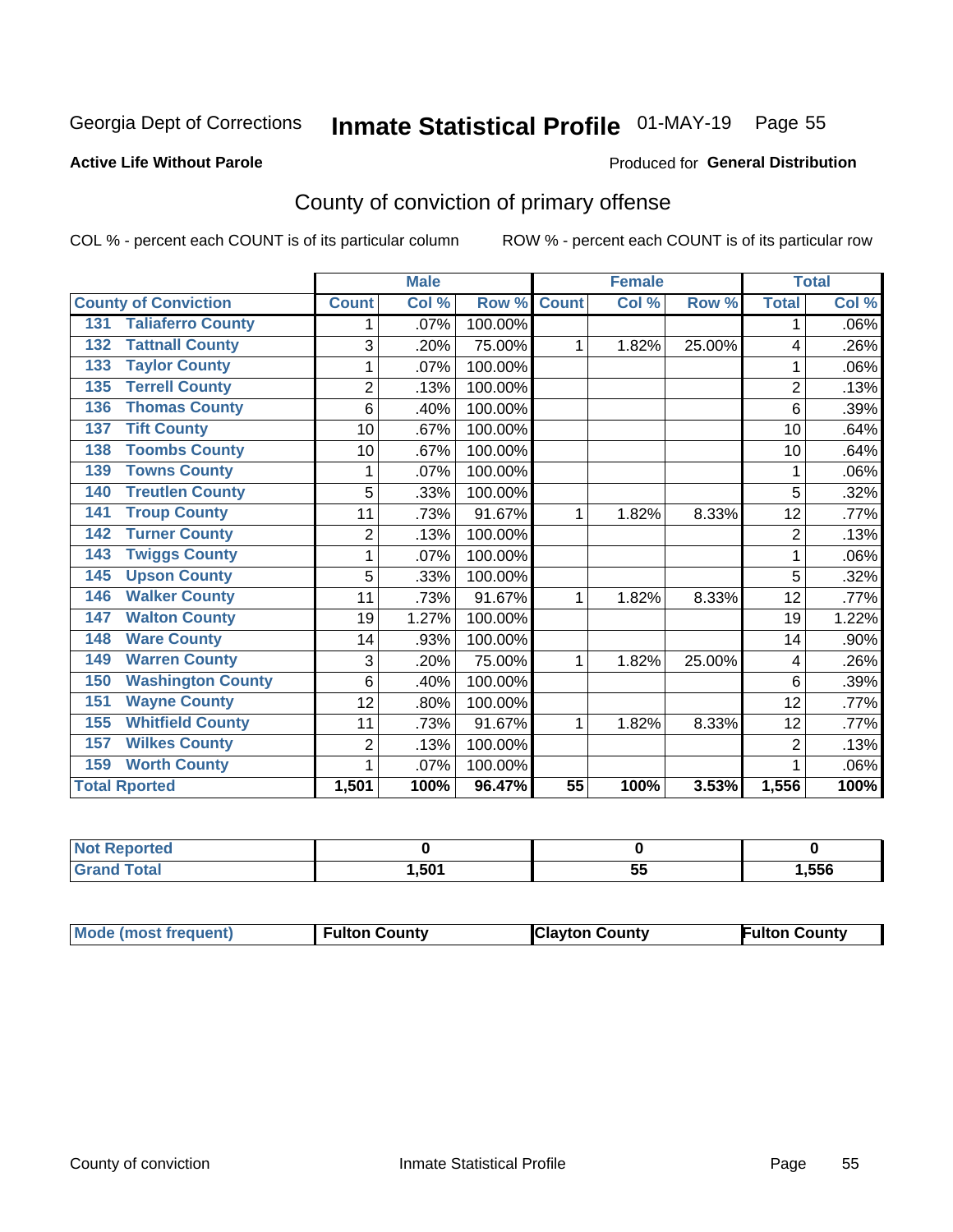### **Georgia Dept of Corrections Active Life Without Parole**

## Inmate Statistical Profile 01-MAY-19 Page 56

Produced for General Distribution

## Circuit of conviction of primary offense

COL % - percent each COUNT is of its particular column ROW % - percent each COUNT is of its particular row

|                         |                                 | <b>Male</b>    |        | <b>Female</b> |                          |       | <b>Total</b> |                 |        |
|-------------------------|---------------------------------|----------------|--------|---------------|--------------------------|-------|--------------|-----------------|--------|
|                         | <b>Circuit of Conviction</b>    | <b>Count</b>   | Col %  | Row %         | <b>Count</b>             | Col % | Row %        | <b>Total</b>    | Col %  |
| 1                       | <b>Alapaha Circuit</b>          | 14             | .94%   | 100.00%       |                          |       |              | 14              | .90%   |
| $\overline{2}$          | <b>Alcovy Circuit</b>           | 31             | 2.07%  | 93.94%        | $\overline{2}$           | 3.77% | 6.06%        | 33              | 2.13%  |
| $\overline{\mathbf{3}}$ | <b>Atlanta Circuit</b>          | 198            | 13.24% | 98.51%        | 3                        | 5.66% | 1.49%        | 201             | 12.98% |
| 4                       | <b>Atlantic Circuit</b>         | 16             | 1.07%  | 94.12%        | $\mathbf 1$              | 1.89% | 5.88%        | 17              | 1.10%  |
| 5                       | <b>Augusta Circuit</b>          | 94             | 6.29%  | 95.92%        | $\overline{\mathbf{4}}$  | 7.55% | 4.08%        | 98              | 6.33%  |
| $\overline{6}$          | <b>Blue Ridge Circuit</b>       | $\bf 8$        | .54%   | 100.00%       |                          |       |              | $\,8\,$         | .52%   |
| 7                       | <b>Brunswick Circuit</b>        | 43             | 2.88%  | 100.00%       |                          |       |              | 43              | 2.78%  |
| 8                       | <b>Chattahoochee Circuit</b>    | 47             | 3.14%  | 97.92%        | 1                        | 1.89% | 2.08%        | 48              | 3.10%  |
| $\overline{9}$          | <b>Cherokee Circuit</b>         | 17             | 1.14%  | 94.44%        | 1                        | 1.89% | 5.56%        | 18              | 1.16%  |
| 10                      | <b>Clayton Circuit</b>          | 70             | 4.68%  | 93.33%        | $\sqrt{5}$               | 9.43% | 6.67%        | 75              | 4.84%  |
| $\overline{11}$         | <b>Cobb Circuit</b>             | 72             | 4.82%  | 97.30%        | $\overline{c}$           | 3.77% | 2.70%        | 74              | 4.78%  |
| 12                      | <b>Conasauga Circuit</b>        | 14             | .94%   | 93.33%        | $\mathbf{1}$             | 1.89% | 6.67%        | 15              | .97%   |
| 13                      | <b>Cordele Circuit</b>          | 16             | 1.07%  | 100.00%       |                          |       |              | 16              | 1.03%  |
| $\overline{14}$         | <b>Coweta Circuit</b>           | 27             | 1.81%  | 96.43%        | $\mathbf{1}$             | 1.89% | 3.57%        | 28              | 1.81%  |
| $\overline{15}$         | <b>Dougherty Circuit</b>        | 28             | 1.87%  | 96.55%        | $\mathbf 1$              | 1.89% | 3.45%        | 29              | 1.87%  |
| 16                      | <b>Dublin Circuit</b>           | 11             | .74%   | 100.00%       |                          |       |              | 11              | .71%   |
| 17                      | <b>Eastern Circuit</b>          | 60             | 4.01%  | 96.77%        | $\overline{2}$           | 3.77% | 3.23%        | 62              | 4.01%  |
| 18                      | <b>Flint Circuit</b>            | 19             | 1.27%  | 95.00%        | $\mathbf{1}$             | 1.89% | 5.00%        | 20              | 1.29%  |
| 19                      | <b>Griffin Circuit</b>          | 30             | 2.01%  | 93.75%        | $\overline{2}$           | 3.77% | 6.25%        | 32              | 2.07%  |
| $\overline{20}$         | <b>Gwinnett Circuit</b>         | 67             | 4.48%  | 94.37%        | 4                        | 7.55% | 5.63%        | 71              | 4.59%  |
| $\overline{21}$         | <b>Houston Circuit</b>          | 26             | 1.74%  | 100.00%       |                          |       |              | 26              | 1.68%  |
| $\overline{22}$         | <b>Lookout Mountain Circuit</b> | 17             | 1.14%  | 89.47%        | $\overline{2}$           | 3.77% | 10.53%       | 19              | 1.23%  |
| 23                      | <b>Macon Circuit</b>            | 50             | 3.34%  | 96.15%        | $\overline{2}$           | 3.77% | 3.85%        | 52              | 3.36%  |
| $\overline{24}$         | <b>Middle Circuit</b>           | 36             | 2.41%  | 100.00%       |                          |       |              | 36              | 2.33%  |
| $\overline{25}$         | <b>Mountain Circuit</b>         | $\,8\,$        | .54%   | 100.00%       |                          |       |              | 8               | .52%   |
| 26                      | <b>Northeastern Circuit</b>     | 24             | 1.61%  | 85.71%        | $\overline{\mathcal{A}}$ | 7.55% | 14.29%       | 28              | 1.81%  |
| $\overline{27}$         | <b>Northern Circuit</b>         | 15             | 1.00%  | 93.75%        | $\mathbf{1}$             | 1.89% | 6.25%        | 16              | 1.03%  |
| 28                      | <b>Ocmulgee Circuit</b>         | 17             | 1.14%  | 94.44%        | 1                        | 1.89% | 5.56%        | 18              | 1.16%  |
| 29                      | <b>Oconee Circuit</b>           | $\overline{2}$ | .13%   | 100.00%       |                          |       |              | $\overline{2}$  | .13%   |
| 30                      | <b>Ogeechee Circuit</b>         | 15             | 1.00%  | 93.75%        | 1                        | 1.89% | 6.25%        | 16              | 1.03%  |
| $\overline{31}$         | <b>Pataula Circuit</b>          | 10             | .67%   | 100.00%       |                          |       |              | 10              | .65%   |
| 32                      | <b>Piedmont Circuit</b>         | 21             | 1.40%  | 100.00%       |                          |       |              | 21              | 1.36%  |
| 33                      | <b>Rome Circuit</b>             | 33             | 2.21%  | 97.06%        | $\mathbf{1}$             | 1.89% | 2.94%        | 34              | 2.20%  |
| 34                      | <b>South Georgia Circuit</b>    | 13             | .87%   | 100.00%       |                          |       |              | 13              | .84%   |
| 35                      | <b>Southern Circuit</b>         | 18             | 1.20%  | 100.00%       |                          |       |              | 18              | 1.16%  |
| 36                      | <b>Southwestern Circuit</b>     | 8              | .54%   | 100.00%       |                          |       |              | 8               | .52%   |
| 37                      | <b>Stone Mountain Circuit</b>   | 138            | 9.23%  | 97.18%        | 4                        | 7.55% | 2.82%        | 142             | 9.17%  |
| 38                      | <b>Tallapoosa Circuit</b>       | 10             | .67%   | 100.00%       |                          |       |              | 10              | .65%   |
| 39                      | <b>Tifton Circuit</b>           | 15             | 1.00%  | 100.00%       |                          |       |              | 15              | .97%   |
| 40                      | <b>Toombs Circuit</b>           | 9              | .60%   | 90.00%        | $\mathbf{1}$             | 1.89% | 10.00%       | 10 <sub>1</sub> | .65%   |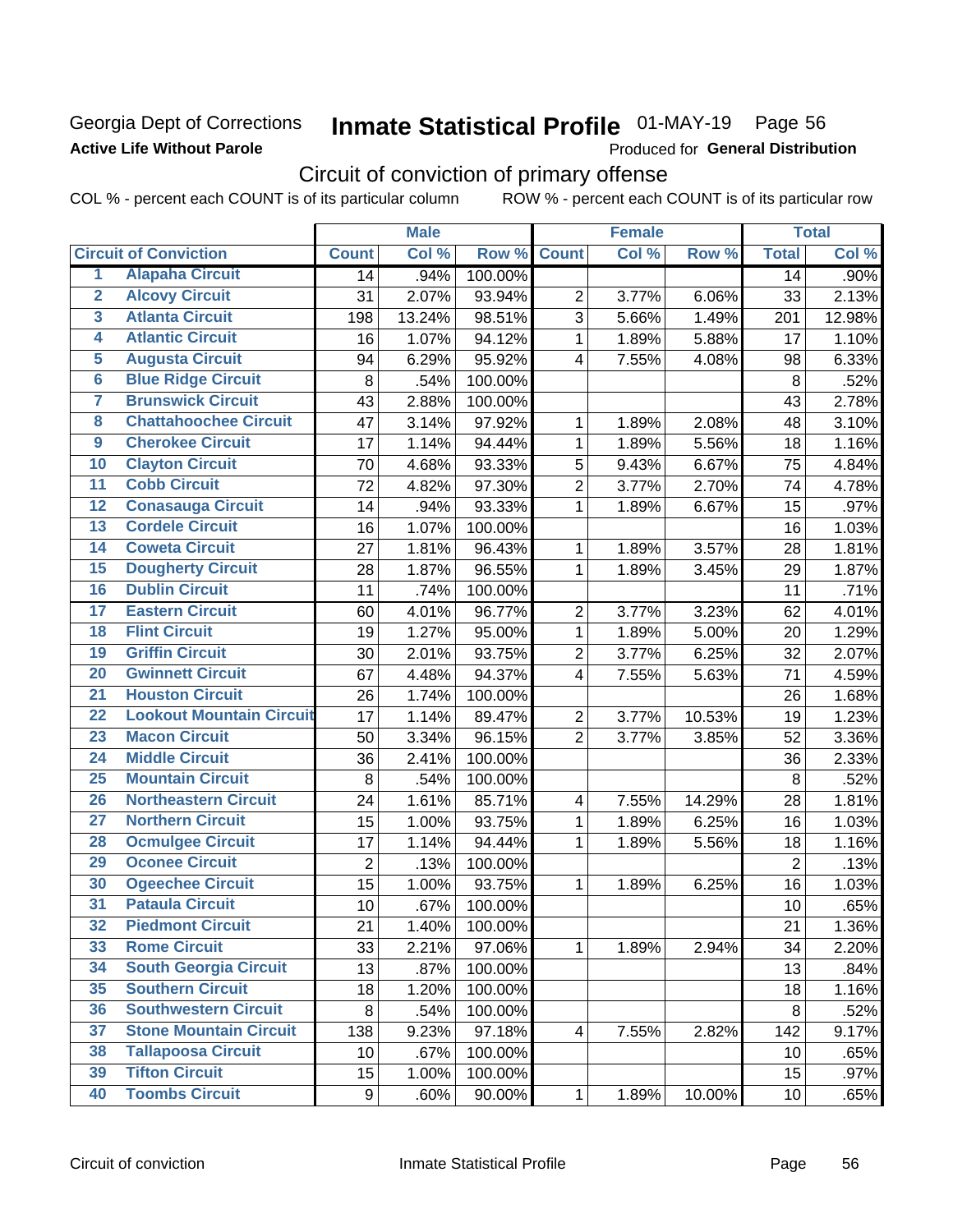### **Georgia Dept of Corrections Active Life Without Parole**

## Inmate Statistical Profile 01-MAY-19 Page 57

Produced for General Distribution

## Circuit of conviction of primary offense

COL % - percent each COUNT is of its particular column ROW % - percent each COUNT is of its particular row

|    |                                  |              | <b>Male</b>    |         |              | <b>Female</b> |        |                | <b>Total</b>   |
|----|----------------------------------|--------------|----------------|---------|--------------|---------------|--------|----------------|----------------|
|    | <b>Circuit of Conviction</b>     | <b>Count</b> | Col %          | Row %   | <b>Count</b> | Col %         | Row %  | <b>Total</b>   | Col %          |
| 41 | <b>Waycross Circuit</b>          | 32           | 2.14%          | 96.97%  |              | 1.89%         | 3.03%  | 33             | 2.13%          |
| 42 | <b>Western Circuit</b>           | 24           | 1.61%          | 96.00%  |              | 1.89%         | 4.00%  | 25             | 1.61%          |
| 43 | <b>Rockdale Circuit</b>          | 11           | .74%           | 100.00% |              |               |        | 11             | .71%           |
| 44 | <b>Douglas Circuit</b>           | 35           | 2.34%          | 94.59%  | 2            | 3.77%         | 5.41%  | 37             | 2.39%          |
| 45 | <b>Appalachian Circuit</b>       | 4            | .27%           | 100.00% |              |               |        | 4              | .26%           |
| 46 | <b>Enotah Circuit</b>            | 2            | .13%           | 100.00% |              |               |        | $\overline{2}$ | .13%           |
| 47 | <b>Bell-Forsyth J.C.</b>         | 4            | .27%           | 80.00%  |              | 1.89%         | 20.00% | 5              | .32%           |
| 48 | <b>Towaliga Judicial Circuit</b> | 13           | .87%           | 100.00% |              |               |        | 13             | .84%           |
| 49 | <b>Paulding Circuit</b>          | 3            | .20%           | 100.00% |              |               |        | 3              | .19%           |
|    | <b>Total Rported</b>             | 1,495        | 100%           | 96.58%  | 53           | 100%          | 3.42%  | 1,548          | 100%           |
|    | <b>Not Reported</b>              |              | 6              |         |              | $\mathbf{2}$  |        |                | 8              |
|    | <b>Grand Total</b>               |              | 1,501          |         |              | 55            |        |                | 1,556          |
|    | <b>Mode (most frequent)</b>      |              | <b>Atlanta</b> |         |              | Clayton       |        |                | <b>Atlanta</b> |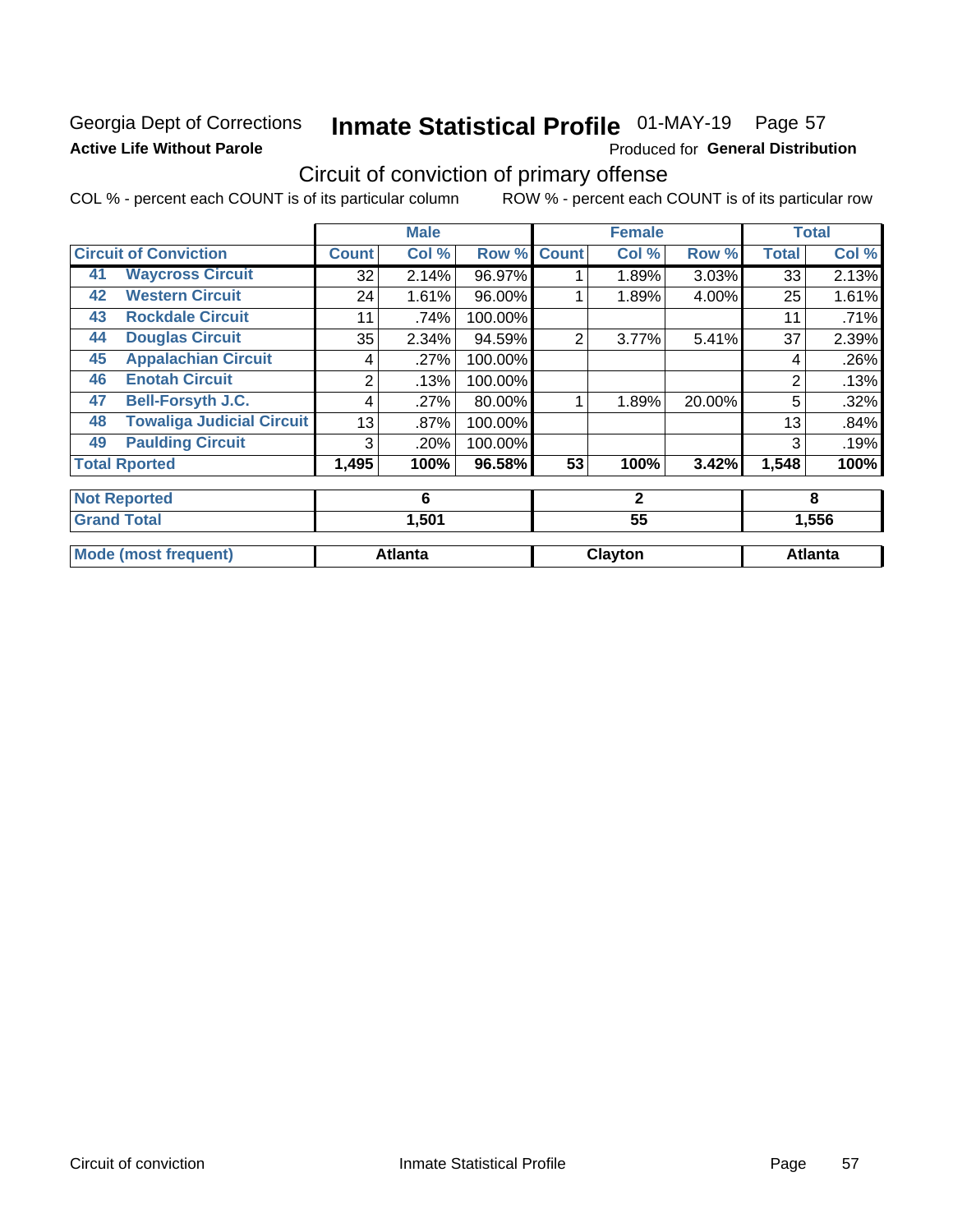#### **Active Life Without Parole**

#### **Produced for General Distribution**

### Years served (jail + prison) in this incarceration

COL % - percent each COUNT is of its particular column

|                        |                 | <b>Male</b> |                  |                 | <b>Female</b> |       |                 | <b>Total</b> |
|------------------------|-----------------|-------------|------------------|-----------------|---------------|-------|-----------------|--------------|
| <b>Years Served</b>    | <b>Count</b>    | Col %       | Row <sup>%</sup> | <b>Count</b>    | Col %         | Row % | <b>Total</b>    | Col%         |
| Less than one year     | $\overline{42}$ | 2.80%       | 97.67%           | 1               | 1.82%         | 2.33% | $\overline{43}$ | 2.76%        |
| 1 to 1.99 years        | 65              | 4.33%       | 97.01%           | $\overline{2}$  | 3.64%         | 2.99% | 67              | 4.31%        |
| 2 to 2.99 years        | 92              | 6.13%       | 95.83%           | 4               | 7.27%         | 4.17% | 96              | 6.17%        |
| 3 to 3.99 years        | 122             | 8.13%       | 95.31%           | 6               | 10.91%        | 4.69% | 128             | 8.23%        |
| 4 to 4.99 years        | 117             | 7.79%       | 95.12%           | 6               | 10.91%        | 4.88% | 123             | 7.90%        |
| 5 to 5.99 years        | 110             | 7.33%       | 94.83%           | 6               | 10.91%        | 5.17% | 116             | 7.46%        |
| 6 to 6.99 years        | 110             | 7.33%       | 93.22%           | 8               | 14.55%        | 6.78% | 118             | 7.58%        |
| 7 to 7.99 years        | 97              | 6.46%       | 95.10%           | 5               | 9.09%         | 4.90% | 102             | 6.56%        |
| <b>8 to 8.99 years</b> | 88              | 5.86%       | 94.62%           | 5               | 9.09%         | 5.38% | 93              | 5.98%        |
| 9 to 9.99 years        | 55              | 3.66%       | 98.21%           | $\mathbf 1$     | 1.82%         | 1.79% | 56              | 3.60%        |
| 10 to 10.99 years      | 43              | 2.86%       | 100.00%          |                 |               |       | 43              | 2.76%        |
| 11 to 11.99 years      | 49              | 3.26%       | 98.00%           | 1               | 1.82%         | 2.00% | 50              | 3.21%        |
| 12 to 12.99 years      | 28              | 1.87%       | 93.33%           | 2               | 3.64%         | 6.67% | 30              | 1.93%        |
| 13 to 13.99 years      | 31              | 2.07%       | 96.88%           | 1               | 1.82%         | 3.13% | 32              | 2.06%        |
| 14 to 14.99 years      | 34              | 2.27%       | 100.00%          |                 |               |       | 34              | 2.19%        |
| 15 to 15.99 years      | 34              | 2.27%       | 97.14%           | 1               | 1.82%         | 2.86% | 35              | 2.25%        |
| 16 to 16.99 years      | 42              | 2.80%       | 91.30%           | 4               | 7.27%         | 8.70% | 46              | 2.96%        |
| 17 to 17.99 years      | 35              | 2.33%       | 100.00%          |                 |               |       | 35              | 2.25%        |
| 18 to 18.99 years      | 45              | 3.00%       | 100.00%          |                 |               |       | 45              | 2.89%        |
| 19 to 19.99 years      | 38              | 2.53%       | 100.00%          |                 |               |       | 38              | 2.44%        |
| 20 to 20.99 years      | 29              | 1.93%       | 96.67%           | 1               | 1.82%         | 3.33% | 30              | 1.93%        |
| 21 to 21.99 years      | 48              | 3.20%       | 97.96%           | 1               | 1.82%         | 2.04% | 49              | 3.15%        |
| 22 to 22.99 years      | 40              | 2.66%       | 100.00%          |                 |               |       | 40              | 2.57%        |
| 23 to 23.99 years      | 26              | 1.73%       | 100.00%          |                 |               |       | 26              | 1.67%        |
| 24 to 24.99 years      | 25              | 1.67%       | 100.00%          |                 |               |       | 25              | 1.61%        |
| 25 to 25.99 years      | 22              | 1.47%       | 100.00%          |                 |               |       | 22              | 1.41%        |
| 26 to 26.99 years      | 5               | 0.33%       | 100.00%          |                 |               |       | 5               | 0.32%        |
| 27 to 27.99 years      | 3               | 0.20%       | 100.00%          |                 |               |       | 3               | 0.19%        |
| 28 to 28.99 years      | 4               | 0.27%       | 100.00%          |                 |               |       | 4               | 0.26%        |
| 29 to 29.99 years      | $\overline{2}$  | 0.13%       | 100.00%          |                 |               |       | $\overline{2}$  | 0.13%        |
| Thirty + years         | 20              | 1.33%       | 100.00%          |                 |               |       | 20              | 1.29%        |
| <b>Total Reported</b>  | 1,501           | 100%        | 96.47%           | $\overline{55}$ | 100%          | 3.53% | 1,556           | 100.0%       |

| <b>Not Reported</b> |       |    |       |
|---------------------|-------|----|-------|
| <b>Grand Total</b>  | 1,501 | 55 | 1,556 |
|                     |       |    |       |

| Mean<br>(average)    | 10.46           | 7.54            | 10.35           |
|----------------------|-----------------|-----------------|-----------------|
| Median (middle)      | 7.98            | 6.25            | 7.89            |
| Mode (most frequent) | 7 to 7.99 years | 8 to 8.99 years | 7 to 7.99 years |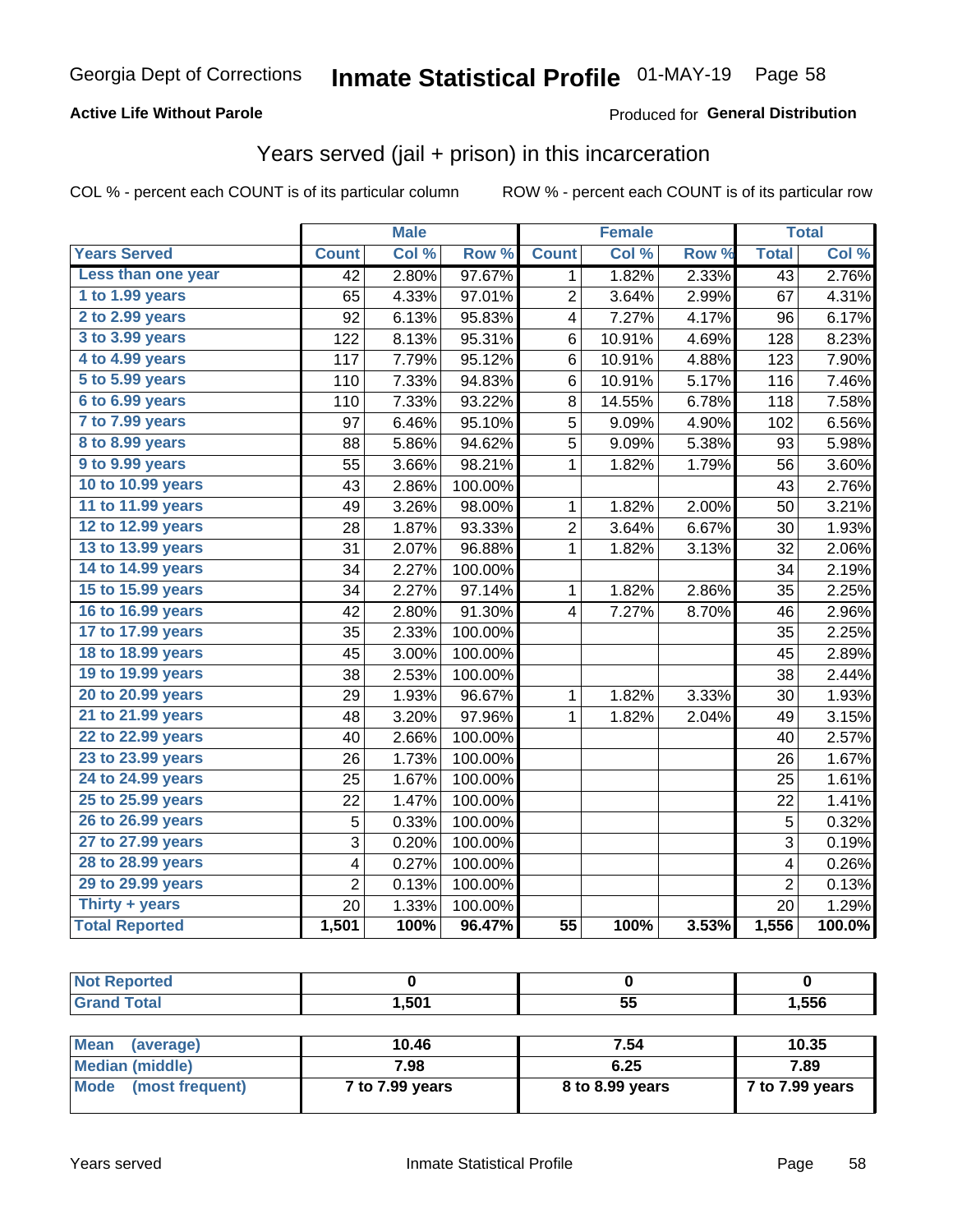## Inmate Statistical Profile 01-MAY-19 Page 59

#### **Active Life Without Parole**

Produced for General Distribution

### Results of most recent HIV tests

COL % - percent each COUNT is of its particular column

|                         | <b>Male</b>  |           |          | <b>Female</b> |        |        | Total |        |
|-------------------------|--------------|-----------|----------|---------------|--------|--------|-------|--------|
| <b>HIV Test Results</b> | <b>Count</b> | Col %     | Row %I   | <b>Count</b>  | Col %  | Row %  | Total | Col %  |
| <b>Positive</b>         | 12           | $0.84\%$  | 92.31%   |               | 1.92%  | 7 69%∎ | 13    | 0.87%  |
| <b>Negative</b>         | .423         | $99.16\%$ | 96.54%   | 51            | 98.08% | 3.46%  | 1.474 | 99.13% |
| <b>Total Reported</b>   | 1,435        | 100%      | 96.50% I | 52            | 100%   | 3.50%  | 1,487 | 100%   |

| <b>Not Reported</b>   | ~~<br>66 |             | 69     |
|-----------------------|----------|-------------|--------|
| ⊺otai<br><b>Gro</b> r | .501     | --<br><br>◡ | 556, ا |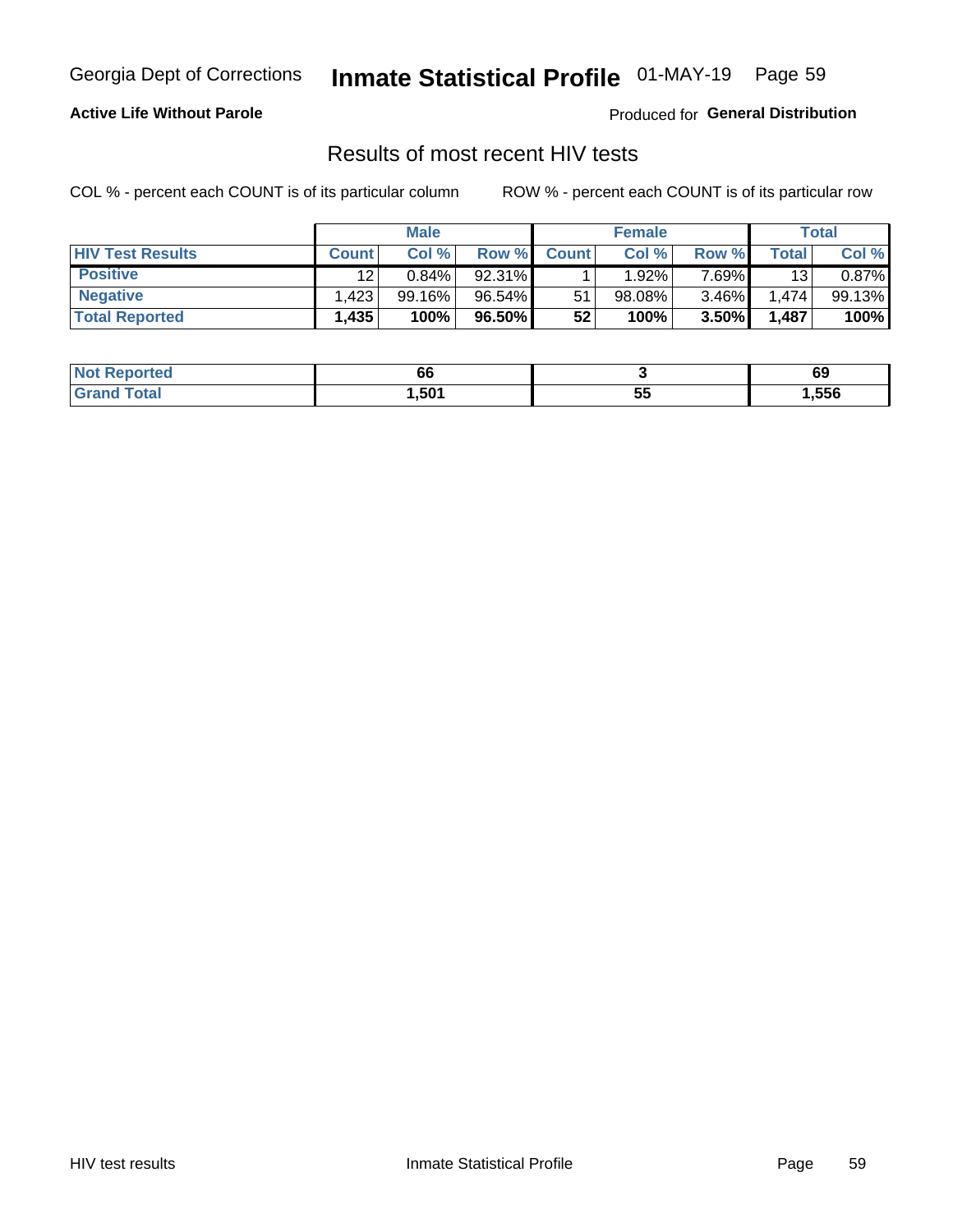## Georgia Dept of Corrections **Inmate Statistical Profile** 01-MAY-19 Page 60

#### **Active Life Without Parole**

Produced for **General Distribution**

### Results of most recent tuberculosis test

COL % - percent each COUNT is of its particular column ROW % - percent each COUNT is of its particular row

|                                  | <b>Male</b>  |           |        | <b>Female</b> |           |          | Total        |        |
|----------------------------------|--------------|-----------|--------|---------------|-----------|----------|--------------|--------|
| <b>Tuberculosis Test Results</b> | <b>Count</b> | Col %     | Row %I | <b>Count</b>  | Col %     | Row %    | <b>Total</b> | Col %  |
| <b>Positive on current test</b>  | 282          | 19.09%    | 99.30% |               | 3.85%     | $0.70\%$ | 284          | 18.57% |
| <b>Negative</b>                  | .195         | $80.91\%$ | 95.98% | 50            | $96.15\%$ | 4.02%    | 1,245        | 81.43% |
| <b>Total Reported</b>            | 1.477        | 100%      | 96.60% | 52            | 100%      | $3.40\%$ | 1,529        | 100%   |

| <b>Not Reported</b> | 24<br>$ -$ |          | ~-<br>-- |
|---------------------|------------|----------|----------|
| `otal               | .501       | --<br>JJ | 556،،    |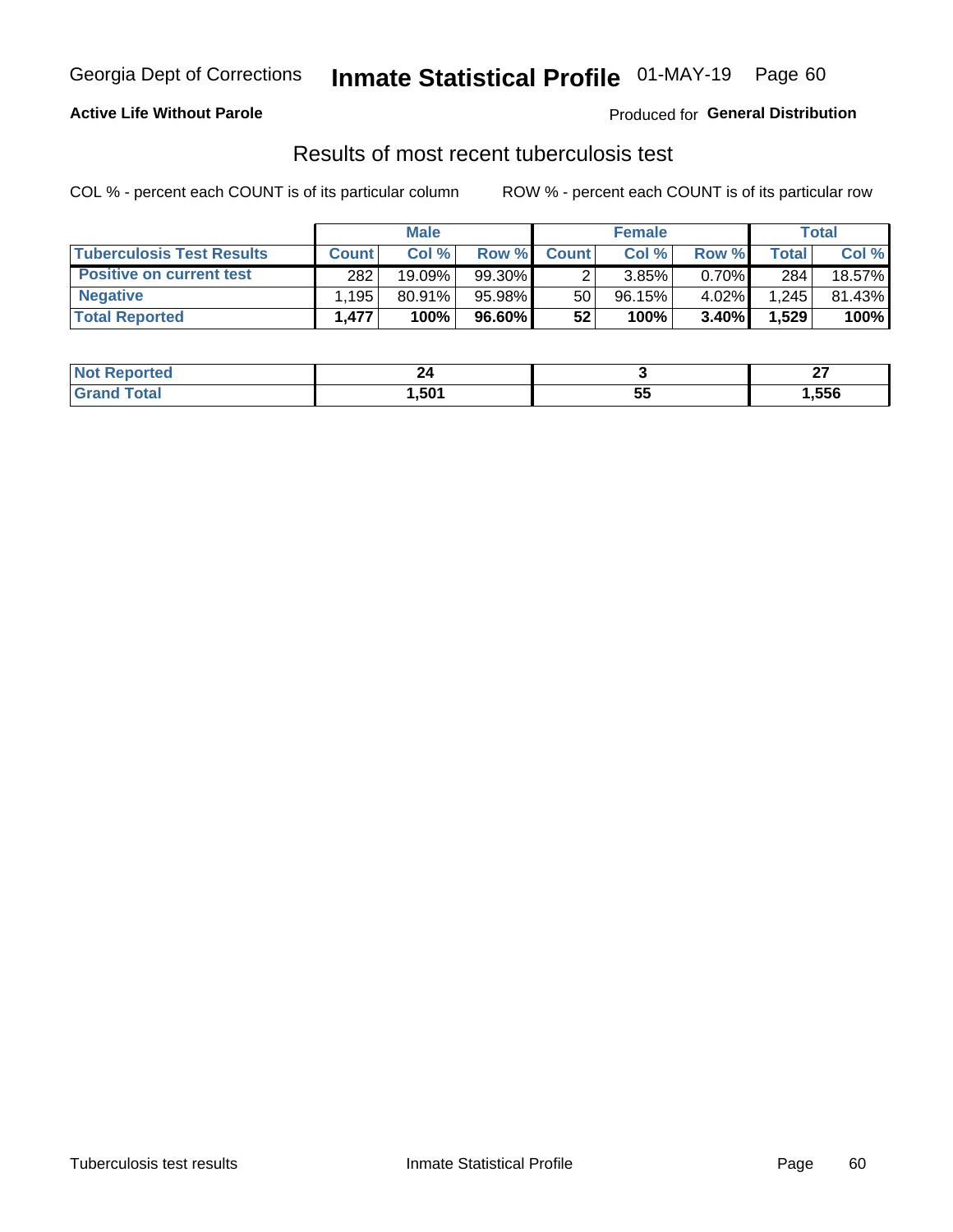## Georgia Dept of Corrections **Inmate Statistical Profile** 01-MAY-19 Page 61

#### **Active Life Without Parole**

Produced for **General Distribution**

### Results of most recent syphilis test

COL % - percent each COUNT is of its particular column ROW % - percent each COUNT is of its particular row

|                                 | <b>Male</b>  |           |           | <b>Female</b> |           |          | Total |        |
|---------------------------------|--------------|-----------|-----------|---------------|-----------|----------|-------|--------|
| <b>Syphilis Test Results</b>    | <b>Count</b> | Col%      | Row %     | <b>Count</b>  | Col %     | Row %I   | Total | Col %  |
| <b>Positive on current test</b> | 16           | 2.71%     | $94.12\%$ |               | 9.09%     | 5.88%    | 17    | 2.82%  |
| <b>Negative</b>                 | 575          | $97.29\%$ | $98.29\%$ | 10            | $90.91\%$ | $1.71\%$ | 585   | 97.18% |
| <b>Total Reported</b>           | 591          | 100%      | 98.17%I   | 11            | 100%      | 1.83%    | 602   | 100%   |

| <b>Not Reported</b> | 910   | 44       | 954    |
|---------------------|-------|----------|--------|
| <b>Grand Total</b>  | 501,ا | 55<br>JJ | 556, ا |